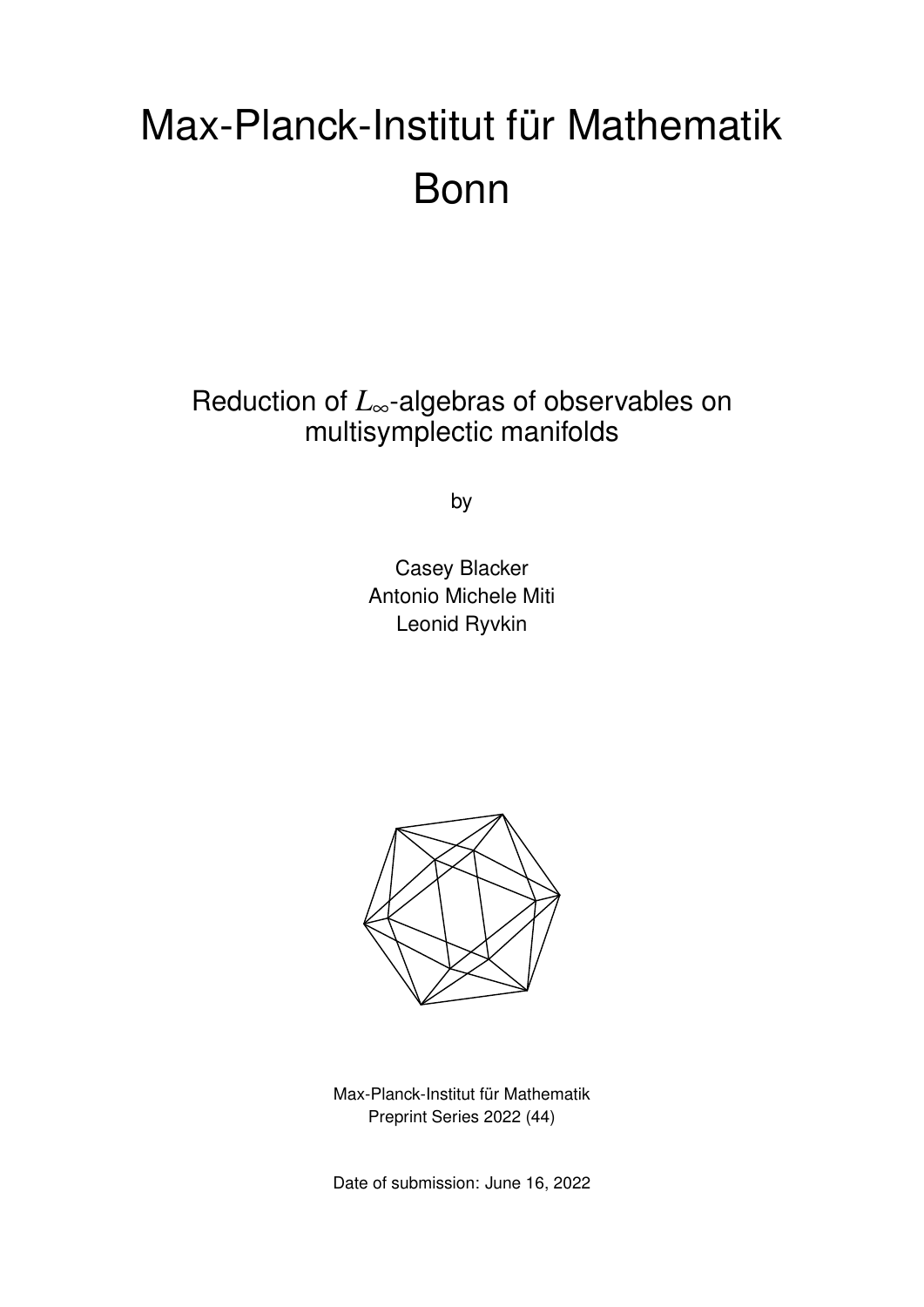# Reduction of *L*∞-algebras of observables on multisymplectic manifolds

by

Casey Blacker Antonio Michele Miti Leonid Ryvkin

Max-Planck-Institut für Mathematik Vivatsgasse 7 53111 Bonn Germany

Leonhard Euler International Mathematical Institute in Saint Petersburg Saint Petersburg State University 14th Line 29B Vasilyevsky Island 199178 Saint Petersburg Russia

Mathematical Institute Georg-August-Universität Göttingen Bunsenstr. 3-5 37073 Göttingen Germany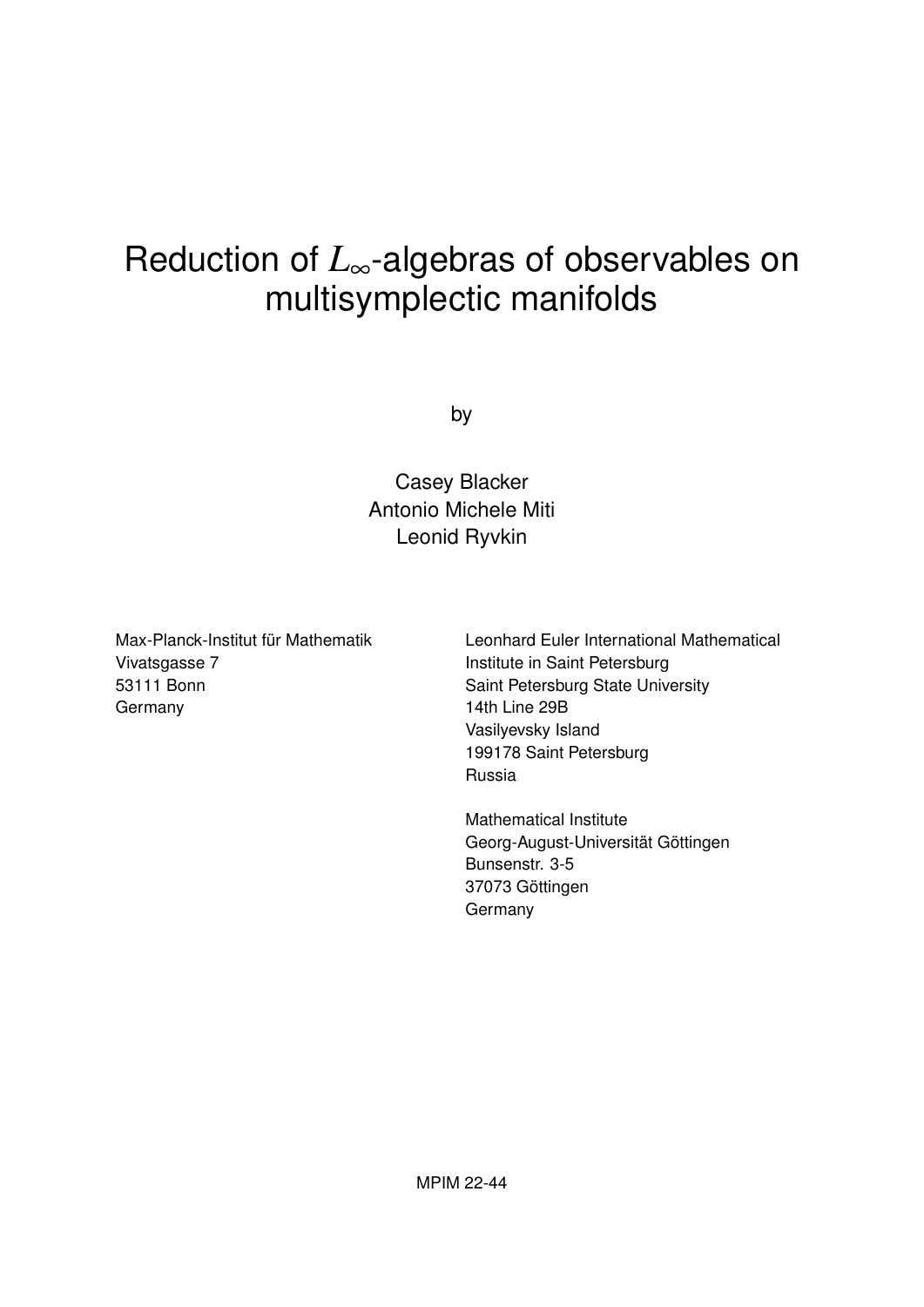## REDUCTION OF  $L_{\infty}$ -ALGEBRAS OF OBSERVABLES ON MULTISYMPLECTIC MANIFOLDS

#### CASEY BLACKER, ANTONIO MICHELE MITI, AND LEONID RYVKIN

ABSTRACT. We introduce a novel symplectic reduction scheme for  $C^{\infty}(M,\omega)$  that extends in a straightforward manner to the multisymplectic setting. Specifically, we exhibit a reduction of the  $L_{\infty}$ -algebra of observables on a premultisymplectic manifold  $(M,\omega)$  in the presence of a compatible Lie algebra action  $\mathfrak{g} \cap M$  and subset  $N \subseteq M$ . In the symplectic setting, this reproduces the Dirac, Śniatycki–Weinstein, and Arms–Cushman–Gotay reduced Poisson algebra whenever the Marsden–Weinstein quotient exists. We examine our construction in the context of various examples, including multicotangent bundles and multiphase spaces, and conclude with a discussion of applications to classical field theories and quantization.

#### CONTENTS

| Introduction |                                                                            |    |
|--------------|----------------------------------------------------------------------------|----|
|              | 1. Reduction of observables in the symplectic setting                      | 5  |
|              | 2. Review of multisymplectic geometry                                      | 14 |
|              | 3. Reduction of $L_{\infty}(M,\omega)$ and $\text{Ham}_{\infty}(M,\omega)$ | 18 |
|              | 4. Applications and examples                                               | 28 |
|              | 5. Outlook                                                                 | 39 |
| References   |                                                                            | 40 |

#### <span id="page-2-0"></span>**INTRODUCTION**

It is well known that under suitable regularity conditions a symplectic Hamiltonian action  $G \cap$  $(M, \omega)$  with moment map  $\mu : M \to \mathfrak{g}^*$  determines a canonical symplectic structure on the reduced space  $M_0 = \mu^{-1}(0)/G$  [\[MW74,](#page-43-0) [Mey73\]](#page-43-1). By association, we may consider the Poisson algebra  $C^{\infty}(M,\omega)$  to reduce to  $C^{\infty}(M_0,\omega_0)$ . It turns out that the conditions under which the existence of  $(M_0, \omega_0)$  is ensured are more restrictive than those admitting a natural analogue of  $C^{\infty}(M_0, \omega_0)$ . A symplectic *observable reduction scheme* is a procedure for defining a reduced algebra of observables  $C^{\infty}(M,\omega)$ <sub>0</sub> without assuming the existence of  $(M_0,\omega_0)$ .

In this paper, we adapt these ideas to the multisymplectic setting, that is, to the setting of a smooth manifold M equipped with a closed and nondegenerate  $(n + 1)$ -form  $\omega \in \Omega^{n+1}(M)$ . In particular, given a multisymplectic Hamiltonian action  $G \sim (M, \omega)$  and an associated covariant moment map  $\mu \in \Omega^{n-1}(M, \mathfrak{g}^*)$ , we reduce the  $L_{\infty}$ -algebra of observables  $\text{Ham}_{\infty}(M, \omega)$  to obtain a reduced space  $\text{Ham}_{\infty}(M,\omega)_{0}$  that canonically includes in  $\text{Ham}_{\infty}(M_{0},\omega_{0})$  whenever the geometric reduced space  $(M_0, \omega_0)$  exists. In fact, our construction is rather more general than this. We define a reduction of  $\text{Ham}_{\infty}(M,\omega)$  with respect to any Lie algebra action  $\mathfrak{g} \cap M$  and subset  $N \subseteq M$ satisfying mild compatibility conditions.

<sup>2020</sup> Mathematics Subject Classification. 53D05, 53D20, 70S05, 70S10 .

Key words and phrases.  $L_{\infty}$ -algebras, multisymplectic manifolds, moment maps.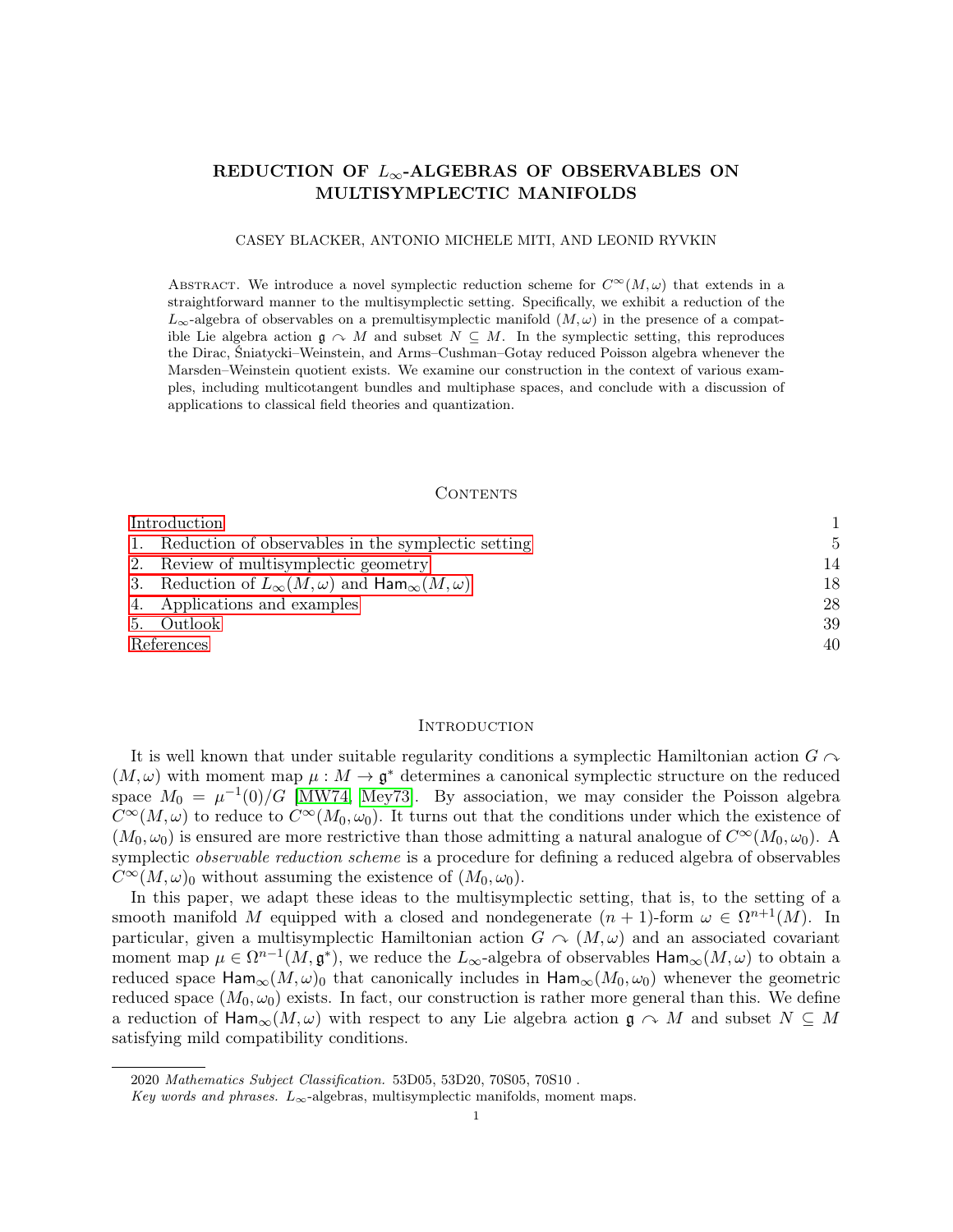In the symplectic (i.e. 1-plectic) setting, our construction agrees with the Dirac, Śniatycki– Weinstein, and Arms–Cushman–Gotay reduction schemes whenever the Marsden–Weinstein reduced space  $(M_0, \omega_0)$  exists and, in this situation, returns the Poisson algebra  $C^{\infty}(M_0, \omega_0)$ . However, we emphasize that even in the symplectic case our construction is distinct from each of these reduction schemes.

We now review a few terminological conventions of symplectic reduction that carry over in a natural way to the multisymplectic setting:

- A reduction scheme is said to be geometric when it produces a reduced symplectic manifold  $(M_0, \omega_0).$
- It is said to be *algebraic*, or *observable*, when it returns a reduced space of observables  $C^{\infty}(M,\omega)$ , without necessarily exhibiting an underlying reduced symplectic manifold.

In mechanical terms, the former is a reduction of states, while the latter is a reduction of observables. Every reduction scheme we consider involves in an essential way a subset  $N \subseteq M$ . Traditionally,

N is the vanishing locus of a family of constraint functions  $\varphi_a \in C^{\infty}(M)$ . Such a scheme may additionally utilize an action  $G \cap M$ , historically encoding a group of symmetries of a generalized momentum phase space. This brings us to a second distinction:

- We call a reduction scheme *constraints-based* when it takes as input an admissible subset  $N \subseteq M$ .
- We call a constraints-based reduction scheme symmetry-based if it additionally takes as input a compatible Lie group action  $G \cap (M, \omega)$ .

Finally, we make a distinction based on the smoothness conditions imposed on the constraint set  $N \subseteq M$ :

- A reduction scheme is regular when the constraint set  $N \subseteq M$  is required to be a smoothly embedded submanifold.
- Otherwise, it is *singular*.

For example, the Marsden–Weinstein reduction is a regular symmetry-based geometric reduction scheme, while the Arms–Cushman–Gotay reduction is a singular geometric symmetry-based scheme.

In Table [1](#page-3-0) we indicate a few instances of symplectic reduction schemes, arranged according to the classification above.

|            | constraints-based           | symmetry-based             |
|------------|-----------------------------|----------------------------|
| geometric  | Arms-Gotay-Jennings [AGJ90] | Marsden-Weinstein [MW74]   |
| reduction  |                             | Arms-Cushman-Gotay [ACG91] |
| observable | $Dirac$ [Dir $64$ ]         | Šniatycki–Weinstein [ŚW83] |
| reduction  |                             | $L_{\infty}$ [§3]          |

<span id="page-3-0"></span>Table 1. Some well-known symplectic reduction schemes.

Reduction has its origins in mechanics, specifically in the problem of reducing the degrees of freedom of a mechanical system with symmetries. In this regard, it is rooted in the work of Euler and Lagrange on motions of the rigid body. We refer to [\[MW01,](#page-43-3) [CMR01\]](#page-42-1) for a historical review. The manifestation of these ideas in symplectic geometry is the celebrated Marsden–Weinstein–Meyer theorem [\[MW74,](#page-43-0) [Mey73\]](#page-43-1), which we review in Subsection [1.1.](#page-8-0)

Insofar as it is possible to formally extend the symplectic formalism to continuous physical systems, by defining a presymplectic structure on the infinite-dimensional space of solutions of the field equations, such a procedure encounters various technicalities, not least, from a mathematical perspective, those arising from considerations of infinite-dimensional manifolds. The covariant formalism avoids these issues by working not with a space of solutions, but rather on a finite-dimensional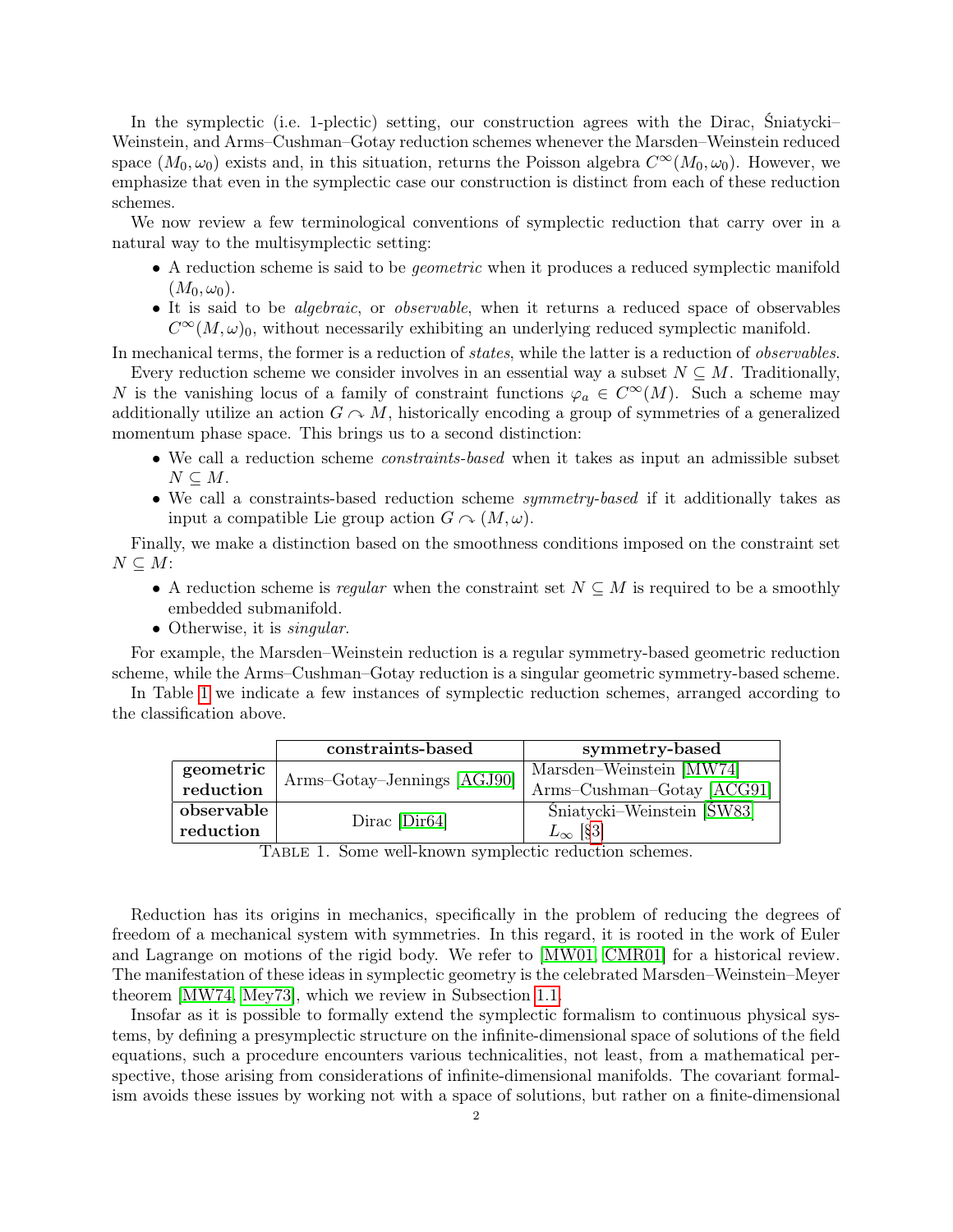multiphase space associated to the configuration bundle. We refer to [\[Kij73,](#page-43-4) [GIMM98,](#page-42-2) [GIM04,](#page-42-3) H $12$ ] for background on the mathematical physics that precipitated much of the development of the multisymplectic formalism.

The underlying ideas of symplectic reduction have been extended throughout differential geometry. Indeed, the range of adaptations includes Poisson manifolds [\[MR86,](#page-43-5) [Wil02\]](#page-44-0), contact structures [\[dLLV19,](#page-42-5) [Wil02\]](#page-44-0), cosymplectic manifolds [\[Alb89\]](#page-41-3), polysymplectic manifolds [\[MRRSVn15\]](#page-43-6), higher Poisson structures [\[BMAR19\]](#page-42-6), Courant algebroids and generalized complex structures [\[BCG07,](#page-42-7) [SX08,](#page-44-1) [Vai07\]](#page-44-2), and quasi-Hamiltonian G-spaces [\[AMM98\]](#page-41-4).

The question of multisymplectic reduction is first addressed in [\[Śni04\]](#page-43-7), where an extension of the Marsden–Weinstein quotient is defined for multiphase spaces associated to classical field theories. The prospect of a general multisymplectic reduction procedure is given in [\[MW01,](#page-43-3) [OR04\]](#page-43-8) and a more thorough examination in [\[EEMLRR18\]](#page-42-8). Building on this work, a reduction for general multisymplectic Hamiltonian G-spaces is proposed in [\[Bla21\]](#page-42-9). We note that an interesting alternative perspective, reflecting a mechanical notion of reduction and distinct from the Marsden–Weinstein quotient in the symplectic setting, appears in [\[dLGR](#page-42-10)+22, Definition 4.2].

While the smooth functions on a symplectic manifold naturally possess the structure of a Poisson algebra, the space of observables  $\text{Ham}_{\infty}(M,\omega)$  on an *n*-plectic manifold  $(M,\omega)$  exhibits the rather more technical structure of an  $L_{\infty}$ -algebra, or homotopy Lie algebra. The  $L_{\infty}$ -algebra structure of  $\text{Ham}_{\infty}(M,\omega)$  was first identified in [\[Rog12\]](#page-43-9) and has since become an object of interest in its own right, for example, in its role in the construction of homotopy moment maps [\[CFRZ16,](#page-42-11) [FLGZ15,](#page-42-12) [SZ16,](#page-44-3) [Her18\]](#page-43-10).

Summary and results. We define a symmetry-based observable reduction scheme in the multisymplectic setting. The parameters of the reduction consist of a suitably compatible (pre-)multisymplectic manifold  $(M, \omega)$ , constraint set  $N \subseteq M$ , and Lie algebra action  $\mathfrak{g} \cap M$ . The result is an  $L_{\infty}$ -algebra  $\mathsf{Ham}_{\infty}(M,\omega)_N$ .

Key features of this reduction include:

- The reduction is applicable for any subset  $N \subseteq M$ , without conditions on smoothness or type of singularity.
- The action  $\mathfrak{g} \curvearrowright M$  is required to preserve N in a weak sense: It is the ideal of functions vanishing on N, rather than N itself, that must be preserved.
- The action need not preserve  $\omega$ : It suffices for  $\omega$  to satisfy a strictly weaker condition of reducibility.

The reduction naturally applies to constraint sets  $N \subseteq M$  induced by covariant moment maps, and hence also induces a symmetry-based observable reduction scheme that interacts with geometric multisymplectic reduction. Perhaps surprisingly, our construction exhibits novel behavior even in the symplectic setting.

The paper is organized as follows:

We begin in Section [1](#page-6-0) with a review of classical symplectic reduction with respect to a moment map, and a survey of three approaches to the observable reduction of symplectic manifolds. In addition to contextualizing our reduction scheme in terms of symplectic predecessors, this exposition will serve as a reference in Subsection [4.1](#page-29-1) for comparison with our new multisymplectic reduction scheme.

In Section [2](#page-15-0) we provide a brief review of multisymplectic geometry, including (pre-)multisymplectic manifolds  $(M, \omega)$ , and their observable  $L_{\infty}$ -algebras  $\text{Ham}_{\infty}(M, \omega)$ . We conclude this section by reviewing covariant moment maps and geometric multisymplectic reduction.

In Section [3](#page-19-0) we present our main construction. Here we introduce the notions of reducibility for differential forms, vector fields, and multisymplectic observables. We prove that the space of reducible observables  $\textsf{Ham}_{\infty}(M,\omega)_{[N]}$  is an  $L_{\infty}$ -algebra and show that the space of observables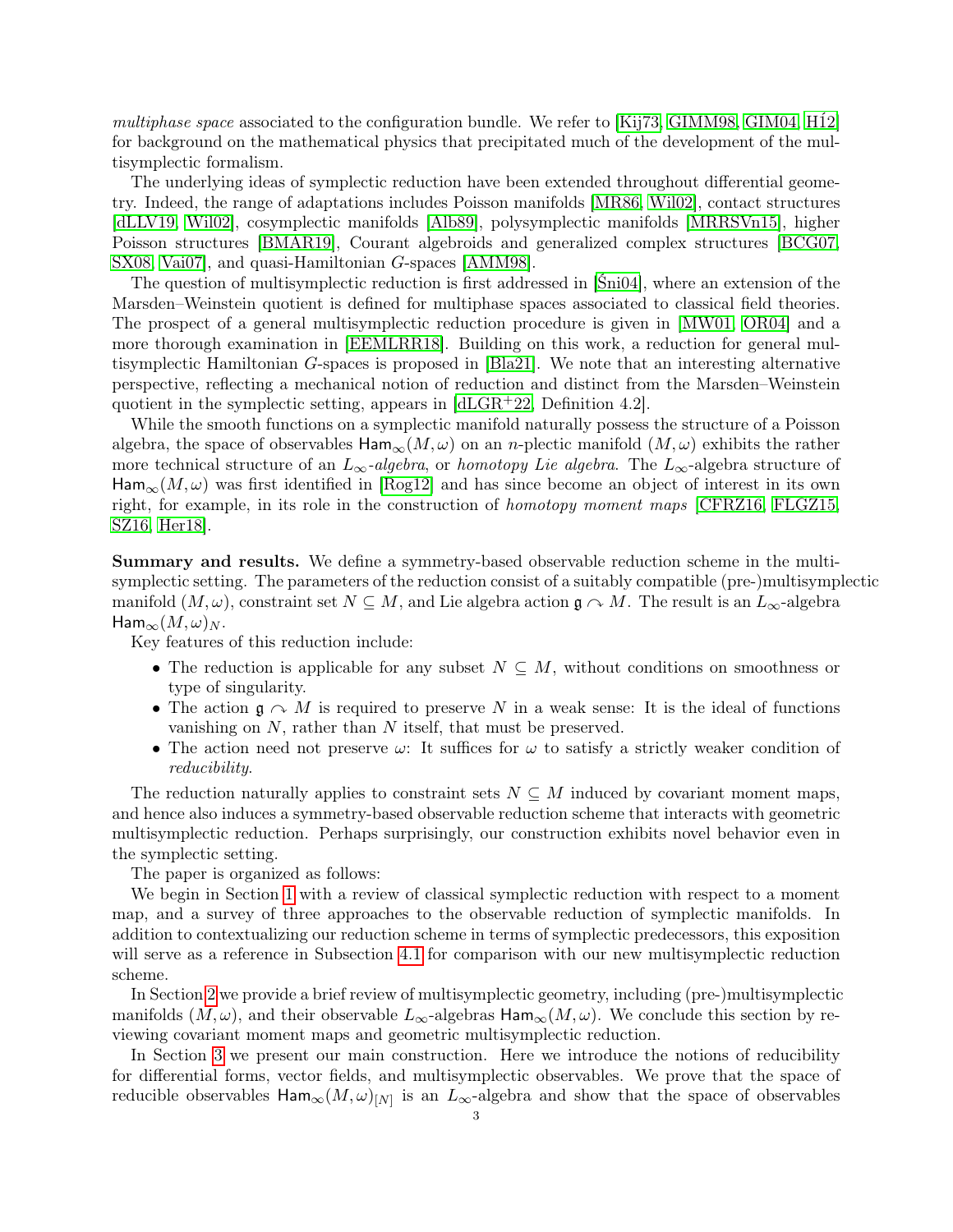$I_{\text{Ham}_{\infty}}(N)$  that should vanish after reduction is an  $L_{\infty}$ -ideal. Hence their quotient is a well-defined  $L_{\infty}$ -algebra:

<span id="page-5-1"></span>**Definition 3.21.** The reduction of  $\text{Ham}_{\infty}(M,\omega)$  with respect to  $\mathfrak{g} \cap (N \subseteq M)$  is the  $L_{\infty}$ -algebra

$$
\mathsf{Ham}_\infty(M,\omega)_N=\frac{\mathsf{Ham}_\infty(M,\omega)_{[N]}}{I_{\mathsf{Ham}_\infty}(N)}\;.
$$

We then turn to symmetry-based multisymplectic observable reduction. We show that the level sets of a covariant moment map give admissible initial data for our reduction procedure and compare the reduced space of observables with the geometric reduction  $(M_N, \omega_N)$ . Whenever the latter exists, we have:

[3.38:](#page-5-0)

<span id="page-5-0"></span>Theorem 3.38. The geometric reduction map

$$
r_N: \text{Ham}_{\infty}(M, \omega)_{[N]} \to \text{Ham}_{\infty}(M_N, \omega_N)
$$

$$
(v, \alpha) \mapsto (v_N, \alpha_N)
$$

$$
\alpha \mapsto \alpha_N
$$

is a strict  $L_{\infty}$ -morphism with kernel  $I_{\text{Ham}_{\infty}}(N)$ . In particular, there is a natural inclusion of  $L_{\infty}$ algebras

$$
\text{Ham}_{\infty}(M,\omega)_N=\frac{\text{Ham}_{\infty}(M,\omega)_{[N]}}{I_{\text{Ham}_{\infty}}(N)}\ \stackrel{\bar{r}_N}{\longrightarrow}\ \text{Ham}_{\infty}(M_N,\omega_N).
$$

In Section [4](#page-29-0) we turn to interesting and illuminating classes of examples of reduction. We first look at the important special case of symplectic manifolds. First, we show that our reduction scheme applied to the Poisson algebra  $C^{\infty}(M,\omega)$  is canonically Poisson.

**Theorem 4.1.** If  $\mathfrak{g} \sim M$  is tangent to  $N \subseteq M$ , and if the symplectic structure  $\omega \in \Omega^2(M)$  is reducible, then the reduction  $L_{\infty}(M, \omega)_N$  inherits a natural Poisson structure from  $C^{\infty}(M, \omega)$ .

We then establish that, while the  $L_{\infty}$ -reduction procedure is distinct from the Dirac, Sniatycki– Weinstein, and Arms–Cushman–Gotay schemes, the all coincide whenever the Marsden–Weinstein quotient exists:

<span id="page-5-2"></span>**Theorem 4.13.** Let  $G \cap (M, \omega)$  be a symplectic Hamiltonian action and suppose that  $0 \in \mathfrak{g}^*$  is a regular value of the moment map  $\mu : M \to \mathfrak{g}^*$ . If  $G \cap M$  is free and proper, then the  $\lbrack L_{\infty}\rbrack$ ,  $[\text{SW}]$ ,  $[D]$ , and  $[ACG]$  reductions are equal. In particular, each is isomorphic to the Poisson algebra  $C^{\infty}(M_0, \omega_0)$  of smooth functions on the Marsden–Weinstein reduced space.

In Subsection [4.2](#page-36-0) we compute the  $L_{\infty}$ -reduction for a simple but illustrative example in which the symplectic form is merely reducible but not invariant.

In Subsections [4.3](#page-37-0) and [4.4](#page-38-0) we consider the celebrated examples of multicotangent bundles and multiphase spaces, which underlie the covariant Hamiltonian approach to classical field theories. Even in this natural and motivating setting, a complete description of the reduced space appears to be highly nontrivial. In spite of this, we show that a particular natural class of observables associated to the underlying covariant configuration bundle is always reducible:

**Theorem 4.17.** If  $v \in \mathfrak{X}(M)$  preserves  $\mathfrak{X}_{\mathfrak{g}}(E)$ , the  $C^{\infty}(M)$ -module generated by the fundamental distribution **g**, and if  $v \in \mathfrak{X}(E)$  is  $(E \to \Sigma)$ -projectable, then  $(\tilde{v}, \iota_{\tilde{v}} \theta) \in \text{Ham}_{\infty}^0(\Lambda_1^n T^*E, \omega)$  is reducible.

Our theoretical development is supplemented in Subsection [4.5](#page-39-0) with explicit computations of reducible observables for a particular scalar field theory.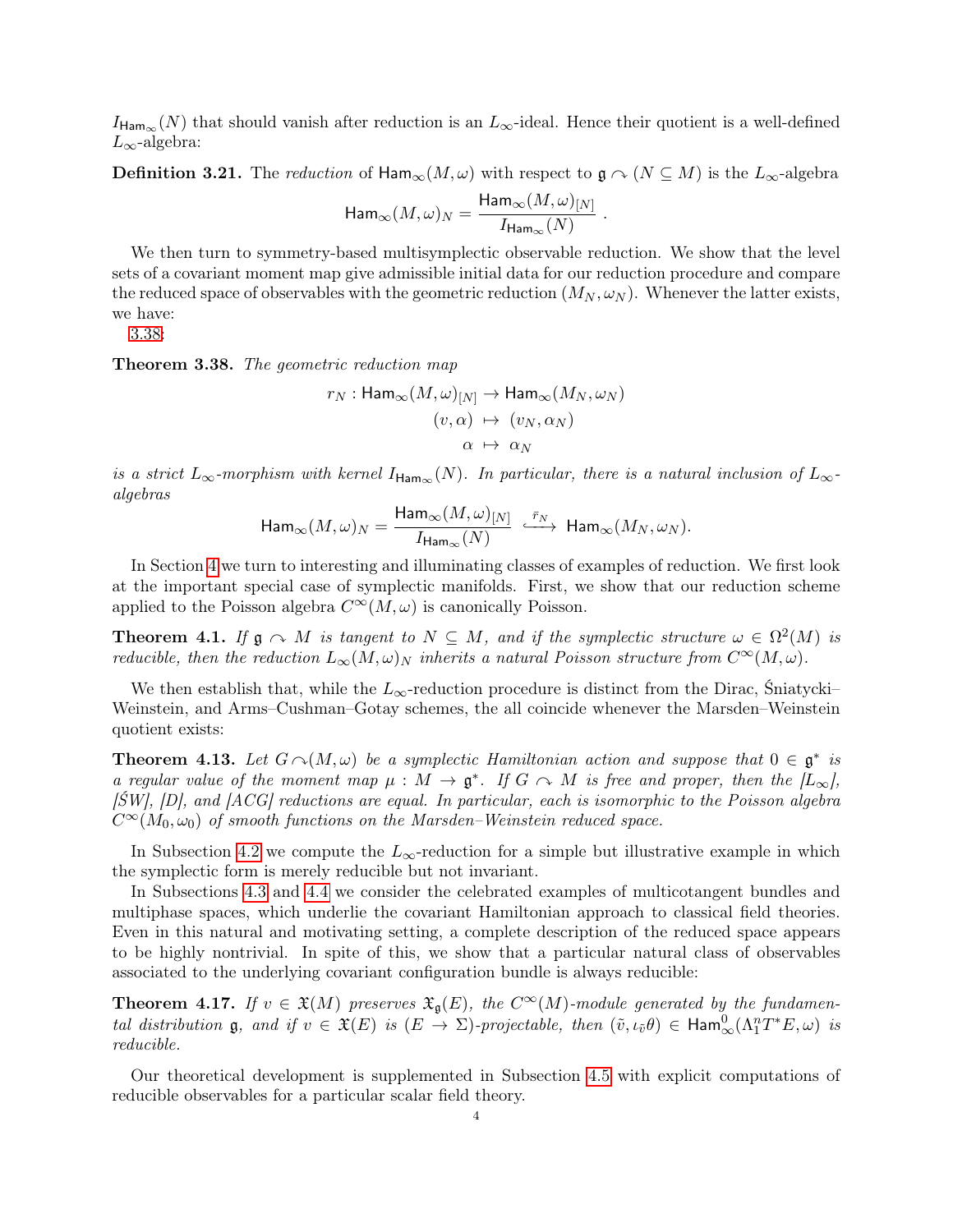We conclude in Section [5](#page-40-0) with a discussion of three topics for future development. First, we consider the setting of spaces of connections under the action of a gauge group, following [\[CFRZ16,](#page-42-11) Section 10]. Second, we consider the application of our work to the historical source for multisymplectic geometry, classical field theory. Finally, we consider the extension of our methods and results to multisymplectic quantization.

Notation and conventions. Our sign conventions are chosen to be broadly consistent with [\[CFRZ16\]](#page-42-11).

All manifolds are assumed to be  $C^{\infty}$  and paracompact. We denote by  $G \cap M$  the smooth action of a Lie group on a manifold. Except where explicitly stated otherwise, all actions are on the left. Induced actions on spaces of forms  $G \sim \Omega(M)$  are given in the usual manner by inverse pullback. The induced infinitesimal action  $\mathfrak{g} \curvearrowright M$  is the assignment of fundamental vector fields

$$
\begin{array}{c} \cdot : \; {\mathfrak g} \longrightarrow \mathfrak{X}(M) \\ \xi \longmapsto \underline{\xi} \end{array}
$$

where

$$
\underline{\xi}_x = \frac{\mathrm{d}}{\mathrm{d}t} \, \exp\left(-t\xi\right)x \Big|_{t=0} \qquad \forall x \in M.
$$

Consequently,  $\xi \mapsto \xi$  is a Lie algebra homomorphism. We write  $\mathscr{L}_{\xi}$  and  $\iota_{\xi}$  for  $\mathscr{L}_{\xi}$  and  $\iota_{\xi}$  throughout.

On a pre-n-plectic manifold  $(M, \omega)$ , a Hamiltonian form  $\alpha \in \Omega^{n-1}(M)$  and any associated Hamiltonian vector field  $v_\alpha \in \mathfrak{X}(M)$  are related by the identity  $d\alpha = -\iota_{v_\alpha}\omega$ . The relation between a  $\omega$ and a premultisymplectic potential  $\theta \in \Omega^n(M)$  is  $\omega = d\theta$ .

The Leibniz bracket on  $\Omega_{\text{ham}}^{n-1}(M,\omega)$  is given by  $\{\alpha,\beta\}=\mathscr{L}_{v_{\alpha}}\beta$ . In particular, in the symplectic setting the Poisson bracket is  $\{f, h\} = \omega(v_f, v_h)$ . Consequently, the assignment of Hamiltonian vector fields  $C^{\infty}(M,\omega) \to \mathfrak{X}(M)$  is a Lie algebra homomorphism.

We denote by  $\alpha_{\xi} = \langle \alpha, \xi \rangle$  the contraction of a  $\mathfrak{g}^*$ -valued form  $\alpha \in \Omega(M, \mathfrak{g}^*)$  with an element  $\xi \in \mathfrak{g}$ . Consequently,  $ad^*_{\xi} \alpha_{\zeta} = -\alpha_{\left[\xi,\zeta\right]}$  where  $ad^* : \mathfrak{g} \cap \mathfrak{g}^*$  is the coadjoint action.

A comprehensive glossary of symbols is provided in Table [2.](#page-7-0)

Acknowledgements. C.B. would like to acknowledge the support of the Leonhard Euler International Mathematical Institute in Saint Petersburg, the Saint Petersburg State University, and the Ministry of Science and Higher Education of the Russian Federation agreement №075-15-2022-287.

A.M.M. thanks the Max Planck Institute for Mathematics in Bonn for its hospitality and financial support. This work has been partially supported by the Italian Group for Algebraic and Geometric Structures and their Applications (GNSAGA – INdAM).

L.R. is supported by the CNRS project GraNum.

The authors thank Janina Bernardy, Luca Vitagliano and Marco Zambon for helpful and motivating conversations.

#### 1. Reduction of observables in the symplectic setting

<span id="page-6-0"></span>Fix a smooth manifold M and an arbitrary closed subset  $N \subseteq M$ . We often refer to N as a constraint set since, in the context of time-evolving mechanical systems, it can be interpreted as the subspace of the phase space consisting of Cauchy data admissible by the physical constraints.

A (constraints-based) reduction scheme of  $(M, \omega)$  with respect to N is a procedure yielding a symplectic structure on a certain smooth quotient of N (geometric reduction) or a certain Poisson algebra (observable reduction). The latter could be eventually interpreted as representing the algebra of "smooth functions" over a certain topological space; however, it can happen that the reduced Poisson algebra does not arise from a symplectic structure on the reduced space. Hence, while a geometric reduction always implies an observable reduction, the converse is not true in general.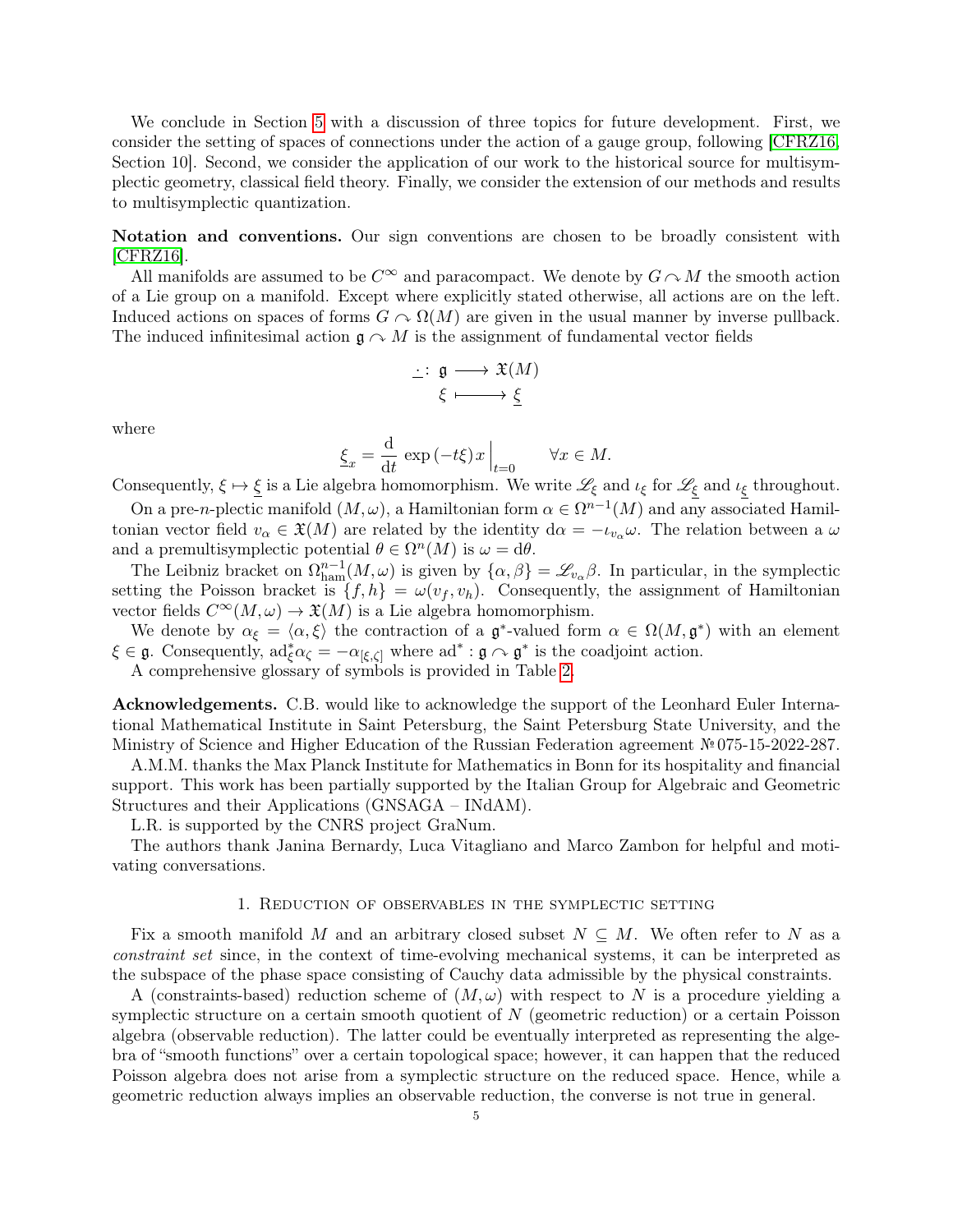| symbol                                          | meaning                                                                       | reference                |
|-------------------------------------------------|-------------------------------------------------------------------------------|--------------------------|
|                                                 |                                                                               |                          |
| $C^{\infty}(M,\omega)$                          | Poisson algebra of observables                                                | sec. 1                   |
| $I_N$                                           | constraints ideal in $C^{\infty}(M)$<br>momentum ideal                        | def. 1.7<br>def. 1.9     |
| $I_\mu \over {\cal N}(S)$                       |                                                                               |                          |
| $F_N$                                           | normalizer of $S \subseteq C^{\infty}(M, \omega)$<br>first-class function set | thm. $1.13$<br>def. 1.16 |
|                                                 | Dirac observables                                                             | def. 1.18                |
| $\mathcal{O}(N)$<br>$S^{\dot G}$                |                                                                               |                          |
|                                                 | fixed-point set of $G \cap S$                                                 | subsec. $1.5$            |
| $\omega$                                        | (pre) multisymplectic form                                                    | def. 2.1                 |
| $\mu$                                           | covariant moment map                                                          | def. $2.13, 1.1$         |
| $\widetilde{\mu}$                               | comoment map                                                                  | def. $2.14, 1.2$         |
| $\mathfrak{X}(M,\omega)$                        | multisymplectic vector fields                                                 | def. $2.3$               |
| $\mathfrak{X}_\mathrm{ham}(M,\omega)$           | Hamiltonian vector fields                                                     | def. $2.4$               |
|                                                 | associated $L_{\infty}$ -algebra                                              | def. 2.7                 |
| $L_{\infty}(M,\omega)$                          | total Koszul sign                                                             | def. 2.7                 |
| $\varsigma(k)$                                  | kth multibracket of $L_{\infty}(M, \omega)$                                   | def. 2.7                 |
| $l_k$<br>$\mathsf{Ham}_\infty(M,\omega)$        | $L_{\infty}$ -algebra of observables                                          | def. $2.8$               |
|                                                 |                                                                               |                          |
| $l_k$                                           | kth multibracket of $\text{Ham}_{\infty}(M,\omega)$                           | def. 2.8                 |
| $\{ ,\}$                                        | Leibniz bracket on $\Omega_{\text{ham}}^{n-1}(M,\omega)$                      | def. 2.11                |
|                                                 | multisymplectic potential                                                     | lem. 2.15, subsec. 4.3   |
| $(M_\phi, \omega_\phi)$                         | reduction of $(M, \omega)$ at level $\phi$                                    | thm. $2.16$              |
| $\mathfrak{X}_N(M)$                             | vector fields tangent to N                                                    | def. 3.1                 |
| $I_{\mathfrak{X}}(N)$                           | vanishing ideal in $\mathfrak{X}(M)$                                          | def. $3.1$               |
| $\mathfrak{g} \curvearrowright (N \subseteq M)$ | $\alpha$ action tangent to N                                                  | def. $3.2$               |
| $I_{\Omega}(N)$                                 | vanishing de Rham ideal                                                       | def. 3.8                 |
| $\Omega(M)_{[N]}$                               | reducible forms                                                               | def. $3.10$              |
|                                                 | reducible vector fields                                                       | def. 3.12                |
| $\mathfrak{X}(M)_{[N]}$                         | fundamental submodule                                                         | def. 3.12                |
| $\mathfrak{X}_{\mathfrak{g}}(M)$                |                                                                               | def. 3.16                |
| $\mathsf{Ham}_\infty(M,\omega)_{[N]}$           | reducible observables                                                         |                          |
| $I_{\mathsf{Ham}_{\infty}}(N)$                  | vanishing observable ideal                                                    | def. 3.19                |
| $\mathsf{Ham}_\infty(M,\omega)_N$               | $L_{\infty}$ -reduction along N                                               | def. 3.21                |
| $\mathsf{Ham}_\infty(M,\omega)_{\phi}$          | $L_{\infty}$ -reduction at level $\phi$                                       | def. 3.26                |
| $\underline{\mathfrak{g}}$                      | fundamental distribution                                                      | lem. 3.30, rem. 3.13     |
| $r_N$                                           | geometric reduction map                                                       | def. 3.32                |
| $(M_N,\omega_N)$                                | reduction of $(M, \omega)$ along N                                            | thm. 3.34                |
| $[{\sf Ham}_\infty, R]$                         | residue defect                                                                | def. 3.42                |
|                                                 | Casimir functions                                                             | def. $4.3$               |
| $\Lambda_1^k T^* E$                             | multiphase space                                                              | subsec. 4.4              |
|                                                 |                                                                               |                          |

<span id="page-7-0"></span>TABLE 2. Index of notation.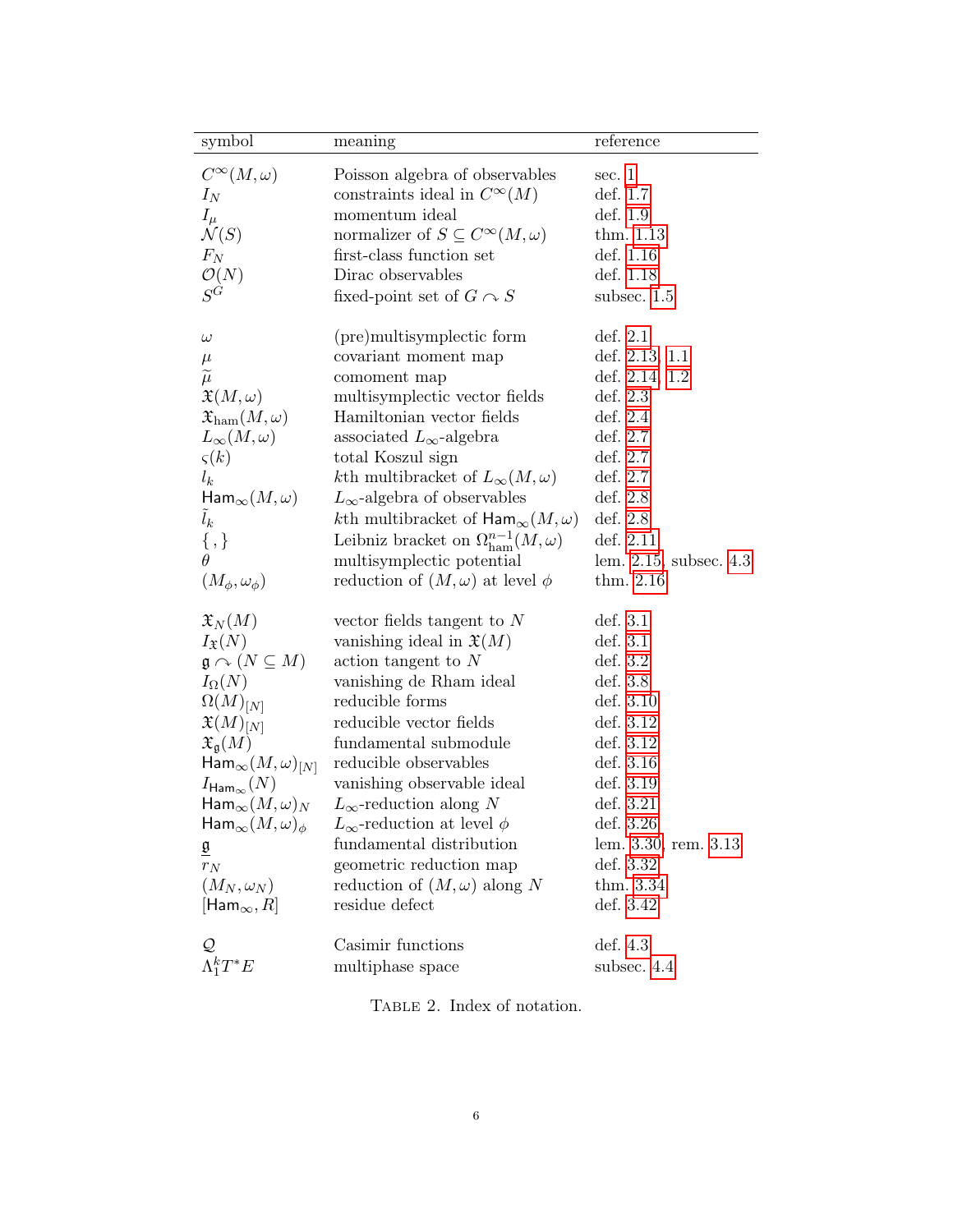Our main interest will be the reduction with respect to symmetries (i.e. symmetry-based). In this case, we will be concerned with constraint sets induced by Hamiltonian group actions, namely  $N = \mu^{-1}(0)$  with  $\mu : M \to \mathfrak{g}^*$  a moment map associated to the action.

When  $\mu^{-1}(0) \subseteq M$  is not a submanifold, or when the action  $G \cap \mu^{-1}(0)$  fails to be free and proper, the reduced space  $(M_0, \omega_0)$  prescribed by the Marsden–Weinstein reduction theorem may not exist.

One approach to addressing this pathology is to turn our attention from the underlying symplectic space  $(M, \omega)$  to the Poisson algebra of observables  $C^{\infty}(M, \omega)$ . As we shall see, there are various natural constructions of a reduced space of observables even in the absence of a reduced space of points. We will designate such constructions observable reduction schemes.

This section reviews some well-known approaches to reduction in the symplectic (1-plectic) setting, namely the Marsden–Weinstein [\[MW74\]](#page-43-0), Śniatycki–Weinstein [\[ŚW83\]](#page-43-2), Dirac [\[Dir64\]](#page-42-0), Arms– Cushman–Gotay [\[ACG91\]](#page-41-2), and Arms–Gotay–Jennings [\[AGJ90\]](#page-41-1) reduction schemes.

Throughout this section,  $(M, \omega)$  denotes a symplectic manifold and  $C^{\infty}(M, \omega)$  the associated Poisson algebra, that is the (unital, associative, commutative) algebra of smooth functions  $C^{\infty}(M)$ endowed with the Lie bracket  $\{\cdot,\cdot\}$  given by

$$
\{f_1, f_2\} = \omega(v_{f_1}, v_{f_2}) = \mathcal{L}_{v_{f_1}}(f_2)
$$

for any  $f_i \in C^{\infty}(M)$  with associated Hamiltonian vector field  $v_{f_i}$ . We note that this bracket is indeed Poisson: in addition to the Jacobi identity it satisfies the Leibniz rule,

$$
\{h, f_1 f_2\} = \{h, f_1\}f_2 + f_1\{h, f_2\}
$$

for all  $h, f_1, f_2 \in C^{\infty}(M)$ .

<span id="page-8-0"></span>1.1. Reduction of symplectic manifolds. Before turning to observable reduction schemes, we first recall the original Marsden–Weinstein reduction theorem for symplectic Hamiltonian actions [\[MW74\]](#page-43-0).

Let  $G \cap M$  be the action of a Lie group on a symplectic manifold  $(M, \omega)$ . We call this a symplectic action when  $\omega$  is preserved by G, and it is in this setting that the action may additionally admit a moment map.

<span id="page-8-1"></span>**Definition 1.1.** A moment map for  $G \cap (M,\omega)$  is a smooth map  $\mu : M \to \mathfrak{g}^*$  such that

i.  $d\mu_{\xi} = -\iota_{\xi}\omega$  for all  $\xi \in \mathfrak{g}$ ,

ii.  $\mu : M \to \mathfrak{g}^*$  is G-equivariant,

where  $\mu_{\xi} = \langle \mu, \xi \rangle$  is the contraction on  $\mathfrak{g}^* \otimes \mathfrak{g}$  and where  $G \cap \mathfrak{g}^*$  is the coadjoint action.

By inverting the order of arguments, the moment map induces a Lie algebra homomorphism

$$
\tilde{\mu} \colon \mathfrak{g} \longrightarrow C^{\infty}(M, \omega) \n\xi \longmapsto \mu_{\xi}
$$

.

Thus, every moment map encodes a comoment map, defined as follows.

<span id="page-8-2"></span>**Definition 1.2.** A comoment map for  $G \cap (M, \omega)$  is a linear map  $\tilde{\mu}: \mathfrak{g} \to C^{\infty}(M, \omega)$  satisfying

i. 
$$
d\widetilde{\mu}(\xi) = -\iota_{\xi}\omega
$$
  
ii.  $\widetilde{\mu}([\xi, \zeta]) = {\widetilde{\mu}(\xi), \widetilde{\mu}(\zeta)}$ 

for all  $\xi, \zeta \in \mathfrak{g}$ .

Remark 1.3. Condition ii. of Definition [1.1](#page-8-1) expresses the equivariance of  $\mu$  with respect to  $G \cap M$ and the coadjoint action  $G \nightharpoonup \mathfrak{g}^*$ . This property implies that  $\tilde{\mu}$  is a Lie algebra homomorphism (condition ii of Definition 1.2). The converse is true when  $G$  is a connected group (condition ii. of Definition [1.2\)](#page-8-2). The converse is true when  $G$  is a connected group.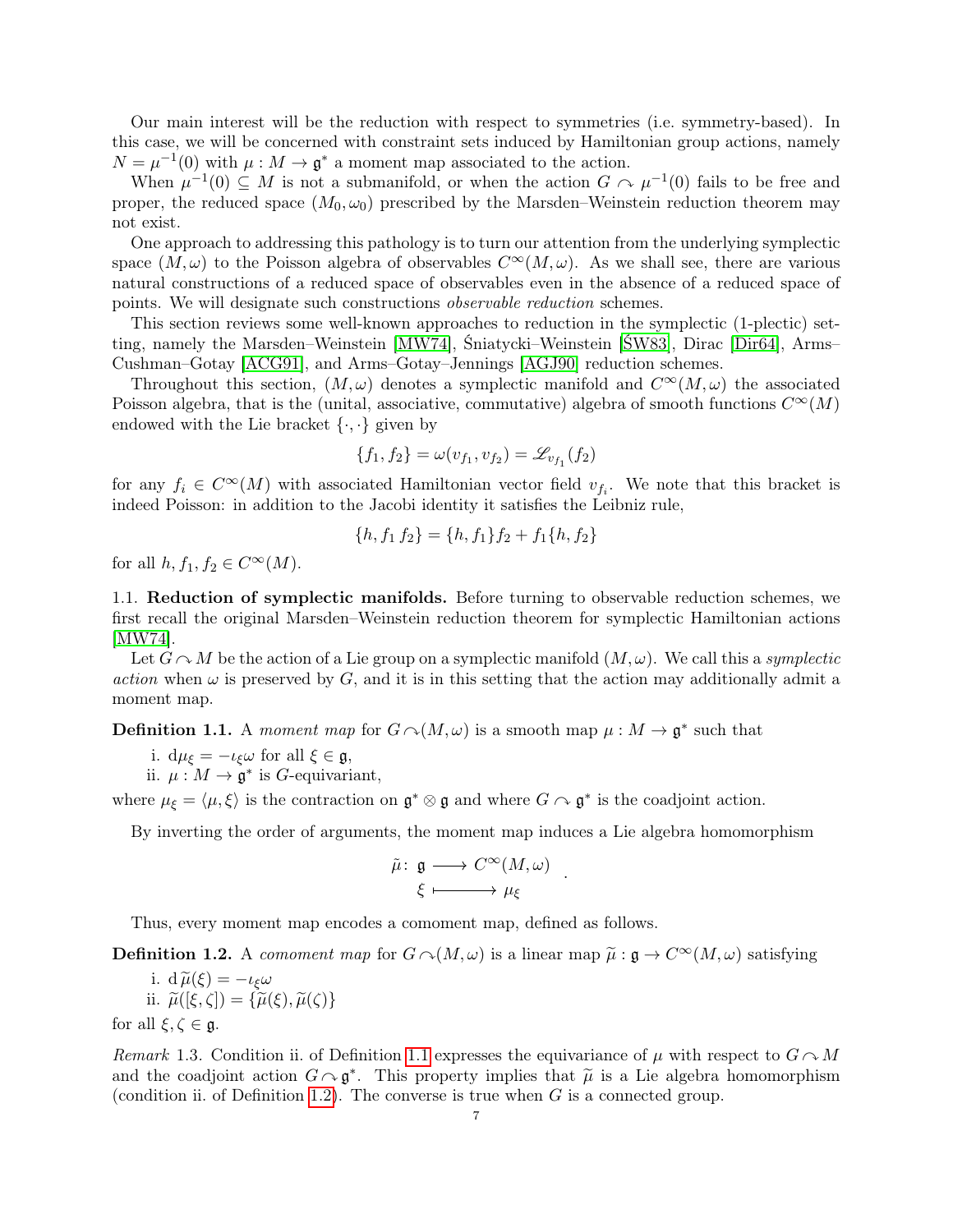<span id="page-9-2"></span>Remark 1.4 (comoment maps as lifts). An action admitting a moment map acts infinitesimally by Hamiltonian vector fields. The comoment map assigns to each  $\xi \in \mathfrak{g}$  a Hamiltonian function  $\mu_{\xi} \in C^{\infty}(M)$  associated to the fundamental field  $\xi$ . In this setting,  $G \cap M$  is said to be a Hamiltonian action.

More algebraically,  $\tilde{\mu}$  is a lift in the category of Lie algebras of the fundamental action  $\xi \mapsto \xi$  by the assignment of Hamiltonian vector fields  $f \mapsto v_f$ .



The Marsden–Weinstein symplectic reduction scheme is a rule that associates to each suitably compatible

- i. symplectic Hamiltonian action  $G \sim (M, \omega)$ ,
- ii. moment map  $\mu : M \to \mathfrak{g}^*$ , and
- iii. element  $\lambda \in \mathfrak{g}^*,$

a *reduced* symplectic manifold  $(M_\lambda, \omega_\lambda)$ .

<span id="page-9-1"></span>**Theorem 1.5** (Marsden–Weinsten symplectic reduction [\[MW74\]](#page-43-0), see also [\[Mey73\]](#page-43-1)). Consider a symplectic action on the symplectic manifold  $(M, \omega)$ , with moment map  $\mu : M \to \mathfrak{g}^*$ . Let  $\lambda \in \mathfrak{g}^*$ be a regular value of  $\mu$ , denote by  $N = \mu^{-1}(\lambda)$  the corresponding smoothly embedded level set. Assume also the action of the isotropy subgroup  $G_{\lambda}$  restricted to N to be free and proper, denote as  $M_{\lambda} = \mu^{-1}(\lambda)/G_{\lambda}$  the corresponding quotient manifold. Then there is a unique symplectic form  $\omega_{\lambda} \in \Omega^2(M_{\lambda})$  satisfying  $j^*\omega = \pi^*\omega_{\lambda}$ , where  $j : \mu^{-1}(\lambda) \to M$  is the embedding of N in M and  $\pi : \mu^{-1}(\lambda) \to M_{\lambda}$  is the canonical quotient.

**Definition 1.6.** The symplectic manifold  $(M_\lambda, \omega_\lambda)$  provided by Theorem [1.5](#page-9-1) is called the *Marsden*– Weinstein symplectic reduction of  $(M, \omega)$  with respect to the Hamiltonian action  $G \cap (M, \omega)$ .

1.2. Smooth structures on singular sets. In rough strokes, the Marsden–Weinstein reduction is a two-step process:

- i. first, we restrict to a constraint set  $N \subseteq M$ ,
- ii. then, we descend to the quotient  $N/G$ .

At each stage, we rely on the assumption that  $N \subseteq M$  is a smoothly embedded submanifold.

Several alternative reduction procedures have been introduced to account for the less well-behaved situation where  $N$  is not smooth but is, for example, the preimage of a singular value of a moment map (hence the name singular reductions).

To avoid the technicalities of making sense of smoothness in the singular setting, is convenient to adopt a more algebraic viewpoint.

Let M be a smooth manifold and  $N \subseteq M$  an arbitrary subset. The algebra of smooth functions that vanish on  $N$  is instrumental in giving an algebraic characterization of the arbitrary subset  $N$ .

<span id="page-9-0"></span>Definition 1.7 (constraints ideal). We define a *constraint* to be a smooth function vanishing on the constraint set N. The space of such functions defines an associative algebra ideal in  $C^{\infty}(M)$ ,

$$
I_N = \left\{ f \in C^{\infty}(M) \mid f|_N = 0 \right\} .
$$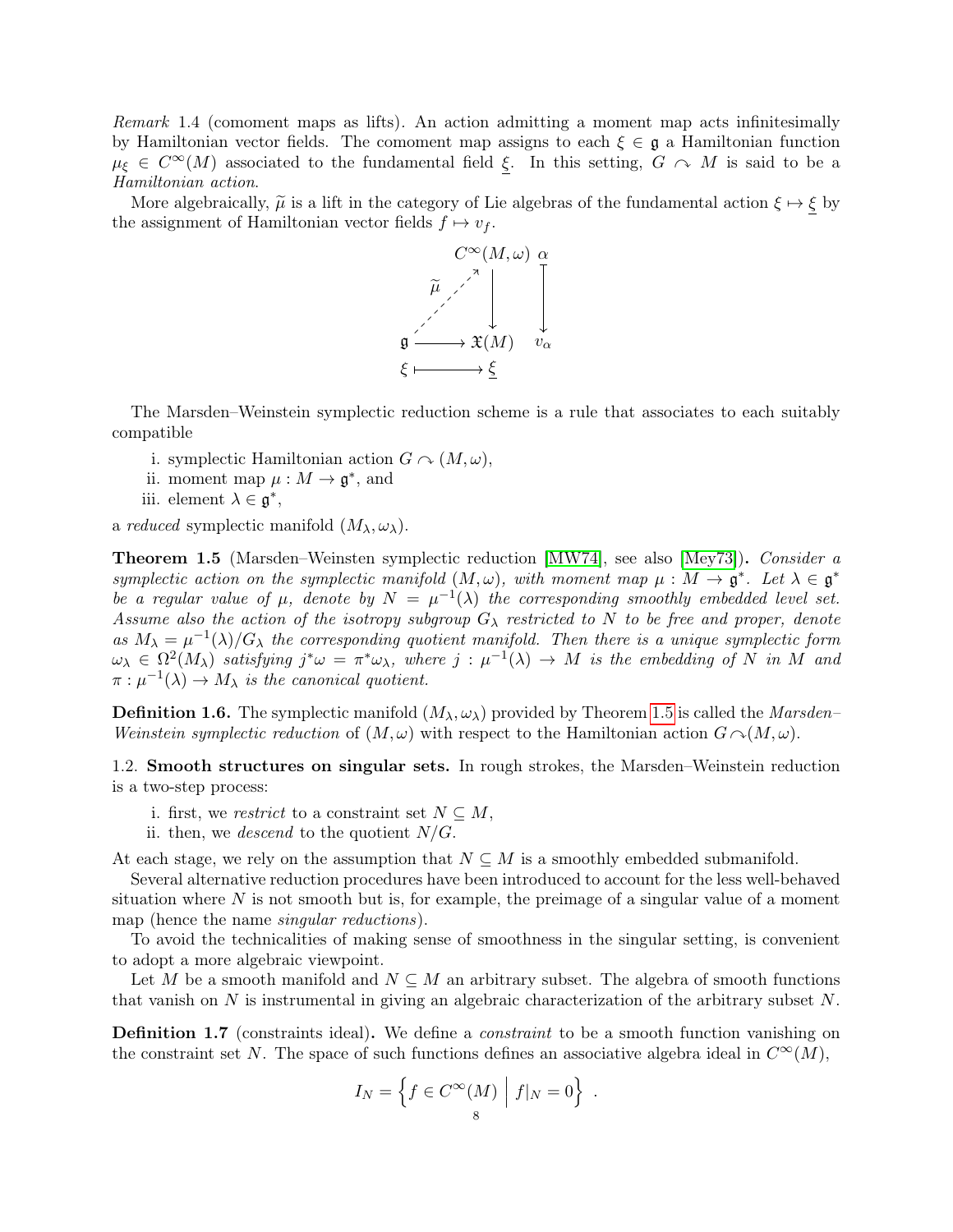An application of a smooth version of Urysohn's lemma provides that  $I<sub>N</sub>$  determines the closure of the subset  $N \subseteq M$ . Specifically,  $p \in N$  if and only if  $h(p) = 0$  for every  $h \in I_N$ . In particular, denoting by  $\overline{N}$  the closure of N, we have that  $I_N = I_{\overline{N}}$ .

Finally, observe that when M is endowed with a symplectic structure  $\omega$ , the associative ideal  $I_N \subseteq C^{\infty}(M)$  is not generally a Lie subalgebra of  $C^{\infty}(M, \omega)$ .

<span id="page-10-2"></span>Remark 1.8. There are several ways to specify a notion of smoothness for a possibly singular subset  $N$  of the manifold  $M$ . For instance, arbitrary constraint sets could be framed as smooth varieties [\[ACG91,](#page-41-2) §6], as Sikorski's differential spaces [\[Sik72a,](#page-43-11) [Sik72b\]](#page-43-12) (see [\[CŚ01,](#page-42-13) §3] for a quick review and [\[Sta11\]](#page-43-13) for a more comprehensive account), or as stratified spaces [\[SL91\]](#page-43-14). All of these frameworks pass by prescribing what is the algebra of smooth functions on the subset  $N \subseteq M$ , namely given by the algebra of Whitney [\[Whi34\]](#page-44-4) smooth function

$$
C^{\infty}(N) = C^{\infty}(M)/I_N.
$$

Note that, when  $N \subseteq M$  is smoothly embedded,  $C^{\infty}(N)$  can be interpreted as the algebra of smooth functions in the usual sense thus the above identification can be interpreted as the isomorphism induced by restriction map  $C^{\infty}(M) \to C^{\infty}(N)$  (with kernel given by  $I_N$ ).

Similarly, given a smooth action  $G \cap M$ , the algebra of smooth functions on the orbit spaces  $M/G$  and  $N/G$  can be given as

$$
C^{\infty}(M/G) = C^{\infty}(M)^G , \qquad C^{\infty}(M/G) = C^{\infty}(M)^G / I_N^G .
$$

In Section [3.1](#page-19-1) we will extend this reasoning to differential forms and fields as a way to introduce the notion of tangency along the singular set N.

1.3. [ŚW] reduction. The Śniatycki–Weinstein reduction is a symmetry-based observable reduction scheme defined for any singular constraint set [\[ŚW83\]](#page-43-2).

Such a procedure is guaranteed to produce a reduced Poisson algebra out of the regular Poisson structure naturally associated with the symplectic manifold on which the group acts. Furthermore, in the case in which a geometric reduction does exist, such reduced Poisson algebra coincides with the canonical Poisson structure associated with the geometrically reduced symplectic manifold.

Let  $(M, \omega)$  be a symplectic manifold and G a connected Lie group with Lie algebra g and dual  $\mathfrak{g}^*$ . Consider a Hamiltonian action  $G \cap (M, \omega)$  with moment map  $\mu : M \to \mathfrak{g}^*$ .

The [ŚW] reduction procedure is based on the ideal generated by the momenta  $\mu_{\xi}$ .

<span id="page-10-0"></span>**Definition 1.9** (momentum ideal). The momentum ideal is the associative ideal  $I_\mu \subseteq C^\infty(M)$ generated by the momenta  $\mu_{\xi}$  for any  $\xi \in \mathfrak{g}$ . Namely

$$
I_{\mu} = \left\langle \mu_{\xi} \right\rangle_{\xi \in \mathfrak{g}}^{\mathrm{assoc.}} = \left\{ \left. \sum_{i=1}^{n} f_i \mu_{\xi_i} \right| \ n \geq 0, \ f_i \in C^{\infty}(M), \ \xi_i \in \mathfrak{g}, \ 1 \leq i \leq n \right\} \ .
$$

Remark 1.10 (momenta as constraints). We call  $N = \mu^{-1}(0)$  the constraints locus of the moment map  $\mu$ . This is a subset of M, in general not a smooth submanifold, defined as the *zero-level set* of all possible momenta (regarded as constraints). In general,  $I_\mu$  includes in the ideal  $I_N \subseteq C^\infty(M)$ of smooth functions vanishing along N, see Lemma [1.22](#page-12-1) below.

<span id="page-10-1"></span>**Lemma 1.11.**  $I_\mu \subseteq C^\infty(M, \omega)$  is a G-stable Poisson subalgebra.

*Proof.* Every element of  $I_\mu$  is a linear combination of products  $f\mu_\xi$  for  $f \in C^\infty(M)$  and  $\xi \in \mathfrak{g}$ . Two applications of the Leibniz rule yield

$$
\{f\mu_{\xi},h\mu_{\zeta}\}=fh\{\mu_{\xi},\mu_{\zeta}\}+q
$$

for some  $q \in I_\mu$ . Since the equivariance of  $\mu$  is equivalent to the condition  $\{\mu_{\xi}, \mu_{\zeta}\} = \mu_{[\xi,\zeta]},$  see e.g. [\[dS08,](#page-42-14) §22.1], we conclude that the Poisson bracket lies in  $I_{\mu}$ .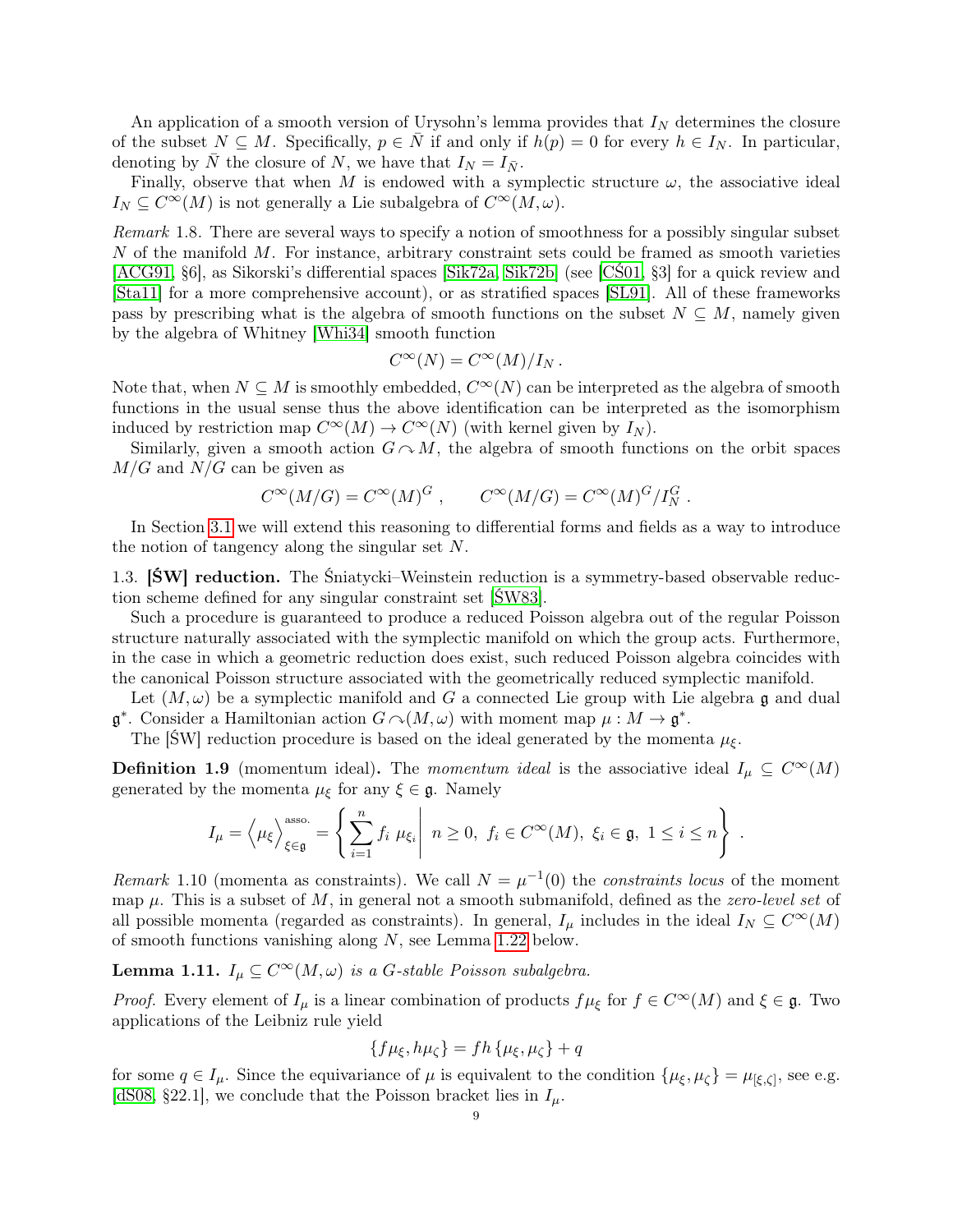For  $x \in M$ , we have

$$
(g \cdot \mu_{\xi})(x) = \mu_{\xi}(g^{-1} \cdot x) = \mu_{g^{-1} \cdot \xi}(x)
$$

where the second equality follows from the equivariance of  $\mu$ . Therefore, G preserves  $I_{\mu}$ .  $\Box$ 

Remark 1.12. Observe that the G-invariant Poisson subalgebra  $I_{\mu}$  need not be a Lie algebra ideal with respect to the Poisson bracket. On the other hand, if we restrict to the Poisson subalgebra of G-invariant functions  $C^{\infty}(M)^G$ , it follows that  $I_{\mu}^G = I_{\mu} \cap C^{\infty}(M)^G$  is a Poisson ideal since

$$
\{\mu_{\xi_i}, h\} = \mathscr{L}_{\xi_i} h = 0 \qquad \forall h \in C^\infty(M)^G.
$$

From Lemma [1.11,](#page-10-1) it follows that the action of G on  $C^{\infty}(M)$  induces an action on the quotient algebra  $C^{\infty}(M)/I_{\mu}$  such that the projection algebra morphism  $\rho: C^{\infty}(M) \twoheadrightarrow C^{\infty}(M)/I_{\mu}$  is Gequivariant.

<span id="page-11-0"></span>Theorem 1.13 (Śniatycki–Weinsten reduction [\[ŚW83\]](#page-43-2)). Consider a Hamiltonian action on the symplectic manifold  $(M, \omega)$  and let  $\mu : M \to \mathfrak{g}^*$  be the corresponding moment map. Denote by  $N = \mu^{-1}(0)$  the constraint set given as the zero locus of the moment map. The space of G-invariant elements of the quotient algebra  $C^{\infty}(M)/I_{\mu}$ , denoted as  $(C^{\infty}(M)/I_{\mu})^G$ , forms a Poisson algebra together with the binary operator obtained by pushing forward the Poisson structure of  $C^{\infty}(M,\omega)$ by the canonical projection  $\rho: C^{\infty}(M, \omega) \to C^{\infty}(M)/I_{\mu}$ . Furthermore, we have an isomorphism of Poisson algebras<sup>[1](#page-11-2)</sup>

$$
\left(\frac{C^{\infty}(M)}{I_{\mu}}\right)^{G} \cong \frac{\mathcal{N}(I_{\mu})}{I_{\mu}},
$$

where  $\mathcal{N}(I_{\mu})$  is the Lie algebra normalizer of  $I_{\mu}$  in  $C^{\infty}(M,\omega)$ , that is,

(1) 
$$
\mathcal{N}(I_{\mu}) = \left\{ f \in C^{\infty}(M) \mid \{f, I_{\mu}\} \subseteq I_{\mu} \right\}.
$$

**Definition 1.14.** The Poisson algebra  $(C^{\infty}(M)/I_{\mu})^G$  of Theorem [1.13](#page-11-0) is called the Sniatycki– Weinstein reduction of  $C^{\infty}(M,\omega)$  with respect to the Hamiltonian action  $G \cap (M,\omega)$ .

Remark 1.15 (observable reduction at nonzero orbits). In the case of the [MW] reduction, the *shifting* trick of Guillemin and Sternberg [\[GS90\]](#page-42-15) establishes the equivalence of the geometric reduction at any  $\lambda \in \mathfrak{g}^*$  with the reduction at 0 for a suitably modified symplectic Hamiltonian action constructed out of the coadjoint orbit of  $\lambda$ . A similar equivalence has been extended in [\[Arm96\]](#page-42-16) to the case of not necessarily free and proper actions. We thus restrict our attention to the observable reduction at  $0 \in \mathfrak{g}$  without loss of meaningful generality.

1.4. [D] reduction. The Dirac reduction is a constraints-based observable reduction scheme defined on singular constraint sets satisfying a so-called *first class* condition. Let  $(M, \omega)$  be a symplectic manifold.

<span id="page-11-1"></span>**Definition 1.16** (first class function). The function  $f \in C^{\infty}(M)$  is said to be first class if its Poisson bracket with any constraint vanishes on N. That is, the set of first class functions is

$$
F_N = \left\{ f \in C^{\infty}(M) \mid \{f, I_N\} \subseteq I_N \right\}.
$$

Equivalently,  $F_N$  is the Lie algebra normalizer of the subspace  $I_N \subseteq C^{\infty}(M)$ . By virtue of the Jacobi identity, it follows that  $F_N$  is a Poisson subalgebra of  $C^{\infty}(M,\omega)$ . Elements of  $F_N \cap I_N$  are called first class constraints. Those constraints that not are first class are said to be second class.

**Definition 1.17** (first class constraint set). A closed subset  $N \subseteq M$  is said to be a first class set if every associated constraint is first class, i.e. if  $I_N \subseteq F_N$ .

<span id="page-11-2"></span><sup>1</sup>Observe that the quotient on the left-hand side is meant in the sense of associative algebras while the one on the right-hand side is a quotient in the category of Lie algebras.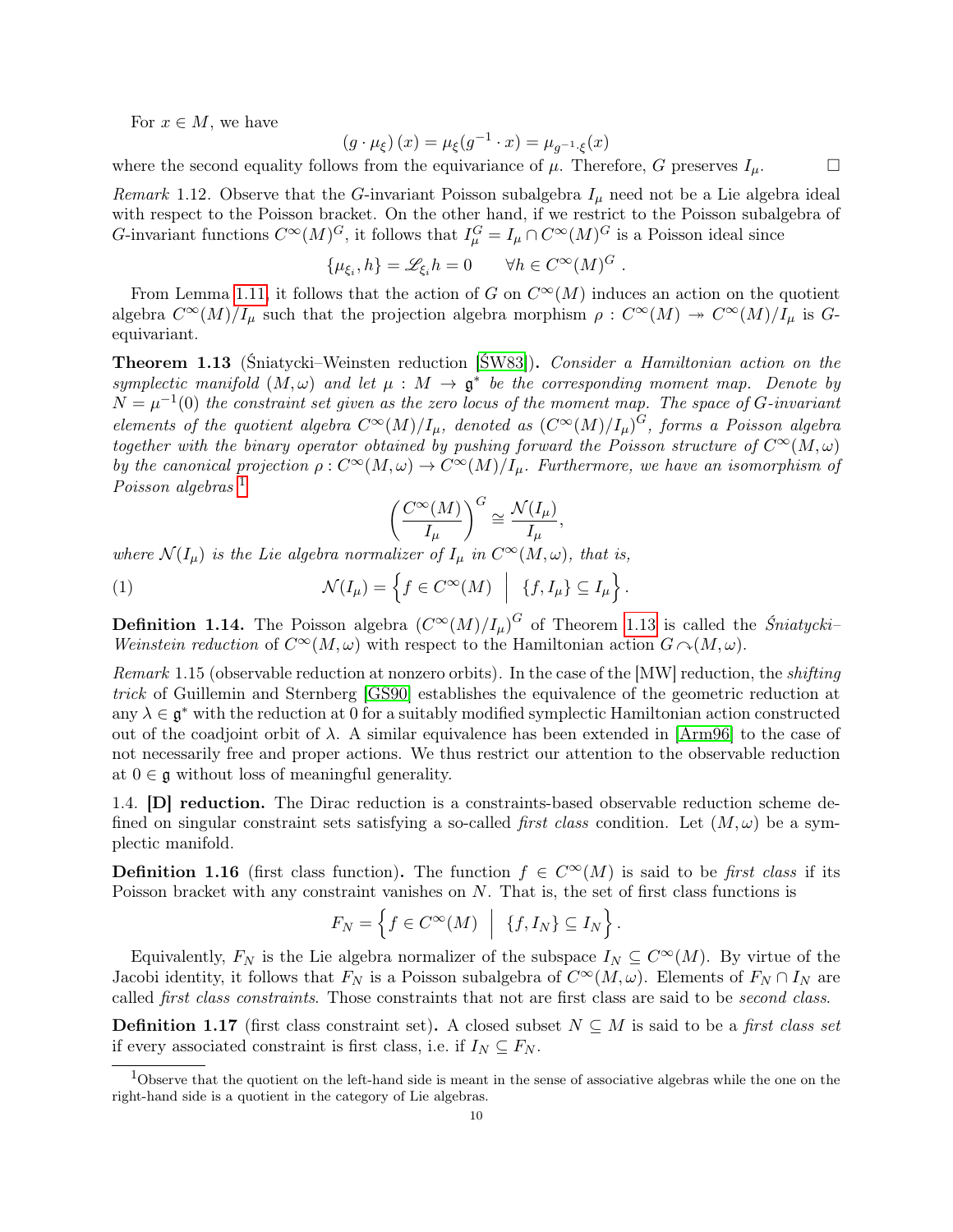According to the Dirac's theory of constraints [\[Dir64\]](#page-42-0) (see also [\[Śni83\]](#page-43-15)), it is useful to consider a certain subclass of well behaved functions.

<span id="page-12-0"></span>**Definition 1.18** (Dirac observable). We call a function  $f \in C^{\infty}(M)$  a *Dirac observable* if its Poisson bracket with any first class constraint vanishes on N. Formally, the set of Dirac observables is

$$
\mathcal{O}(N) = \{ f \in C^{\infty}(M) \mid \{ f, F_N \cap I_N \} \subseteq I_N \}.
$$

Remark 1.19. In general,  $F_N \subseteq \mathcal{O}(N)$  and  $\mathcal{O}(N)$  is not a Lie subalgebra of  $C^{\infty}(M)$ . When N is first class,  $\mathcal{O}(N) = F_N$ , in particular Dirac observables form a Poisson subalgebra of  $C^{\infty}(M)$ .

<span id="page-12-2"></span>Theorem 1.20 (Dirac reduction ([\[Dir64\]](#page-42-0),[\[AGJ90,](#page-41-1) Prop. 3.1])). Consider a first class constraint set N. The quotient associative algebra  $\mathcal{O}(N)/I_N$  forms a Poisson algebra together with the binary operator

$$
\{[h], [k]\} = [\{h, k\}] \qquad \forall h, k \in \mathcal{O}(N),
$$

obtained by pushing-forward the Poisson structure of  $\mathcal{O}(N)$  along the canonical projection  $[\cdot]$ :  $\mathcal{O}(N) \rightarrow \mathcal{O}(N)/I_N$ .

**Definition 1.21.** The Poisson algebra  $\mathcal{O}(N)/I_N$  obtained by Theorem [1.20](#page-12-2) is called the *Dirac reduction* of  $C^{\infty}(M,\omega)$  with respect to N.

Such a reduction can be interpreted geometrically regarding the above Poisson algebra as the set of "smooth" functions on the reduced topological space  $N/\sim$  where  $q\sim p$  if and only if  $h(q) = h(p)$ for all Dirac observables h. That means that states  $q, p \in N$  are identified whenever they cannot be distinguished by means of the measurable quantities of  $\mathcal{O}(N)$ .

Assume that N is the zero locus of a moment map  $\mu$  associated to a certain group action  $G \cap M$ . We can consider at the same time the associative ideal generated by momenta  $I_{\mu} = \langle \mu_{\xi} \rangle_{\xi \in \mathfrak{g}}^{\text{assoc.}}$  and the ideal of vanishing functions on N. In general  $I_{\mu} \neq I_N$ , more precisely we have the following chain of inclusions.

<span id="page-12-1"></span>**Lemma 1.22.** Let  $\mu : M \to \mathfrak{g}^*$  be a moment map for the symplectic action  $G \cap (M, \omega)$ . Denote by  $N = \mu^{-1}(0)$  the zero locus of the moment map and by  $I_{\mu}$  and  $I_N$  the ideals of Definitions [1.9](#page-10-0) and [1.7](#page-9-0) respectively. We have the following diagram in the category of vector spaces



where solid (resp. dashed) arrows denote Poisson (resp. associative) algebra morphisms.

*Proof.* According to Lemma [1.11](#page-10-1)  $I_\mu \subseteq C^\infty(M, \omega)$  is a Poisson subalgebra. By the definition of the normalizer,  $\mathcal{N}(I_\mu)$  is the largest Lie subalgebra of  $C^\infty(M,\omega)$  such that  $I_\mu \subseteq \mathcal{N}(I_\mu)$  is a Lie algebra ideal. The Jacobi identity yields  $\{F_N, F_N\} \subseteq F_N$ , from which it follows that  $F_N$  is a Poisson subalgebra. Similarly,  $F_N \cap I_N$  is a Lie ideal in  $F_N = \mathcal{N}(I_N)$ . The assumption  $N = \mu^{-1}(0)$  provides that  $I_{\mu}$  is a Poisson subalgebra of first order constraints. By construction,  $I_N$  is an associative ideal and both  $F_N$  and  $I_N$  lie in  $\mathcal{O}(N)$ . The proof that  $I_\mu \subseteq F_N$  is an inclusion of Poisson algebras can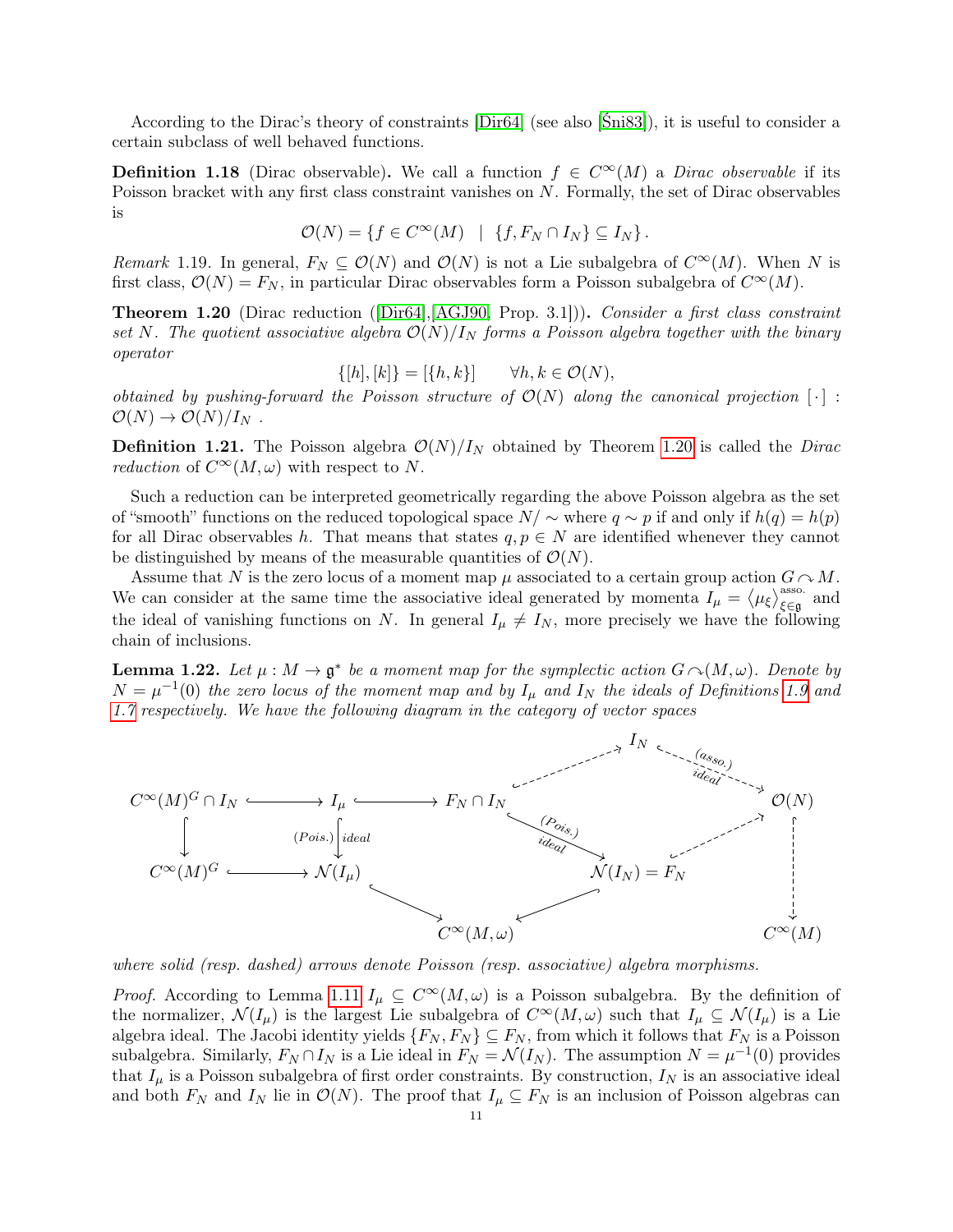be found in [\[AGJ90,](#page-41-1) Prop. 5.1]. The property of  $C^{\infty}(M)^G$  to be a Lie subalgebra follows from the Jacobi identity for the Poisson bracket of  $C^{\infty}(M)$ . The commutation of the uppermost square is the trivial pullback given by the intersection operation in the category of vector spaces.  $\Box$ 

We remark that some of the above inclusions are generally strict, for example, it is possible that  $I_{\mu} \neq F_N \cap I_N \neq I_N$  (see [\[AGJ90,](#page-41-1) §7]).

**Proposition 1.23** ([SW] vs. [D]). If the hypotheses of Theorems [1.13](#page-11-0) and [1.20](#page-12-2) hold, and if  $I_{\mu} = I_N$ , then the Śniatycki–Weinstein and Dirac reduced Poisson algebras coincide.

*Proof.* Consider a Hamiltonian group action  $G \cap (M, \omega)$  with moment map  $\mu$ . When  $N = \mu^{-1}(0)$ is first class, the diagram of Lemma [1.22](#page-12-1) condenses to the following open square in the category of Poisson algebras:

$$
I_{\mu} \xrightarrow{\qquad} \mathcal{N}(I_{\mu}) \longrightarrow \frac{\mathcal{N}(I_{\mu})}{I_{\mu}}
$$
  

$$
\downarrow
$$
  

$$
I_{N} \longrightarrow F_{N} = \mathcal{O}(N) \longrightarrow \frac{\mathcal{O}(N)}{I_{N}}
$$

In light of the equality  $F_N = \mathcal{N}(I_N)$ , the rows above are identical when  $I_\mu = I_N$ .

Remark 1.24 (on the technical condition  $I_{\mu} = I_N$ ). As discussed in [SW83, Thm. 1] and [\[AGJ90,](#page-41-1) Cor. 6.2], when 0 is a weekly regular point, the momentum ideal and the constraint ideal with respect to  $N = \mu^{-1}(0)$  coincide. In particular, when  $N \subseteq M$  is a smoothly embedded submanifold we have that  $I_{\mu} = I_N$ .

Understanding the relationship between  $I_N$  and  $I_\mu$  in general is a nontrivial problem in  $C^\infty$ algebraic geometry. The special case of compact group actions is discussed in [\[AGJ90,](#page-41-1) §5,§6]. The case of free actions on paracompact manifolds is discussed in [\[Śni05,](#page-43-16) Lem. 2].

<span id="page-13-0"></span>1.5. [ACG] reduction. The Arms–Cushman-Gotay reduction is another symmetry-based observ-able reduction scheme defined on singular constraint sets [\[ACG91\]](#page-41-2). For any subset  $S \subseteq C^{\infty}(M)$ , we denote by  $S^G$  the subspace of G-fixed elements.

<span id="page-13-2"></span>**Definition 1.25.** The Poisson algebra  $C^{\infty}(M)^G/I^G_N$  is called the Arms–Cushman–Gotay reduction of  $C^{\infty}(M,\omega)$  with respect to the Hamiltonian action  $G \cap (M,\omega)$ .

Remark 1.26. Despite introducing the ACG reduction exclusively in terms of observables, this scheme also admits a suitable interpretation as a geometric reduction of the symplectic space. Namely, the ACG reduction is isomorphic to the unique Poisson structure induced on the space of smooth functions on the variety  $N/G$ , interpreting  $C^{\infty}(N/G)$  as in Remark [1.8,](#page-10-2) from  $C^{\infty}(M)$  by the following commutative diagram of suitably smooth mappings



see [\[ACG91,](#page-41-2) Thm. 1] for further details. In the case of proper action, the latter Poisson structure is proved to be non degenerate [\[ACG91,](#page-41-2) Thm2]. Hence, according to this interpretation, the ACG reduction scheme has been introduced as the universal symplectic reduction of the symplectic manifold  $(M, \omega)$ .

<span id="page-13-1"></span>Proposition 1.27 ([ACG] vs. [ŚW] ([\[AGJ90,](#page-41-1) Thm. 6.1])). Consider an Hamiltonian group action  $G \cap (M, \omega)$ . When  $I_{\mu}^G \cong I_N^G$ , there is a natural embedding of the ACG reduced Poisson algebra into the SW reduction. When  $\mathcal{N}(I_{\mu}) \cong C^{\infty}(M)^{G} + I_{\mu}$ , there is a natural surjection from the SW reduced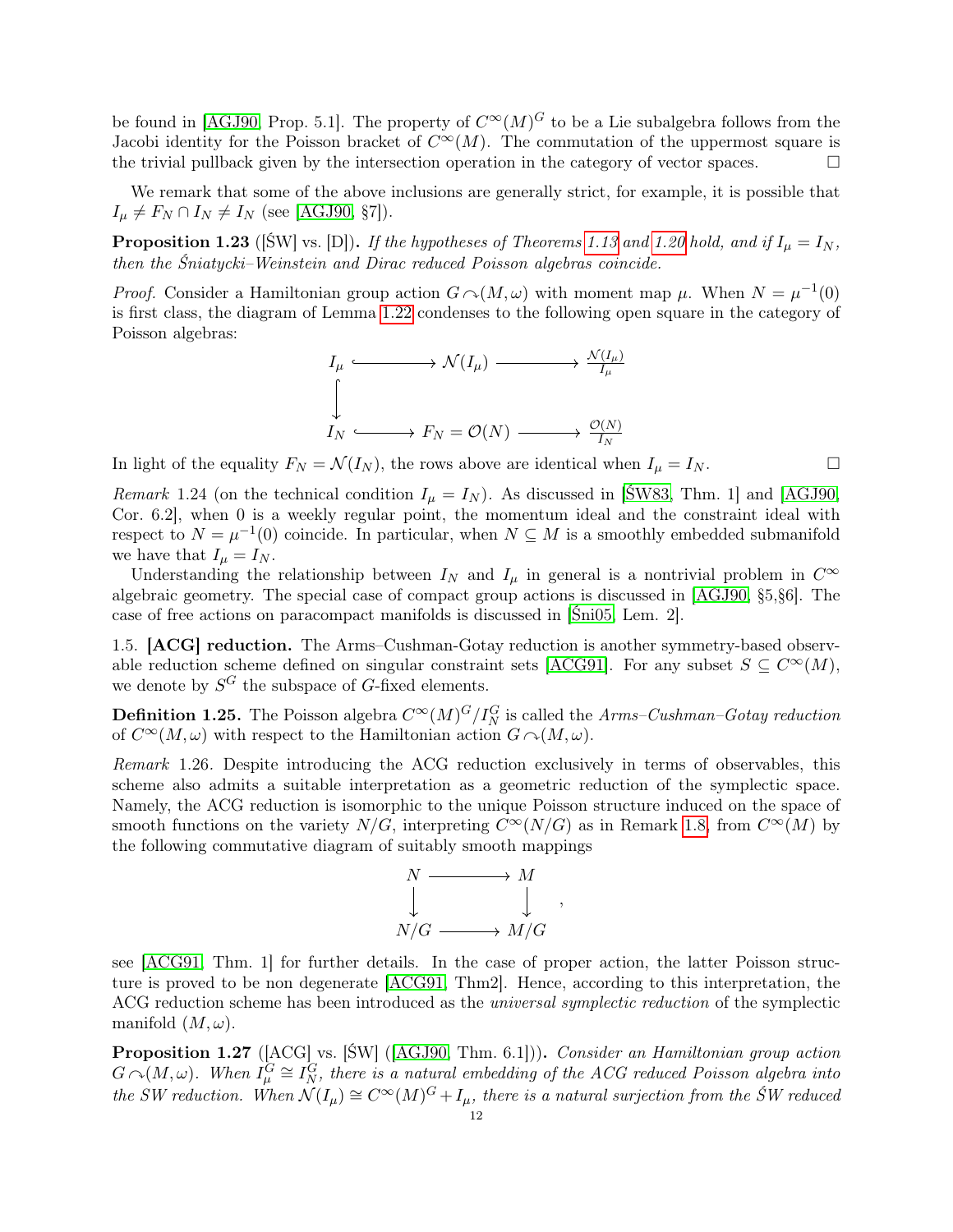Poisson algebra to the ACG reduction. If both conditions applies, the two reduced Poisson algebras are isomorphic.

*Proof.* When we consider a Hamiltonian group action  $G \cap (M, \omega)$  and a constraint set  $N = \mu^{-1}(0)$ , i.e. when Theorem [1.13](#page-11-0) applies, we have the following commutative diagram in the category of Poisson algebras, where the dashed arrows indicate morphisms of associative algebras only.

$$
I_{\mu} \xrightarrow{\text{(assoc.) ideal}} C^{\infty}(M) \xrightarrow{\text{---}} \xrightarrow{\rho} \xrightarrow{\text{C}^{\infty}(M)}
$$
\n
$$
\parallel \qquad \qquad \downarrow
$$
\n
$$
I_{\mu} \xrightarrow{\text{(Lie) ideal}} \mathcal{N}(I_{\mu}) \xrightarrow{\rho} \left( \frac{C^{\infty}(M)}{I_{\mu}} \right)^{G} \xrightarrow{\sim} \frac{\mathcal{N}(I_{\mu})}{I_{\mu}}
$$
\n
$$
\parallel \qquad \qquad \downarrow
$$
\n
$$
I_{\mu}^{G} \xrightarrow{\text{(Lie) ideal}} C^{\infty}(M)^{G} \xrightarrow{\rho} \xrightarrow{\text{C}^{\infty}(M)^{G}} \xrightarrow{\sim} \frac{C^{\infty}(M)^{G} + I_{\mu}}{I_{\mu}^{G}}
$$
\n
$$
\downarrow
$$
\n
$$
I_{N}^{G} \xrightarrow{\text{(Lie) ideal}} C^{\infty}(M)^{G} \xrightarrow{\rho} \xrightarrow{\text{C}^{\infty}(M)^{G}} \frac{I_{N}^{G}}{I_{N}^{G}}
$$

The top two squares encode the definition of the [ŚW] reduced Poisson algebra and the observation that  $I_\mu$  is a normal Lie subalgebra of  $\rho^{-1}\left[\left(\frac{C^{\infty}(M)}{I_\mu}\right)^{\tilde{G}}\right]$ , where  $\rho$  is the canonical projection on the quotient (see [\[ŚW83,](#page-43-2) Lem. 2] or Theorem [1.13](#page-11-0) above). The preimage

$$
\mathcal{N}(I_{\mu}) = \{ f \in C^{\infty}(M) \mid \{ f, I_{\mu} \} \subseteq I_{\mu} \}
$$

is the Lie algebra normalizer of  $I_\mu$  in  $C^\infty(M,\omega)$ . We denoted by  $I_\mu^G$  the intersection of the momentum ideal with the vector space of G-invariant smooth functions. Observe that  $C^{\infty}(M)^G \subseteq \mathcal{N}(I_{\mu})$ . The middle two squares encode the second isomorphism theorem for Lie algebras. Finally, the bottom two squares express the relation between the two quotients computed with respect to an ideal I and a certain smaller ideal  $I' \subseteq I$ .

Overall we end up with the following morphisms of Poisson algebras

$$
[\text{SW}] \leftrightarrow \frac{C^{\infty}(M)^G}{I_{\mu}^G} \twoheadrightarrow [\text{ACG}] ,
$$

where the left (resp. right) mapping is an isomorphism when  $\mathcal{N}(I_\mu) \cong C^\infty(M)^G + I_\mu$  (resp.  $I_\mu^G =$  $I_N^G$  $\Box_N^G$ ).

*Remark* 1.28. When the acting group  $G$  is compact, we can make use of the averaging trick to conclude that  $(C^{\infty}(M)/I_{\mu})^G \cong C^{\infty}(M)^G/I_{\mu}^G$  (see [\[AGJ90,](#page-41-1) Prop. 5.12] or [\[Śni05,](#page-43-16) Prop. 5] for details) hence  $\mathcal{N}(I_{\mu}) = C^{\infty}(M)^{G} + I_{\mu}$  and Proposition [1.27](#page-13-1) applies. In the case of compact group action the ACG reduction coincide with the Arms–Gotay–Jennings reduction [\[AGJ90,](#page-41-1) Thm. 6.1] with respect to the zero-level set of a moment map. The latter, in its more general incarnation, is a purely constraints-based reduction scheme defined on singular sets that satisfy mild technical conditions. For example, the constraint set  $N$  must be strongly isotropic and locally conical (see [\[AGJ90,](#page-41-1) §3] for further details).

Remark 1.29. In [\[Śni05\]](#page-43-16) can be found a more general account of symplectic observables reduction schemes by framing them as two-steps procedures akin to the Marsden–Weinstein theorem. In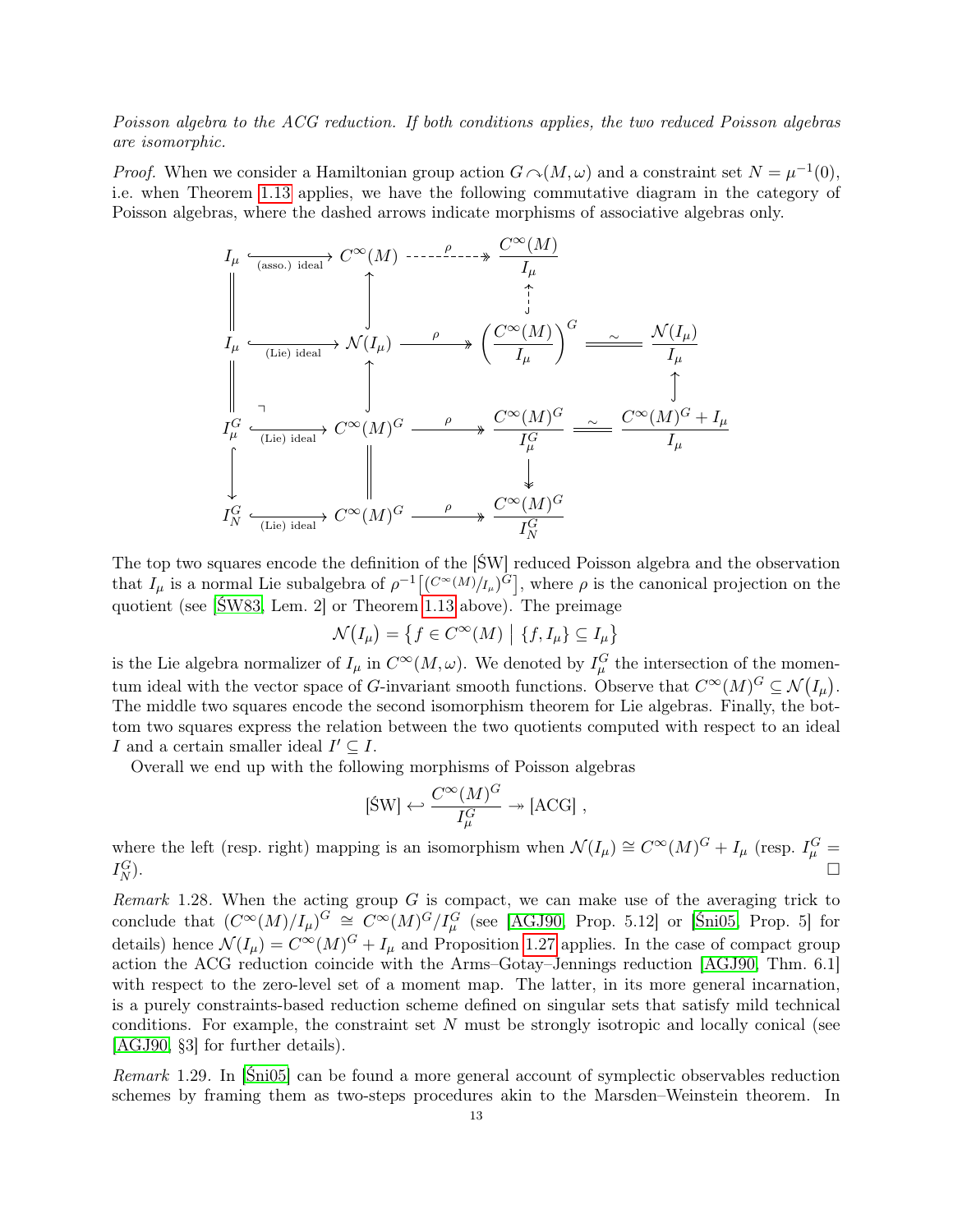particular, taking  $N = \mu^{-1}(\lambda)$  for a possibly nonzero  $\lambda \in \mathfrak{g}^*$ , and denoting by  $I_\mu$  the associative ideal generated by  $\{\mu_{\xi} - \lambda\}_{\xi \in \mathfrak{g}}$ , we obtain the commutative square



where the solid (resp. dashed) arrows denote Poisson (resp. associative) morphisms, the top-right node encodes the SW reduction, and the bottom-left node gives the ACG reduction (see Remarks 1 to 3 and Equation (11) in [\[Śni05\]](#page-43-16) for complete details).

#### 2. Review of multisymplectic geometry

<span id="page-15-0"></span>In this section we provide relevant background on multisymplectic geometry. Our aim is to define the associated  $L_{\infty}$ -algebra  $L_{\infty}(M,\omega)$  and the  $L_{\infty}$ -algebra of observables  $\text{Ham}_{\infty}(M,\omega)$ , and to recall the geometric multisymplectic reduction procedure of Theorem [2.16.](#page-18-3)

### 2.1. Multisymplectic manifolds and the  $L_{\infty}$ -algebra of observables. Fix a smooth manifold M.

<span id="page-15-1"></span>**Definition 2.1** (multisymplectic manifold [\[CID99\]](#page-42-17)). A pre-n-plectic structure on M is a closed  $(n+$ 1)-form  $\omega \in \Omega^{n+1}(M)$ . Without reference to the degree  $n+1$ , we say that  $\omega$  is a premultisymplectic structure on M. If additionally  $\omega$  is nondegenerate in the sense that

$$
\omega^{\flat} \colon \thinspace TM \longrightarrow \Lambda^n T^*M \hspace{0.5cm}
$$

is an inclusion of vector bundles, then we call  $\omega$  an *n*-plectic or a multisymplectic structure on M.

Symplectic manifolds, manifolds equipped with volume forms, multicotangent bundles, and multiphase spaces, which we will discuss in the sequel, are all examples of multisymplectic manifolds. Multisymplectic manifolds form a category with morphisms given as follows.

**Definition 2.2.** A multisymplectic map is a smooth map of multisymplectic manifolds  $\Psi : (M, \omega) \rightarrow$  $(M', \omega')$  such that  $\Psi^* \omega' = \omega$ . A multisymplectomorphism is a multisymplectic diffeomorphism.

The multisymplectomorphisms thus comprise the global symmetry group of  $(M, \omega)$ . The infinitesimal symmetries are given as follows.

<span id="page-15-2"></span>**Definition 2.3.** We say that  $v \in \mathfrak{X}(M)$  is a multisymplectic vector field when  $\mathscr{L}_v \omega = 0$ . We denote the space of multisymplectic vector fields by  $\mathfrak{X}(M,\omega)$ .

Observe that v is multisymplectic precisely when  $d_l\omega = \mathscr{L}_v\omega = 0$ , that is, precisely when  $l_v\omega$  is closed. As in the symplectic setting, we distinguish those vector fields v for which  $\iota_v \omega$  is exact.

<span id="page-15-3"></span>**Definition 2.4.** Consider a pre-n-plectic manifold  $(M, \omega)$ . We say that  $v \in \mathfrak{X}(M)$  is a *Hamiltonian* vector field when  $d\alpha = -\iota_v \omega$  for some  $\alpha \in \Omega^{n-1}(M)$ . In this case, we say that  $\alpha$  is a *Hamiltonian* form associated to v, and we write  $\mathfrak{X}_{\rm ham}(M,\omega)$  and  $\Omega_{\rm ham}^{n-1}(M,\omega)$  for the spaces of Hamiltonian vector fields and forms, respectively.

Remark 2.5. The identity  $d\alpha + \iota_v \omega = 0$  is known as the Hamilton–De Donder–Weyl (HDDW) equation (see e.g. [\[Hél04,](#page-42-18) [RW19\]](#page-43-17) and references therein).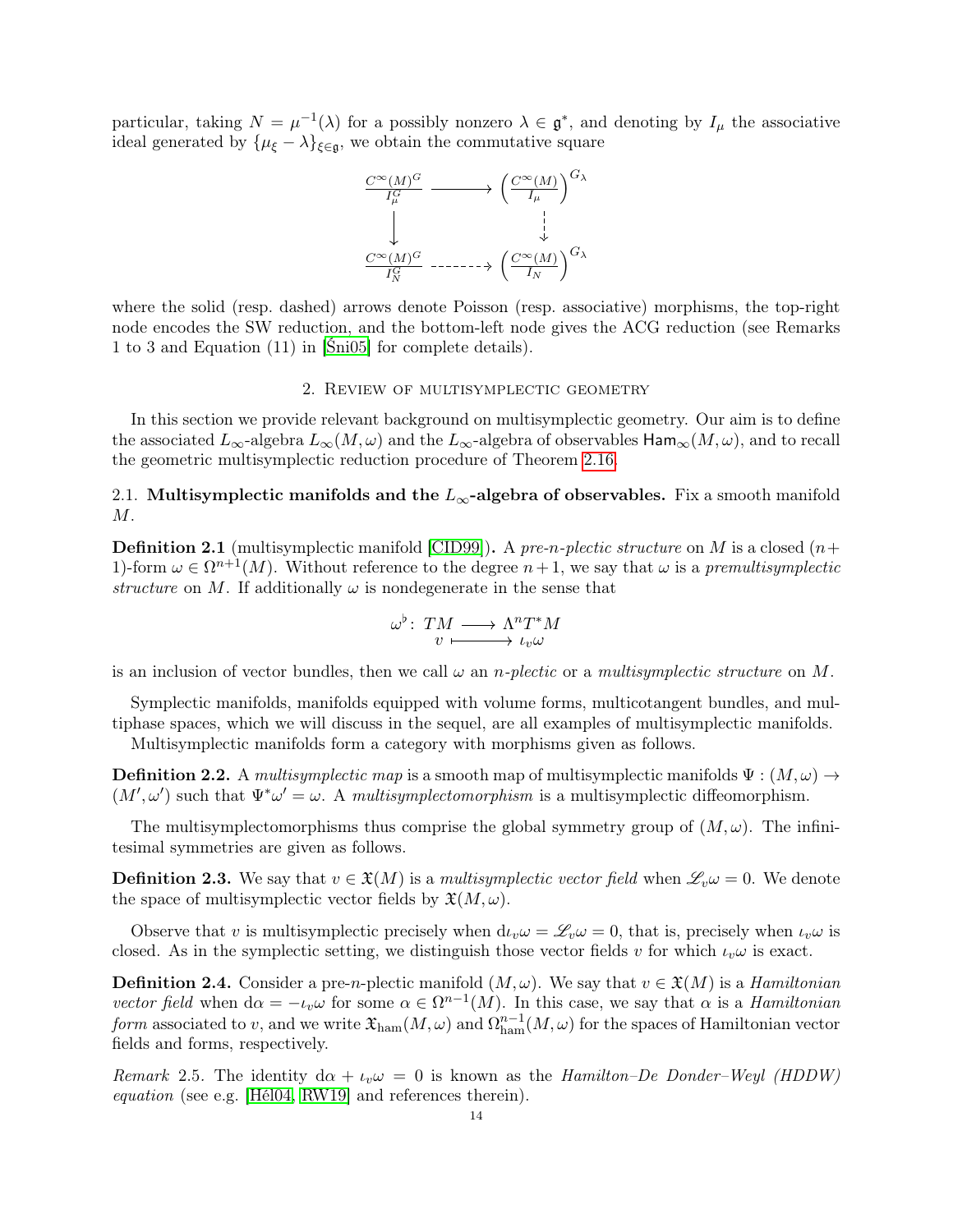Remark 2.6. When  $\omega$  is multisymplectic, the vector field v associated to  $\alpha$  is unique. In this case, we say that v is the Hamiltonian vector field associated to  $\alpha$ .

Observe that

$$
\mathfrak{X}(M,\omega) = \{ v \in \mathfrak{X}(M) \mid \iota_v \omega \in \Omega_{\text{cl}}^n(M) \}
$$
  

$$
\mathfrak{X}_{\text{ham}}(M,\omega) = \{ v \in \mathfrak{X}(M) \mid \iota_v \omega \in \Omega_{\text{ex}}^n(M) \},
$$

from which it follows that Hamiltonian vector fields are multisymplectic. Moreover, nondegeneracy implies that a Hamiltonian vector field  $v \in \mathfrak{X}_{\text{ham}}(M,\omega)$  associated to a particular  $\alpha \in \Omega_{\text{ham}}^{n-1}(M,\omega)$ is unique. Given  $v \in \mathfrak{X}_{\text{ham}}(M,\omega)$ , an associated Hamiltonian form  $\alpha$  is determined up to closed forms.

The space  $\Omega_{\text{ham}}^{n-1}(M,\omega)$  is not generally a Poisson algebra. However, it can be extended to  $\Omega_{\text{ham}}^{n-1}(M,\omega) \oplus \Omega^{\leq n-2}(M)[n-1]$ , which possesses a natural  $L_{\infty}$ -algebra structure. When  $\omega$  is degenerate there are in fact two distinct constructions,  $L_{\infty}(M,\omega)$  and  $\text{Ham}_{\infty}(M,\omega)$ .

<span id="page-16-0"></span>**Definition 2.7** ([\[Rog12,](#page-43-9) Thm. 5.2], see also [\[BFLS98\]](#page-42-19)). Given a pre-*n*-plectic manifold  $(M,\omega)$ , the associated  $L_{\infty}$ -algebra  $L_{\infty}(M, \omega) = (L, \{l_k\}_{k \geq 1})$  comprises

 $\bullet$  the underlying graded vector space  $L$ , where

(2) 
$$
L^{i} = \begin{cases} \Omega_{\text{ham}}^{n-1}(M, \omega) & \text{if } i = 0\\ \Omega^{n-1+i}(M) & \text{if } 1 - n \leq i \leq -1\\ 0 & \text{otherwise,} \end{cases}
$$

•  $n+1$  nontrivial multibrackets  $\{l_k: L^{\wedge k} \to L\}_{1 \leq k \leq n+1}$ , given by

$$
l_1(\alpha) = \begin{cases} 0 & \text{if } |\alpha| = 0\\ \mathrm{d}\alpha & \text{if } |\alpha| \le -1, \end{cases}
$$

and, for  $2 \leq k \leq n+1$ , as

$$
l_k(\alpha_1,\ldots,\alpha_k) = \begin{cases} \varsigma(k)\iota(v_{\alpha_1} \wedge \cdots \wedge v_{\alpha_k}) \; \omega & \text{if } |\alpha_i| = 0 \text{ for } 1 \le i \le k \\ 0 & \text{otherwise.} \end{cases}
$$

In the above equation,  $v_{\alpha_k}$  denotes any Hamiltonian vector field associated to  $\alpha_k \in \Omega_{\text{ham}}^{n-1}(M, \omega)$ and  $\varsigma(k) = -(-1)^{\frac{k(k+1)}{2}}$  is the total Koszul sign. Note that we contract multivector fields according to the rule

$$
\iota(v_{\alpha_1}\wedge\cdots\wedge v_{\alpha_k})\omega=\iota_{v_{\alpha_k}}\ldots\iota_{v_{\alpha_1}}\omega=\omega(v_{\alpha_1},\ldots,v_{\alpha_k},\cdot,\cdots,\cdot).
$$

<span id="page-16-1"></span>**Definition 2.8** ( $L_{\infty}$ -algebra of observables ([\[CFRZ16,](#page-42-11) 4.7])). The  $L_{\infty}$ -algebra of observables Ham<sub>∞</sub>( $M, \omega$ ) = (Ham,  $\{\tilde{l}_k\}_{k\geq1}$ ) associated to the pre-n-plectic manifold  $(M,\omega)$  consists of

• the underlying graded vector space Ham, where

$$
\operatorname{Ham}^{i} = \begin{cases} \{(v, \alpha) \mid \mathrm{d}\alpha = -\iota_{v}\omega\} \subseteq \mathfrak{X}_{\text{ham}}(M, \omega) \oplus \Omega_{\text{ham}}^{n-1}(M, \omega) & \text{if } i = 0\\ \Omega^{n-1+i}(M) & \text{if } 1 - n \leq i \leq -1\\ 0 & \text{otherwise,} \end{cases}
$$

•  $n+1$  nontrivial multibrackets  $\{\tilde{l}_k : \textsf{Ham}^{\wedge k} \to \textsf{Ham}\}_{1 \leq k \leq n+1}$ , where

$$
\tilde{l}_1(\alpha) = \begin{cases}\n0 & \text{if } |\alpha| = 0 \\
(0, \text{d}\alpha) & \text{if } |\alpha| = -1 \\
\text{d}\alpha & \text{if } |\alpha| < -1\n\end{cases}
$$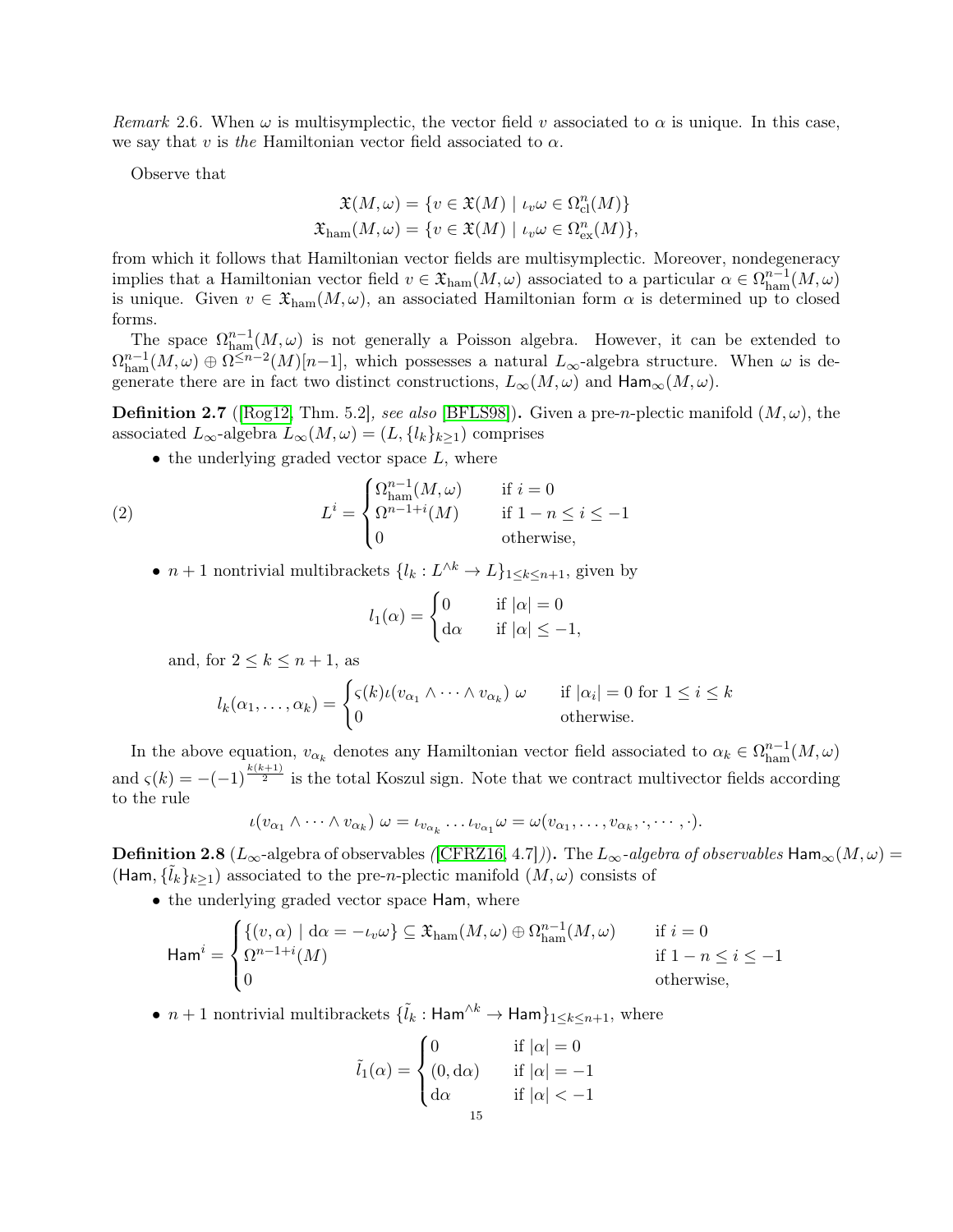where

$$
\tilde{l}_2((v_1,\alpha_1),\ldots,(v_2,\alpha_2)) = ([v_1,v_2], \varsigma(k)\iota(v_1 \wedge v_2) \omega)
$$

and where, for  $3 \leq k \leq n+1$ ,

$$
\tilde{l}_k((v_1,\alpha_1),\ldots,(v_k,\alpha_k))=\varsigma(k)\iota(v_1\wedge\cdots\wedge v_k)\omega
$$

for  $(v_1, \alpha_1), \ldots, (v_k, \alpha_k) \in \text{Ham}^0$  and  $l_k = 0$  otherwise.

Remark 2.9. We briefly outline some basic definitions in homotopy algebras, tailoring the exposition to our purposes and referring to [\[LM95\]](#page-43-18) and [\[Laz14,](#page-43-19) §3] for further background material.

Recall that a  $L_{\infty}$ -algebra consists of a graded vector space L together with homogeneous, graded skew-symmetric, multilinear maps  $\lambda_k : L^{\otimes k} \to L$  (with  $k \geq 1$ ) satisfying the so-called *higher Jacobi relations*, see [\[LM95,](#page-43-18) Def. 2.1]. We denote collectively as  $\lambda$  the collection  $\{\lambda_k\}_{k>1}$  of all multilinear maps, also called *multibrackets*.

Given two  $L_{\infty}$ -algebras  $(L, \lambda)$  and  $(M, \mu)$ , a strict  $L_{\infty}$ -morphism  $\psi : (L, \lambda) \to (M, \mu)$  is a graded map from L to M such that  $\mu_k \circ \psi^{\otimes k} = \psi \circ \lambda_k$  for each  $k \geq 1$ . In particular,  $L_\infty$ -subalgebra of  $(L, \lambda)$ is a graded vector subspace V such that the injection map  $j : V \hookrightarrow L$  is a strict  $L_{\infty}$ -morphism  $(V, {\{\lambda_k \circ j^{\otimes k}\}_{k\geq 1}}) \to (L, \lambda)$ . Both the kernel and the image of a strict  $L_{\infty}$ -morphism are the kernel and the image of the underlying graded map endowed with the  $L_{\infty}$ -algebra structure inherited from its domain and codomain.

A (strict)  $L_{\infty}$ -ideal of  $(L, \lambda)$  is a graded vector subspace  $I \subseteq L$  for which  $\lambda_k(x, y_1, \ldots, y_{k-1}) \in I$ for every  $x \in I$ ,  $y_i \in L$ , and  $k \geq 1$ . In particular,  $I \subseteq L$  is an  $L_{\infty}$ -subalgebra. Moreover, there is a natural correspondence between strict  $L_{\infty}$ -ideals  $I \subseteq L$  and kernels of strict  $L_{\infty}$ -morphisms  $\psi_I : L \to L/I$ . It is readily shown that the linear quotient  $L/I$  inherits the multibrackets  $\lambda_{L/I,k}([y_1], \ldots, [y_k]) = [\lambda_k(y_1, \ldots, y_k)]$  for any  $[y_i] \in L/I$ .

Expanding on this, given a short exact sequence in the category of  $L_{\infty}$ -algebras with strict  $L_{\infty}$ morphisms,

$$
0 \to N \to M \xrightarrow{\pi} L \to 0 ,
$$

we have that  $N \cong \ker \pi$  is an ideal and that  $\pi$  induces an isomorphism  $\bar{\pi} : M/N \cong L$ . That is, the first isomorphism theorem for Lie algebras generalizes in a straightforward manner to the setting of strict  $L_{\infty}$ -morphisms.

We emphasize here that this discussion applies only to the case of strict  $L_{\infty}$ -morphisms. We do not consider non-strict  $L_{\infty}$ -morphisms – including, prominently, homotopy moment maps – at any point in this paper.

<span id="page-17-1"></span>2.2. Covariant moment maps and multisymplectic reduction. In addition to extending to an  $L_{\infty}$ -algebra, the space  $\Omega_{\text{ham}}^{n-1}(M,\omega)$  possesses a natural Leibniz algebra structure. Compatibility conditions in terms of this structure are invoked in the geometric multisymplectic reduction procedure.

**Definition 2.10** (Leibniz algebra  $\text{[Lod93]}$  $\text{[Lod93]}$  $\text{[Lod93]}$ ). A *(left) Leibniz algebra* comprises a vector space V and a bilinear map  $\{ , \} : V \times V \to V$  satisfying the Leibniz equation

$$
\{\alpha,\{\beta,\gamma\}\}=\{\{\alpha,\beta\},\gamma\}+\{\beta,\{\alpha,\gamma\}\}\;
$$

for any  $\alpha, \beta, \gamma \in V$ .

<span id="page-17-0"></span>**Definition 2.11** (Leibniz algebra of observables). The space  $\Omega_{\text{ham}}^{n-1}(M,\omega)$  of Hamiltonian forms on a multisymplectic manifold  $(M, \omega)$  possesses a natural Leibniz bracket  $\{\, ,\}$ , given by

$$
\{\alpha,\beta\}=\mathscr{L}_{v_{\alpha}}\beta
$$

for  $\alpha, \beta \in \Omega_{\text{ham}}^{n-1}(M, \omega)$ .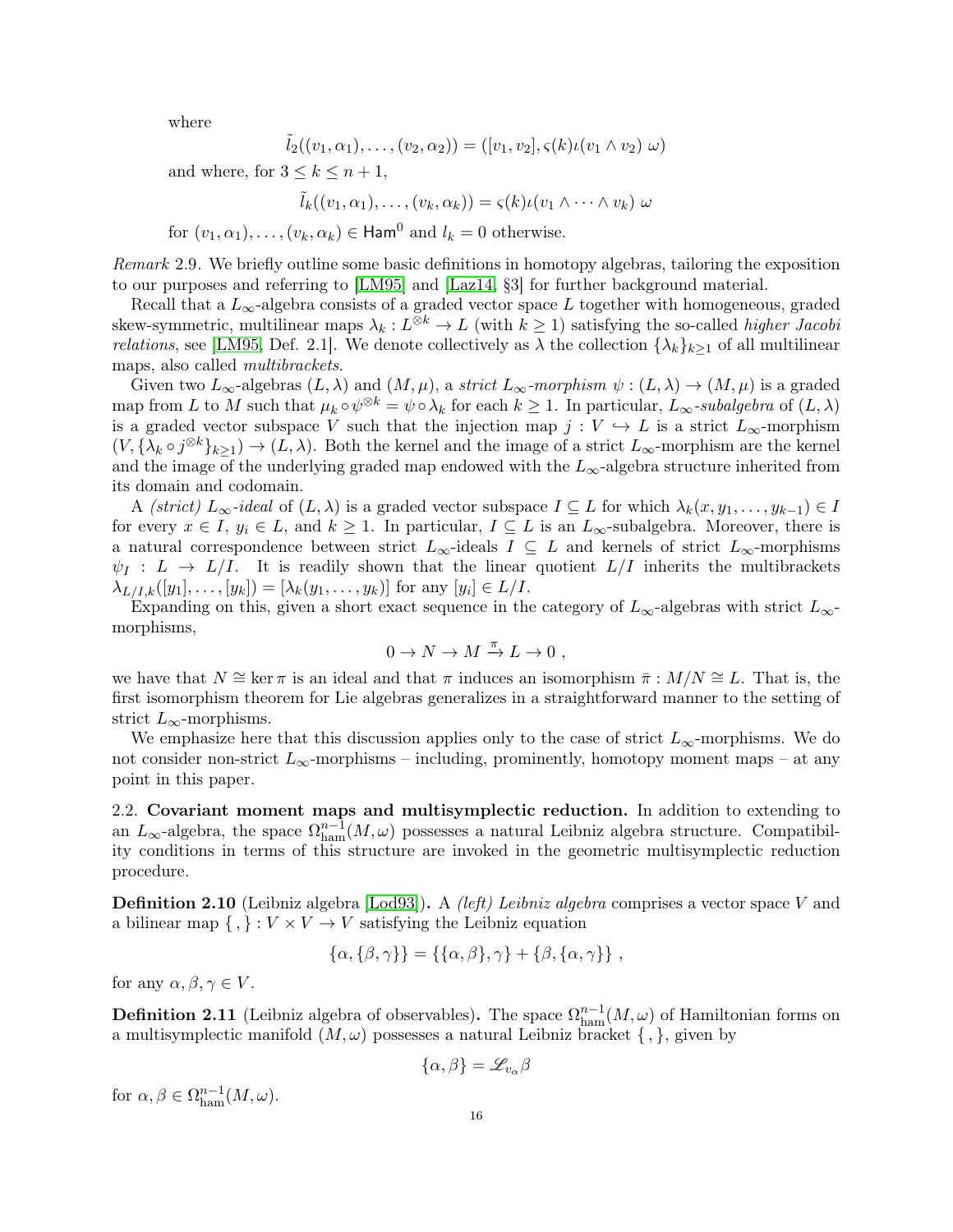When  $(M, \omega)$  is premultisymplectic, there is no Leibniz algebra structure on  $\Omega_{\text{ham}}^{n-1}(M, \omega)$ , however there still is one on  $\mathsf{Ham}^0(M,\omega)$ , given by

$$
\{(u, \alpha), (v, \beta)\} = ([u, v], \mathcal{L}_u \beta).
$$

Remark 2.12 (on the two notions of higher observables). It is shown in [\[Deh17,](#page-42-20) Prop. 5.2] that a certain natural extension of the Leibniz algebra of Definition [2.11,](#page-17-0) incorporating all forms of degree strictly less than  $n-1$ , and the construction of Definition [2.7](#page-16-0) are equivalent as weak  $L_{\infty}$ -algebras at least up to the 3-plectic case. The 2-plectic case was previously established in [\[BHR10\]](#page-42-21).

<span id="page-18-0"></span>**Definition 2.13.** A covariant moment map for  $G \sim (M, \omega)$  is a differential form  $\mu \in \Omega^{n-1}(M, \mathfrak{g}^*)$ such that

i. 
$$
d\mu_{\xi} = -\iota_{\xi}\omega
$$
 for all  $\xi \in \mathfrak{g}$ ,

ii.  $\mu : \Lambda^{n-1}TM \to \mathfrak{g}^*$  is *G*-equivariant,

where  $\mu_{\xi} = \langle \mu, \xi \rangle$  is the contraction on  $\mathfrak{g}^* \otimes \mathfrak{g}$  and where  $G \cap \mathfrak{g}^*$  is the coadjoint action.

As in the symplectic case, there is an attendant notion of a comoment map.

<span id="page-18-1"></span>**Definition 2.14.** A (covariant) comoment map for  $G \cap (M,\omega)$  is a linear map  $\widetilde{\mu}: \mathfrak{g} \to \Omega_{\text{ham}}^{n-1}(M,\omega)$ satisfying

i. 
$$
d\widetilde{\mu}(\xi) = -\iota_{\xi}\omega
$$
  
ii.  $\widetilde{\mu}([\xi, \zeta]) = {\widetilde{\mu}(\xi), \widetilde{\mu}(\eta)}$   
for all  $\xi, \zeta \in \mathfrak{g}$ .

In parallel with the symplectic case,  $\tilde{\mu}$  is a lift in the category of Leibniz algebras of the action  $\mathfrak{g} \cap M$  by the assignment of Hamiltonian vector fields.



To each moment map  $\mu \in \Omega^{n-1}(M, \omega)$  there is an associated comoment map

$$
\widetilde{\mu} \colon \mathfrak{g} \longrightarrow \Omega_{\text{ham}}^{n-1}(M) ,
$$
  

$$
\xi \longmapsto \mu_{\xi}
$$

and conversely when G is connected.

We identify one class of covariant moment map, to which we return in Subsection [4.3.](#page-37-0)

<span id="page-18-2"></span>**Lemma 2.15** ([\[CFRZ16,](#page-42-11) §8.1]). If  $\theta \in \Omega^n(M)$  is a *G*-invariant potential for  $\omega$ , then  $\xi \mapsto \mu_{\xi} = \iota_{\xi} \theta$ defines a covariant moment map for  $G \cap (M, \omega)$ .

The main result we wish to recall in this subsection is as follows.

<span id="page-18-3"></span>**Theorem 2.16** (geometric multisymplectic reduction [\[Bla21,](#page-42-9) Thm. 1]). Let  $(M, \omega, G, \mu)$  be a nplectic Hamiltonian G-space with covariant moment map  $\mu$ , let  $\phi \in \Omega^{n-1}(M, \mathfrak{g}^*)$  be a closed form, and let  $M_{\phi} = \mu^{-1}(\phi)/G_{\phi}$ . If  $\mu^{-1}(\phi) \subseteq M$  is an embedded submanifold and G acts freely on  $\mu^{-1}(\phi)$ , then there is a unique, closed  $\omega_{\phi} \in \Omega^{n+1}(M_{\phi})$  satisfying  $j^*\omega = \pi^*\omega_{\phi}$ , where  $j:\mu^{-1}(\phi) \to M$  is the inclusion and  $\pi : \mu^{-1}(\phi) \to M_\phi$  is the quotient.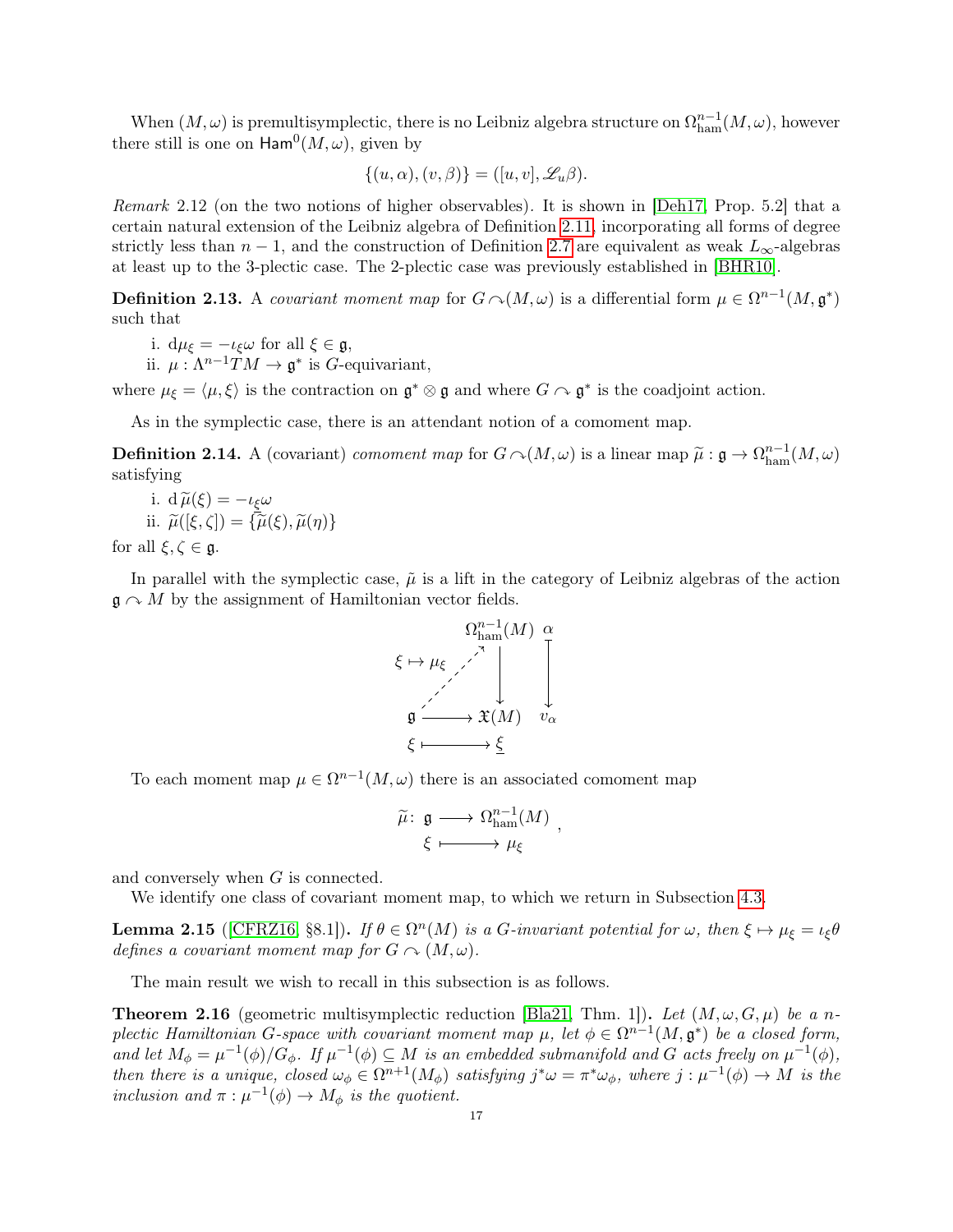

<span id="page-19-2"></span>FIGURE 1. Auxiliary spaces in the construction of  $\text{Ham}_{\infty}(M,\omega)_N$ .

In the above theorem, we write  $\mu^{-1}(\phi)$  for the equalizer  $\{x \in M \mid \mu_x = \phi_x\}$  of  $\mu$  and  $\phi$ . Note that if  $\phi$  is identified with its image in  $\Lambda^{n-1}T^*M \otimes \mathfrak{g}^*$ , then  $\mu^{-1}(\phi)$  is indeed the preimage.

The notion of covariant moment map turns out to be the right prerequisite for geometric reduction in the multisymplectic setting. Perhaps unexpectedly, this is also the case for  $L_{\infty}$ -reduction, as we will see in the following section.

# 3. REDUCTION OF  $L_{\infty}(M,\omega)$  AND  $\text{Ham}_{\infty}(M,\omega)$

<span id="page-19-0"></span>In this section we present our main construction: The reduction of the  $L_{\infty}$ -algebra of observables Ham<sub>∞</sub>(M,  $\omega$ ) along a subset  $N \subseteq M$  by an admissible action  $\mathfrak{g} \cap M$ . We define this  $L_{\infty}$ -algebra in terms of a network of auxiliary spaces, as indicated in Figure [1.](#page-19-2) As we aim for maximal generality, with the mildest possible geometric conditions, these intermediate spaces possess a rather algebraic character. Lemma [3.30](#page-26-0) recharacterizes these spaces in a sufficiently regular setting.

In Subsection [4.1](#page-29-1) we show that in the 1-plectic setting our reduced  $L_{\infty}$ -algebra  $\text{Ham}_{\infty}(M,\omega)_{\phi}$ coincides with the Poisson algebra of observables  $C^{\infty}(M_{\phi}, \omega_{\phi})$  on the symplectic reduced space when the conditions of the Marsden–Weinstein reduction theorem are met.

<span id="page-19-1"></span>3.1. Preliminaries. Fix a subset  $N \subseteq M$ . Recall that the  $I_N$  denotes the ideal of functions vanishing on N.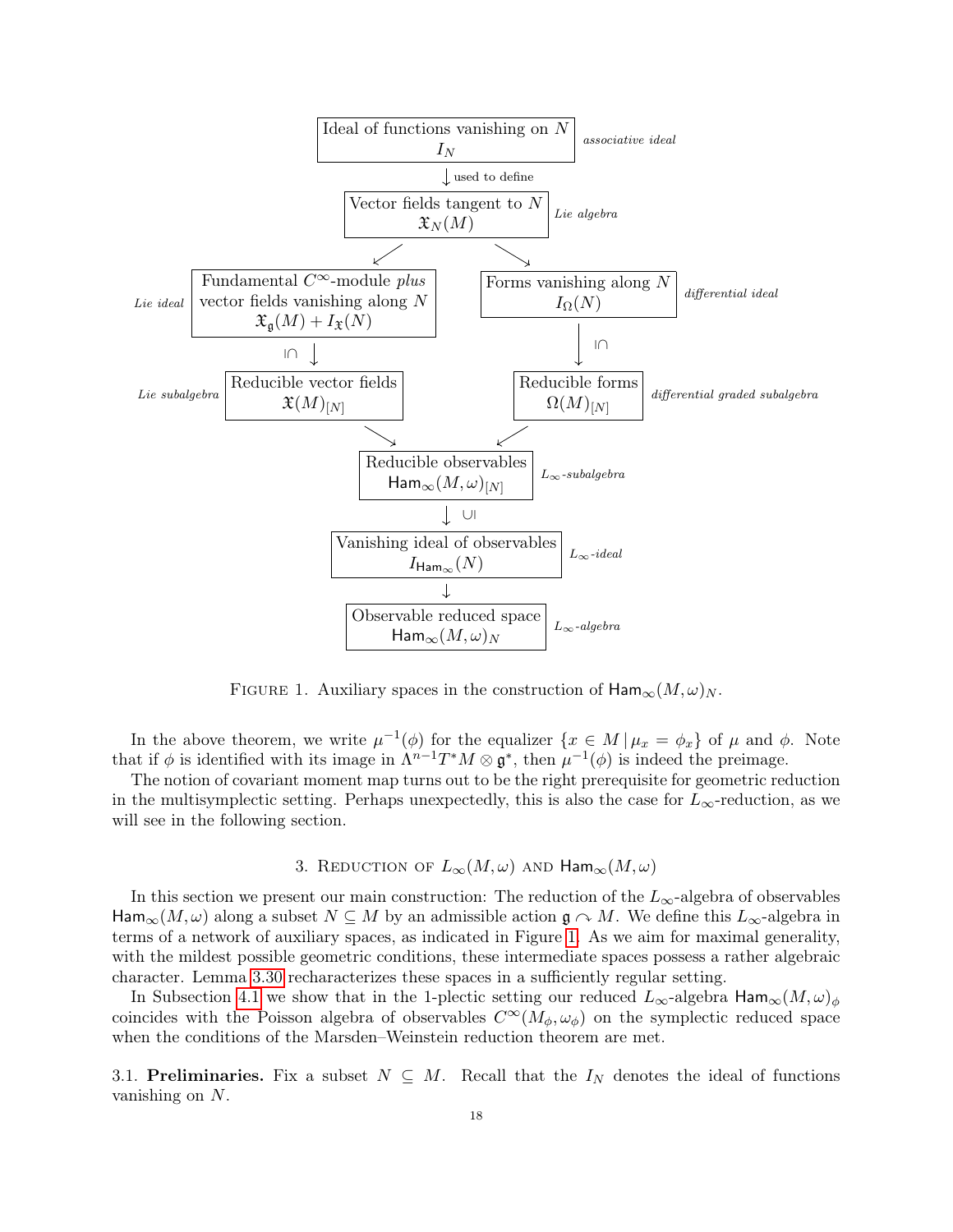<span id="page-20-0"></span>**Definition 3.1.** We say that a vector field  $u \in \mathfrak{X}(M)$  is tangent to N when  $u I_N \subseteq I_N$ . The space of vector fields tangent to  $N$  is denoted

$$
\mathfrak{X}_N(M) = \{ u \in \mathfrak{X}(M) \mid u I_N \subseteq I_N \}
$$

and the space of vector fields vanishing along  $N$  is written

$$
I_{\mathfrak{X}}(N) = \{ u \in \mathfrak{X}(M) \mid u C^{\infty}(M) \subseteq I_N \}.
$$

We say that  $u, v \in \mathfrak{X}(M)$  are equal along N whenever  $u - v \in I_{\mathfrak{X}}(N)$ .

<span id="page-20-1"></span>**Definition 3.2.** We say that the Lie algebra action  $\mathfrak{g} \cap M$  is tangent to N when  $\xi \in \mathfrak{X}(M)$  is tangent to N for all  $\xi$ . In this case, we write  $\mathfrak{g} \curvearrowright (N \subseteq M)$ .

<span id="page-20-5"></span>Remark 3.3. If  $\mathfrak{g} \cap M$  is induced by an action  $G \cap M$  preserving  $N \subseteq M$ , then  $\mathfrak{g} \cap M$  is tangent to N. Indeed,  $G \cap (N \subseteq M)$  implies that every integral curve  $\gamma$  of  $\xi \in \mathfrak{X}(M)$  that meets N at any point remains on N. In particular, each  $f \in I_N$  vanishes along  $\gamma$  so that  $\xi f = 0$  along N.

<span id="page-20-3"></span>**Lemma 3.4.**  $\mathfrak{X}_N(M) \subseteq \mathfrak{X}(M)$  is a Lie subalgebra and  $I_{\mathfrak{X}}(N) \subseteq \mathfrak{X}_N(M)$  is a Lie ideal.

*Proof.* If  $u, v \in \mathfrak{X}_N(M)$  then  $vI_N \subseteq I_N$  yields  $u(vI_N) \subseteq I_N$ . Likewise  $v(uI_N) \subseteq I_N$ , and we conclude that  $[u, v] I_N \subseteq I_N$ .

If additionally  $v \in I_{\mathfrak{X}}(N)$ , then a similar argument yields  $[u, v] C^{\infty}(M) \subseteq I_N$ .

Note that our characterization of tangency is distinctly algebraic. In general, any vector field whose flow preserves  $N$  is tangent to  $N$ , however, there can be vector fields tangent to  $N$  that do not preserve N. Let us illustrate this with a few examples.

Remark 3.5. Let  $N \subseteq M$  be any subset. Since  $I_N = I_{\bar{N}}$ , any vector field tangent to the closure  $\bar{N}$ is tangent to N. In particular, when  $N \subseteq M$  is dense (e.g.  $N = \mathbb{Q} \subseteq \mathbb{R} = M$ ),  $I_N = \{0\}$  and all vector fields on  $M$  are tangent to  $N$ .

**Example 3.6.** Even when N is closed, there can be vector fields which are tangent to N but whose flows do not preserve N. Let  $N = (-\infty, 0] \subseteq \mathbb{R} = M$ . Then  $I_N$  is the space of functions whose support is in  $N$ . Applying a vector field to a function cannot increase the support, so any vector field is tangent to N. In particular the vector field  $\partial_x$ , the flow of which does not preserve N.

Remark 3.7. We have chosen the algebraic notion of tangency since it is better adapted for the context of observable reduction. We could alternatively work with vector fields  $v \in \mathfrak{X}(M)$  that are *geometrically tangent* to N in the sense that the flow of v locally preserves N. However, this space is less convenient from a technical standpoint. Indeed, merely to see that the commutator of two geometrically tangent vector fields is again geometrically tangent is far from obvious and follows from [\[Sus73\]](#page-43-21). This said, we note that both notions of tangency coincide when  $N \subseteq M$  is a closed embedded submanifold.

<span id="page-20-2"></span>**Definition 3.8.** Define the vanishing de Rham ideal of N to be the differential ideal  $I_{\Omega}(N) \subseteq \Omega(M)$ generated by all  $\alpha \in \Omega^k(M)$ ,  $k \geq 0$ , for which

$$
\alpha(u_1,\ldots,u_k)\in I_N
$$

whenever  $u_1, \ldots, u_k \in \mathfrak{X}_N(M)$ .

As with the case for vector fields, we say that  $\alpha \in \Omega(M)$  vanishes along N whenever  $\alpha \in I_{\Omega}(N)$ , and that  $\alpha, \beta \in \Omega(M)$  are equal along N whenever  $\alpha - \beta \in I_{\Omega}(N)$ .

It is easy to show that  $I_{\Omega}(N) \subseteq \Omega(M)$  is an ideal with respect to the wedge product. We now show that it is closed under the exterior derivative.

<span id="page-20-4"></span>**Lemma 3.9.** For all  $v \in \mathfrak{X}_N(M)$ , the space  $I_\Omega(N)$  is closed under i.  $\iota_v$ , ii. d and iii.  $\mathscr{L}_v$ .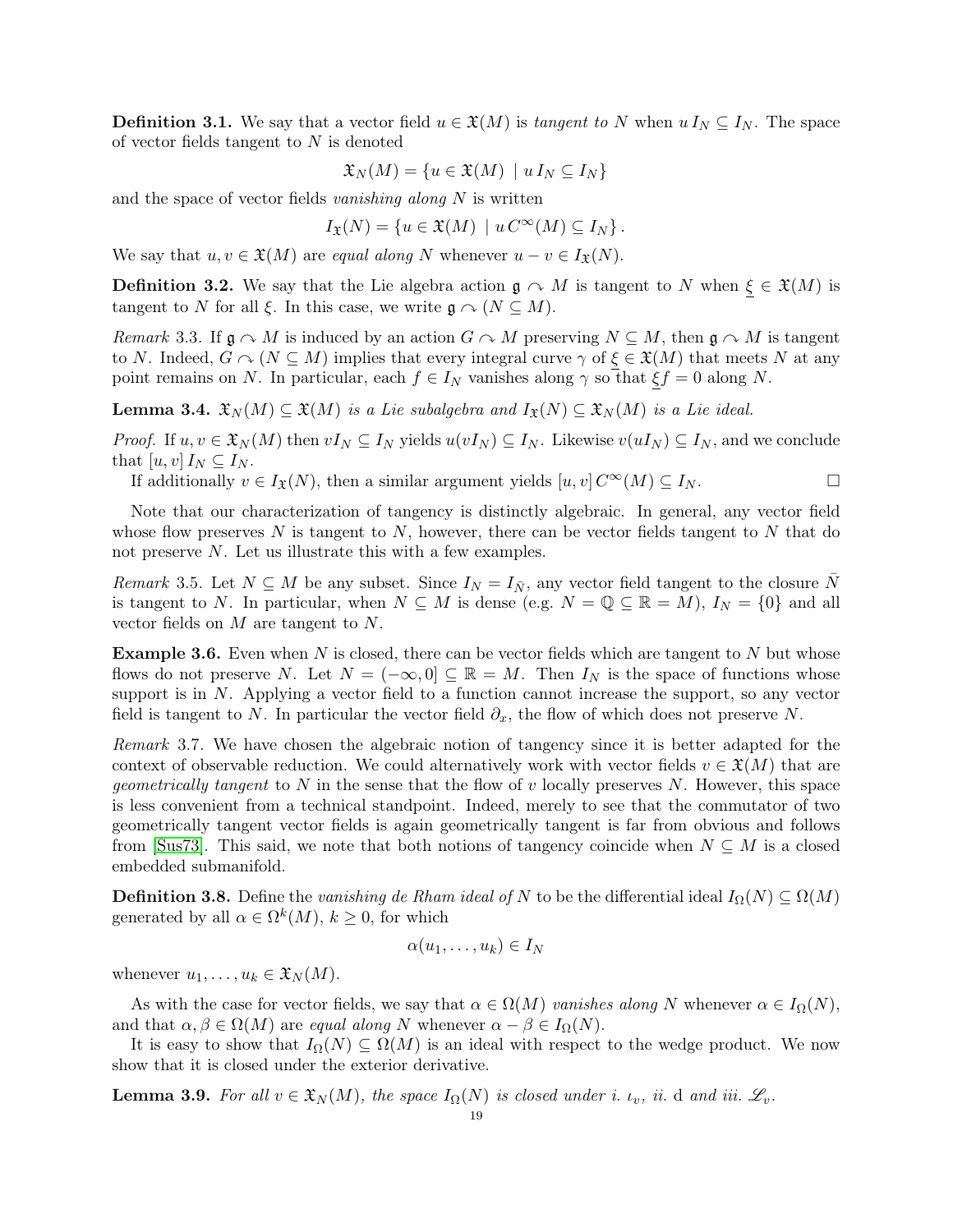*Proof.* Fix a homogeneous element  $\alpha \in I_{\Omega}(N)$  of degree k, and suppose that  $u_0, \ldots, u_k \in \mathfrak{X}(M)$  are tangent to N.

- i. The identity  $\iota_{u_k} \dots \iota_{u_2} \iota_v \alpha = 0$  on N is immediate.
- ii. We have

$$
d\alpha(u_0, ..., u_k) = \sum_i (-1)^i u_i \alpha(u_0, ..., \hat{u}_i, ..., u_k) + \sum_{i < j} (-1)^{i+j} \alpha([u_i, u_j], u_0, ..., \hat{u}_i, ..., \hat{u}_j, ..., u_k),
$$

where each term in the first sum vanishes on N as  $\alpha(u_0, \ldots, \hat{u}_i, \ldots, u_k) \in I_N$  and the same happens for each term in the second sum by Lemma [3.4.](#page-20-3)

iii. This follows from i., ii. and the identity  $\mathcal{L}_v = d\iota_v + \iota_v d$ .

With the notation of Definition [3.2,](#page-20-1) consider a Lie algebra action  $\mathfrak{g} \cap (N \subseteq M)$ .

<span id="page-21-0"></span>**Definition 3.10.** We call  $\alpha \in \Omega(M)$  a *reducible form* with respect to  $\mathfrak{g} \cap (N \subseteq M)$  when

i.  $\mathscr{L}_{\xi}\alpha \in I_{\Omega}(N)$ , and ii.  $\iota_{\xi}\alpha \in I_{\Omega}(N),$ 

for every  $\xi \in \mathfrak{g}$ . We write  $\Omega(M)_{[N]}$  for the space of reducible forms.

<span id="page-21-4"></span>**Lemma 3.11.**  $\Omega(M)_{[N]}$  is closed under d.

*Proof.* Fix a reducible form  $\alpha \in \Omega^k(M)$ . Since  $I_{\Omega}(N)$  is closed under d by Lemma [3.9,](#page-20-4) it follows that  $\mathscr{L}_{\xi}d\alpha = d\mathscr{L}_{\xi}\alpha$ 

and

$$
\iota_{\xi}d\alpha = \mathscr{L}_{\xi}\alpha - d\iota_{\xi}\alpha
$$

both lie in  $I_{\Omega}(N)$ .  $\square$ 

<span id="page-21-1"></span>**Definition 3.12.** We say that  $v \in \mathfrak{X}(M)$  is a *reducible vector field* with respect to  $\mathfrak{g} \cap (N \subseteq M)$ when

i.  $v$  is tangent to  $N$ , and

ii.  $[v, \xi] \in \mathfrak{X}_{\mathfrak{a}}(M) + I_{\mathfrak{X}}(N)$  for all  $\xi \in \mathfrak{g}$ .

where  $\mathfrak{X}_{\mathfrak{a}}(M)$  denotes the  $C^{\infty}(M)$ -submodule of  $\mathfrak{X}(M)$  generated by the fundamental vector fields  $\xi$  for all  $\xi \in \mathfrak{g}$ . We denote the space of reducible vector fields by  $\mathfrak{X}(M)_{[N]}$ .

We note that condition ii. of Definition [3.12](#page-21-1) is equivalent to

ii.'  $[v, \xi] \in \mathfrak{X}_{\mathfrak{g}}(M)$  along N for all  $\xi \in \mathfrak{g}$ .

<span id="page-21-2"></span>Remark 3.13. More algebraically, v is reducible when it preserves both  $I_N$  and  $\mathfrak{X}_{\mathfrak{q}}(M) + I_{\mathfrak{X}}(N)$ . The latter space may be understood as a generalization of the space of vector fields tangent to the fundamental distribution  $\underline{\mathfrak{g}} = {\underline{\xi}_x | \xi \in \mathfrak{g}, x \in M}$  along N. Indeed, in the setting of free actions,  $\Gamma(\mathfrak{g})$  and  $\mathfrak{X}_{\mathfrak{g}}(M)$  coincide.

<span id="page-21-3"></span>**Lemma 3.14.**  $\mathfrak{X}(M)_{[N]} \subseteq \mathfrak{X}(M)$  is a Lie subalgebra.

*Proof.* Let  $u, v \in \mathfrak{X}(M)_{[N]}$ . Lemma [3.4](#page-20-3) asserts that  $[u, v]$  is tangent to N, and it remains only to establish condition ii. of Definition [3.14.](#page-21-3) Thus fix  $\xi \in \mathfrak{g}$  and consider the identity  $[[u, v], \xi] =$  $[[u,\xi],v] + [u,[v,\xi]]$ . Condition ii. now follows if u satisfies

$$
[u,\mathfrak{X}_{\mathfrak{g}}(M)+I_{\mathfrak{X}}(N)]\subseteq \mathfrak{X}_{\mathfrak{g}}(M)+I_{\mathfrak{X}}(N),
$$

and similarly for  $v$ . We proceed in two steps:

□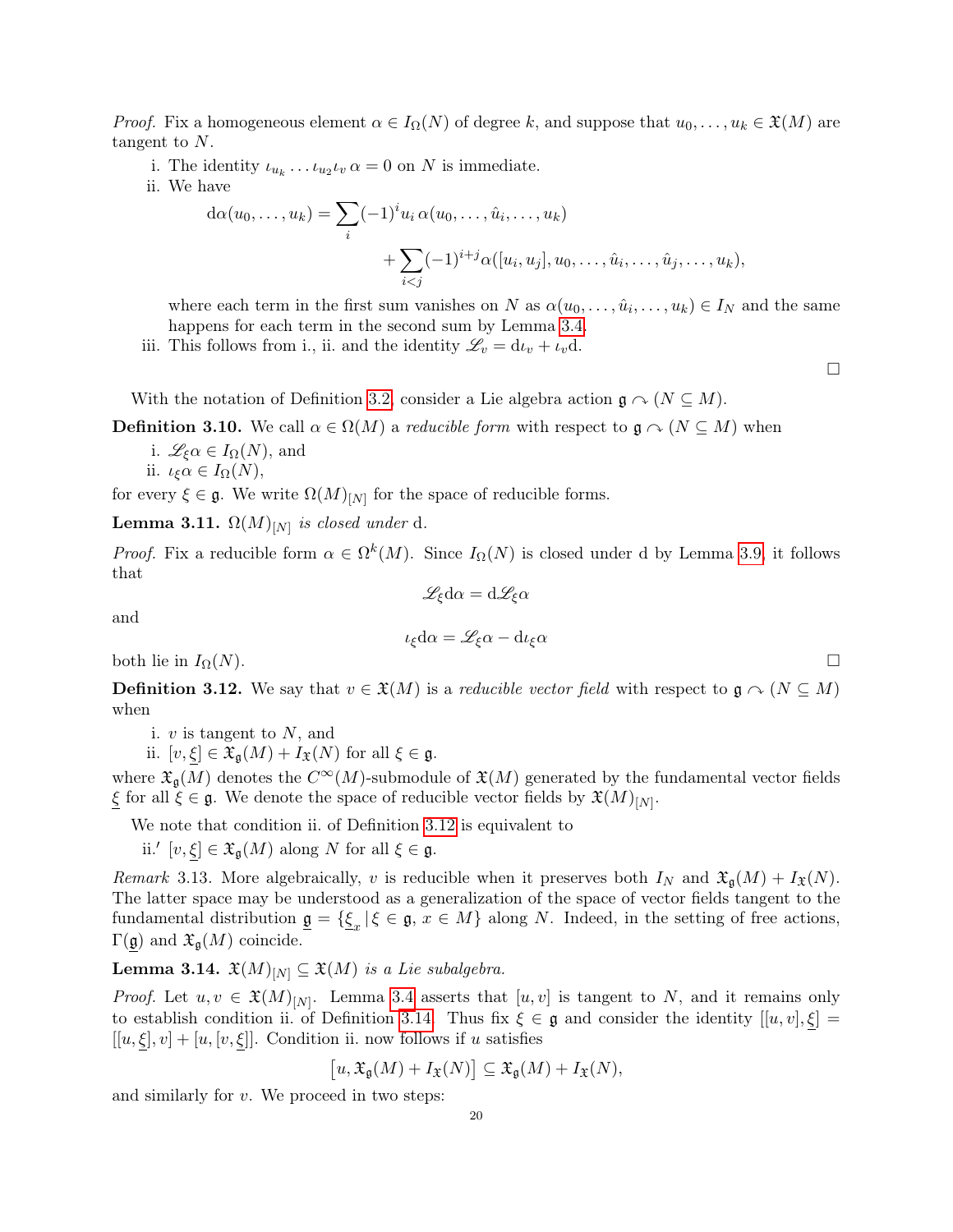• First we establish  $[u, \mathfrak{X}_{\mathfrak{g}}(M)] \subseteq \mathfrak{X}_{\mathfrak{g}}(M) + I_{\mathfrak{X}}(N)$ . Let  $w = \sum_{i=1}^k f_i \underline{\xi}_i$  for some  $\xi_i \in \mathfrak{g}$ . We have

$$
[u, w] = [u, \sum_i f_i \underline{\xi}_i] = \sum_{i=1}^k [u, f_i \underline{\xi}_i] = \sum_{i=1}^k f_i[u, \underline{\xi}_i] + (uf) \underline{\xi}_i.
$$

Terms of the form  $f_i[u, \underline{\xi}_i]$  evidently lie in the  $C^{\infty}(M)$ -module  $\mathfrak{X}_{\mathfrak{g}}(M) + I_{\mathfrak{X}}(N)$ , while those of type  $(uf)\underline{\xi}_i$  lie in  $\mathfrak{X}_{\mathfrak{g}}(M)$ .

• Now we show  $[u, I_{\mathfrak{X}}(N)] \subseteq \mathfrak{X}_{\mathfrak{g}}(M) + I_{\mathfrak{X}}(N)$ . Here we apply the fact that  $[\mathfrak{X}_{N}(M), I_{\mathfrak{X}}(N)] \subseteq$  $I_{\mathfrak{X}}(N)$ . This follows as for any  $f \in C^{\infty}(M)$ ,  $u \in \mathfrak{X}_N(M)$ , and  $w \in I_{\mathfrak{X}}(N)$ , we have  $[u, w]f = uwf - wuf \in uI_n - wC^{\infty}(M) \subseteq I_N$ .

<span id="page-22-1"></span>**Lemma 3.15.**  $\mathfrak{X}_{\mathfrak{g}}(M) + I_{\mathfrak{X}}(N) \subseteq \mathfrak{X}(M)_{[N]}$  is a Lie ideal.

Proof. First note that the inclusion does indeed obtain. Since Lemmas [3.4](#page-20-3) and [3.14](#page-21-3) imply that  $I_{\mathfrak{X}}(N) \subseteq \mathfrak{X}(M)_{[N]}$  is a Lie ideal, it suffices to show that  $[\mathfrak{X}(M)_{[N]}, \mathfrak{X}_{\mathfrak{g}}(M)] \subseteq \mathfrak{X}_{\mathfrak{g}}(M) + I_{\mathfrak{X}}(N)$ . Thus let  $v \in \mathfrak{X}(M)_{[N]}, f \in C^{\infty}(M)$ , and  $\xi \in \mathfrak{g}$ . We have

$$
[v, f\underline{\xi}] = f[v, \underline{\xi}] + (vf)\underline{\xi} \in \mathfrak{X}_{\mathfrak{g}}(M) + I_{\mathfrak{X}}(N)
$$

since  $[v,\xi] \in \mathfrak{X}_{\mathfrak{g}}(M) + I_{\mathfrak{X}}(N)$  by Definition [3.14,](#page-21-3) since  $\mathfrak{X}_{\mathfrak{g}}(M) + I_{\mathfrak{X}}(N)$  is closed under multiplication by  $C^{\infty}(M)$ , and since  $(vf)\xi \in \mathfrak{X}_{\mathfrak{a}}(M)$ . The result follows as this inclusion extends to arbitrary terms  $\sum_i f_i \underline{\xi}_i \in \mathfrak{X}_{\mathfrak{g}}(M)$  by linearity.

3.2. Reducible observables. Suppose that  $\mathfrak{g} \curvearrowright (N \subseteq M)$  and that the premultisymplectic form  $\omega \in \Omega^{n+1}(M)$  is reducible.

<span id="page-22-0"></span>**Definition 3.16.** We will say that  $\alpha \in \text{Ham}_{\infty}^{\leq 0}(M,\omega)$  is a *reducible observable* with respect to  $\mathfrak{g} \nightharpoonup (N \subseteq M)$  whenever  $\alpha$  is a reducible form, and that  $(v, \alpha) \in \text{Ham}_{\infty}^{0}(M, \omega)$  is a reducible observable whenever

- i.  $v$  is a reducible vector field, and
- ii.  $\alpha$  is a reducible form.

We denote the space of reducible observables by  $\mathsf{Ham}_{\infty}(M,\omega)_{[N]}$ .

Even when the form is multisymplectic, conditions i. and ii. are independent.

**Example 3.17.** Let  $M = \mathbb{R}^3$ ,  $\omega = dx \wedge dy \wedge dz$ . Let  $N = \{z = 0\}$ . Let g be the 1-dimensional abelian Lie algebra acting by  $\xi = \partial_y$ . The vector fields tangent to N are  $C^{\infty}(\mathbb{R}^3)$ -generated by  $z\partial_z, \partial_x, \partial_y$ . The form  $\alpha = yz \, dy$  is reducible, since  $\mathscr{L}_{\partial_y} \alpha$  and  $\iota_{\partial_y} \alpha$  are multiples of z. However, its Hamiltonian vector field  $v_{\alpha} = y\partial_x$  is not reducible, since  $[\partial_y, v_{\alpha}] = \partial_x$  which does not lie in  $\mathfrak{X}_{\mathfrak{g}}(M)$ .

 ${\rm \bf Lemma \ 3.18.}$  Ham ${}_{\infty} (M, \omega)_{[N]}$  is an  $L_{\infty}$ -subalgebra of  ${\rm Ham}_{\infty} (M, \omega).$ 

*Proof.* Lemma [3.11](#page-21-4) implies that  $\text{Ham}_{\infty}(M,\omega)_{[N]}$  is closed under  $\tilde{l}_1$ .

Now suppose that  $(v_1, \alpha_1), \ldots, (v_k, \alpha_k) \in \text{Ham}^0_{\infty}(M, \omega)_{[N]},$  that  $u_{k+1}, \ldots, u_{n+1} \in \mathfrak{X}_N(M)$ , and that  $\xi \in \mathfrak{g}$ . We have

$$
\iota_{u_{n+1}} \cdots \iota_{u_{k+1}} \mathcal{L}_{\xi} \iota_{v_k} \cdots \iota_{v_1} \omega = (\mathcal{L}_{\xi} \omega)(v_1, \dots, v_k, u_{k+1}, \dots, u_{n+1}) + \omega([\underline{\xi}, v_1], v_2, \dots, v_k, u_{k+1}, \dots, u_{n+1}) \vdots + \omega(v_1, \dots, [\underline{\xi}, v_k], u_{k+1}, \dots, u_{n+1}) \in I_N
$$

□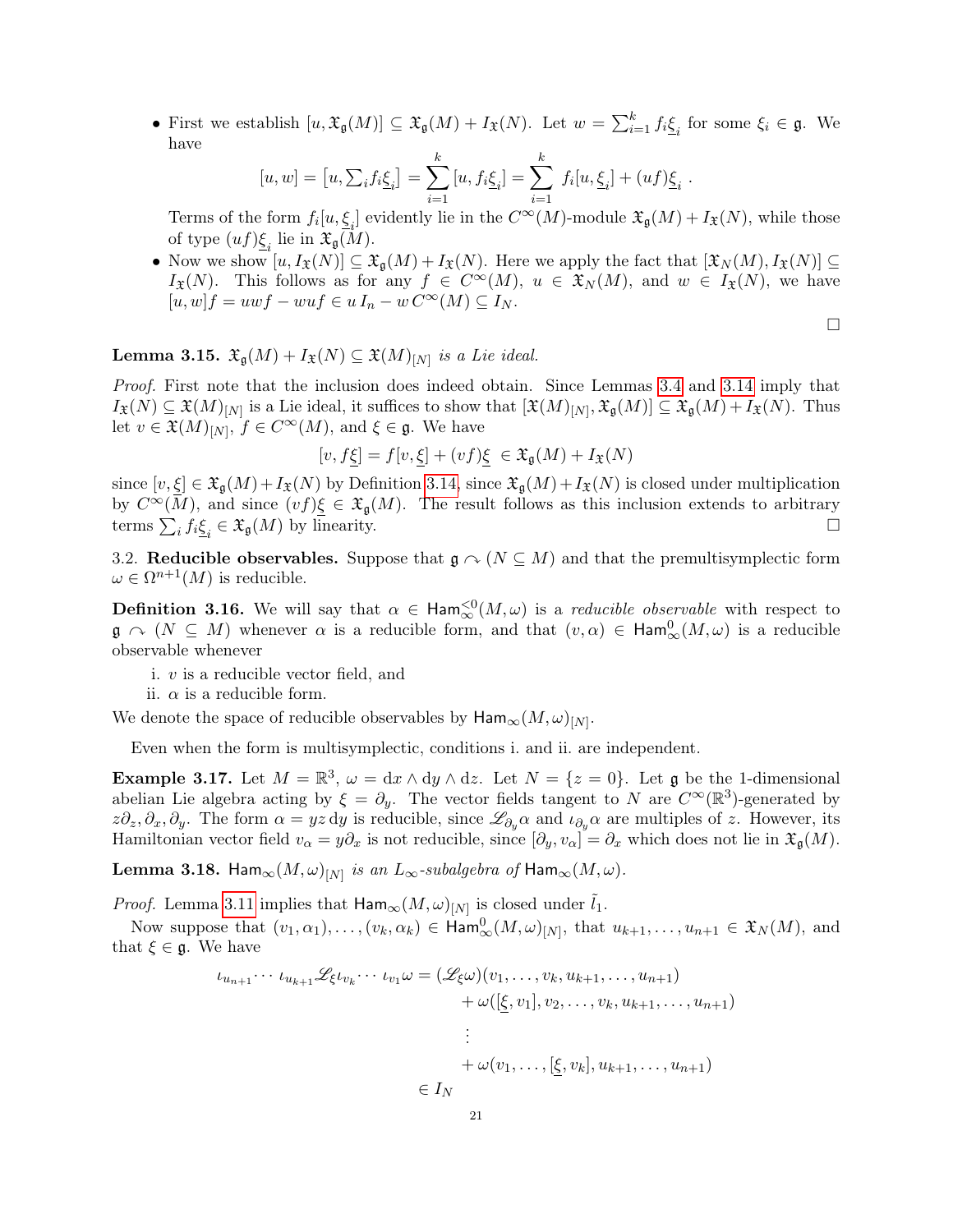since  $[\xi, v_i] \subseteq \mathfrak{X}_{\mathfrak{g}}(M) + I_{\mathfrak{X}}(N)$  and  $\omega$  is reducible, and

$$
\iota_{u_{n+1}}\cdots \iota_{u_{k+2}}\iota_{\xi}\iota_{v_k}\cdots \iota_{v_1}\omega\in I_N
$$

since  $\omega$  is reducible. Thus,  $\mathsf{Ham}_{\infty}(M,\omega)_{[N]}$  is closed under  $\tilde{l}_k$  for  $k\geq 3$ .

Finally, as  $[v_1, v_2]$  is a Hamiltonian vector field for  $\iota_{v_1 \wedge v_2} \omega$ , and as  $[v_1, v_2]$  is reducible by Lemma [3.14,](#page-21-3) we conclude that  $\text{Ham}_{\infty}(M,\omega)_{[N]}$  is closed under  $\tilde{l}_2$ .

3.3.  $L_{\infty}$ -reduction of the space of observables. Again suppose  $\mathfrak{g} \cap (N \subseteq M)$  and that the premultisymplectic form  $\omega \in \Omega^{n+1}(M)$  is reducible.

<span id="page-23-0"></span>**Definition 3.19.** The vanishing observable ideal  $I_{\text{Ham}_{\infty}}(N) \subseteq \text{Ham}_{\infty}(M,\omega)_{[N]}$  is linearly generated by the subspace

$$
I_\Omega(N)\cap\Omega^{
$$

and all pairs  $(v, \alpha) \in \text{Ham}^{0}_{\infty}(M, \omega)_{[N]}$  for which

i.  $v \in \mathfrak{X}_{\mathfrak{g}}(M) + I_{\mathfrak{X}}(N)$ , ii.  $\alpha \in I_{\Omega}(N)$ .

<span id="page-23-1"></span> ${\rm \bf Lemma~3.20.}$   $I_{\mathsf{Ham}_{\infty}}(N)$  is an  $L_{\infty}$ -ideal of  $\mathsf{Ham}_{\infty}(M,\omega)_{[N]}.$ 

*Proof.* As Lemma [3.4](#page-20-3) asserts that  $I_{\Omega}(N)$  is closed under d, it follows that  $I_{\text{Ham}_{\infty}}(N)$  is closed under  $l_1$ .

Fix  $k \geq 3$ . If  $\sigma_1,\ldots,\sigma_k \in \text{Ham}_{\infty}^0(M,\omega)_{[N]}$  with  $\sigma_i = (v_i,\alpha_i)$ , if  $\sigma_1 \in I_{\text{Ham}_{\infty}}(N)$ , and if  $u_{k+1}, \ldots, u_{n+1} \in \mathfrak{X}_N(M)$ , then

$$
\iota_{u_{n+1}}\cdots \iota_{u_{k+1}}\tilde{l}_k(\sigma_1,\ldots,\sigma_k)=-\varsigma(k)\iota_{u_{n+1}}\cdots \iota_{u_{k+1}}\iota_{v_k}\cdots \iota_{v_2}\,\mathrm{d}\alpha_1\in I_N
$$

since  $v_1, \ldots, v_k \in \mathfrak{X}_N(M)$  and since  $d\alpha_1 \in I_\Omega(N)$  by Lemma [3.4.](#page-20-3)

Now take  $k = 2$ . For any  $\sigma_1, \sigma_2 \in \text{Ham}_{\infty}^0(M, \omega)$  with  $\sigma_1 \in I_{\text{Ham}_{\infty}}(N)$ , Lemma [3.15](#page-22-1) provides  $[v_1, v_2] \in \mathfrak{X}_{\mathfrak{g}}(M) + I_{\mathfrak{X}}(N)$  from which  $\tilde{l}_2(\sigma_1, \sigma_2) \in I_{\text{Ham}_{\infty}}(N)$ , as required.  $\Box$ 

Thus we arrive at the following commutative diagram of graded vector spaces, where for a graded vector space V we write  $V[k]$  for the kth desuspension.

$$
\begin{CD} I_{\text{Ham}_{\infty}}(N) @>L_{\infty}\text{-ideal}>> \text{Ham}_{\infty}(M,\omega)_{[N]} @>L_{\infty}\text{-morph.}\\ \qquad \qquad \downarrow \qquad \qquad \downarrow \qquad \qquad \downarrow \\ \qquad \qquad \downarrow \qquad \qquad \downarrow \\ \Big(I_{\Omega}(N)\Big)[n-1] \oplus \Big(\mathfrak{X}_{\mathfrak{g}}(M)+I_{\mathfrak{X}}(N)\Big) @>L\left(\Omega(M)_{[N]}\right)[n-1] \oplus \mathfrak{X}(M)_{[N]} @>L\left(\Omega(M)\right)[n-1] \oplus \mathfrak{X}(M)\\ \qquad \qquad \downarrow \qquad \qquad \downarrow \qquad \qquad \downarrow
$$

We now present our main construction.

**Definition 3.21.** The reduction of  $\text{Ham}_{\infty}(M,\omega)$  with respect to  $\mathfrak{g} \cap (N \subseteq M)$  is the  $L_{\infty}$ -algebra

$$
\mathsf{Ham}_\infty(M,\omega)_N=\frac{\mathsf{Ham}_\infty(M,\omega)_{[N]}}{I_{\mathsf{Ham}_\infty}(N)}\ .
$$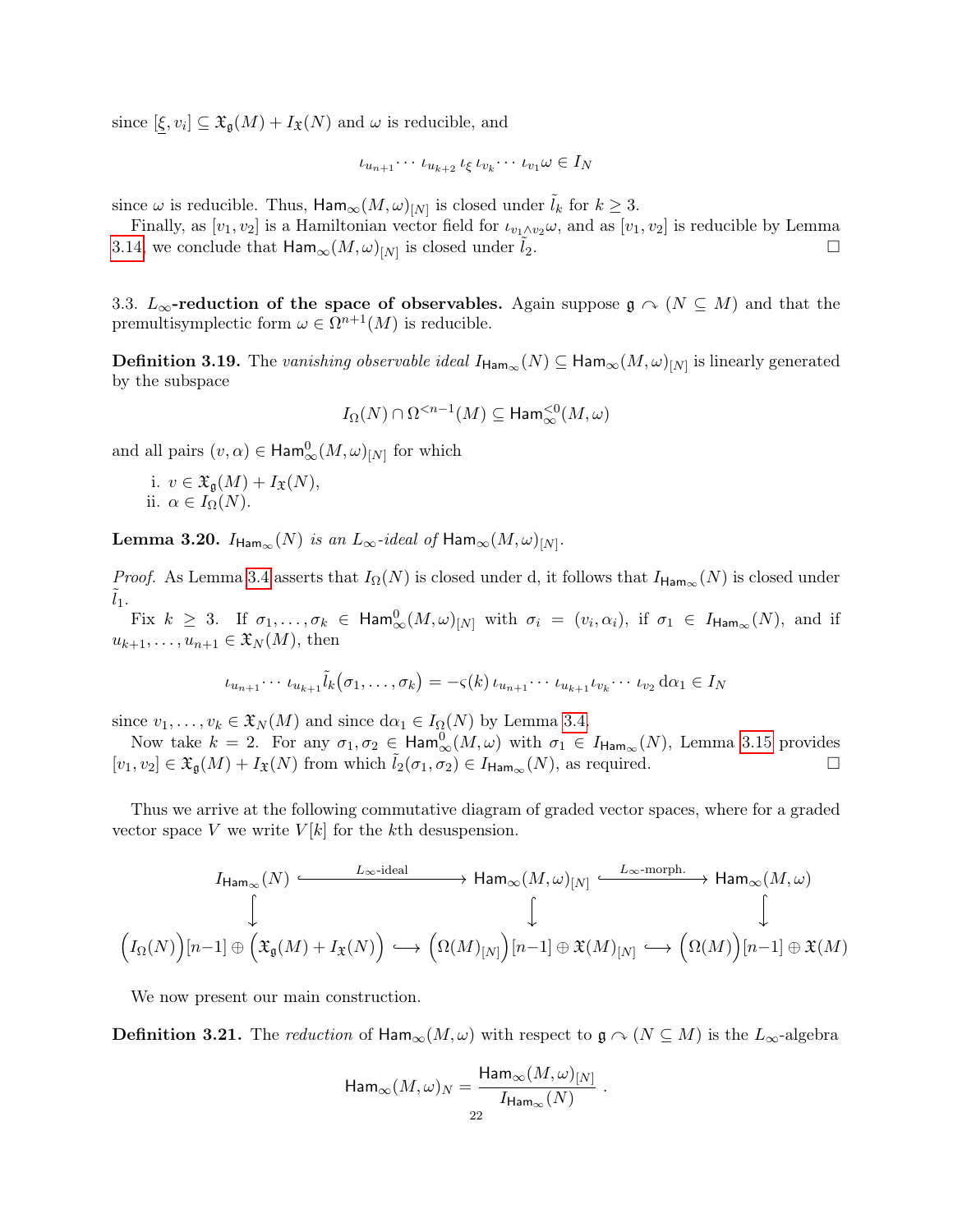Consolidating the foregoing development, the graded vector space underlying the reduced  $L_{\infty}$ algebra  $\text{Ham}_{\infty}(M,\omega)_N$  is explicitly given in degree 0 by

$$
\operatorname{Ham}_{\infty}^{0}(M,\omega)_{N} = \frac{\left\{ (\alpha,v) \in \Omega^{n-1}(M) \oplus \mathfrak{X}(M) \; \left| \; \begin{array}{l} \iota_{v}\omega = -d\alpha \\ \iota_{\xi}\alpha \in I_{\Omega}(N) \\ \mathscr{L}_{\xi}\alpha \in I_{\Omega}(N) \\ \mathscr{L}_{\xi}v \in \mathfrak{X}_{\mathfrak{g}} + I_{\mathfrak{X}}(N) \end{array} \right|}{\left\{ (\alpha,v) \in \Omega^{n-1}(M) \oplus \mathfrak{X}(M) \; \left| \; \begin{array}{l} \iota_{v}\omega = -d\alpha \\ \mathscr{L}_{\xi}\alpha \in I_{\Omega}(N) \\ v \in \mathfrak{X}_{\mathfrak{g}} + I_{\mathfrak{X}}(N) \end{array} \right. \right\}}.
$$

An analogous procedure applies in the setting of the associated  $L_{\infty}$ -algebra  $L_{\infty}(M,\omega)$ .

<span id="page-24-0"></span>**Definition 3.22.** We define  $L_{\infty}(M,\omega)_{[N]} \subseteq L_{\infty}(M,\omega)$  and  $I_{L_{\infty}}(N) \subseteq L_{\infty}(M,\omega)$  to be the respective images of  $\text{Ham}_{\infty}(M,\omega)_{[N]}$  and  $I_{\text{Ham}_{\infty}}(N)$  under the natural projection

$$
\mathsf{Ham}_{\infty}(M,\omega) \to L_{\infty}(M,\omega)
$$

$$
(v,\alpha) \mapsto \alpha
$$

$$
\beta \mapsto \beta
$$

for  $|(v,\alpha)| = 0$  and  $|\beta| < 0$ . That is,  $\alpha \in L^0_\infty(M,\omega)_{[N]}$  precisely when there exists a  $v \in \mathfrak{X}(M)$ for which  $(v, \alpha) \in \text{Ham}_{\infty}(M, \omega)_{[N]},$  and similarly for  $I_{\text{Ham}_{\infty}}(N)$ . Straightforward adaptations of the results above show that  $L_{\infty}(M,\omega)_{[N]} \subseteq L_{\infty}(M,\omega)$  is an  $L_{\infty}$ -subalgebra and that  $I_{L_{\infty}}(N) \subseteq$  $L_{\infty}(M,\omega)_{[N]}$  is an  $L_{\infty}$ -ideal. The reduction of  $L_{\infty}(M,\omega)$  with respect to  $\mathfrak{g} \curvearrowright (N \subseteq M)$  is the  $L_{\infty}$ -algebra

$$
L_{\infty}(M,\omega)_N = \frac{L_{\infty}(M,\omega)_{[N]}}{I_{L_{\infty}}(N)}.
$$

<span id="page-24-2"></span>Remark 3.23. We note that Lemmas [3.9](#page-20-4) and [3.11](#page-21-4) yield a reduced complex of forms

$$
\Omega(M)_N = \frac{\Omega(M)_{[N]}}{I_{\Omega}(N)}
$$

while Lemmas [3.14](#page-21-3) and [3.15](#page-22-1) provide a reduced space of vector fields

$$
\mathfrak{X}(M)_N = \frac{\mathfrak{X}(M)_{[N]}}{\mathfrak{X}_{\mathfrak{g}}(M) + I_{\mathfrak{X}}(N)}.
$$

<span id="page-24-1"></span>*Remark* 3.24. When  $\omega$  is multisymplectic, the strict  $L_{\infty}$ -morphism

$$
L_{\infty}(M,\omega) \to \text{Ham}_{\infty}(M,\omega)
$$

$$
\alpha \mapsto (v_{\alpha}, \alpha)
$$

$$
\beta \mapsto \beta
$$

for  $|\alpha| = 0$  and  $|\beta| < 0$ , is inverse to the natural projection of Definition [3.22](#page-24-0) and exhibits the isomorphism  $L_\infty(M,\omega) \cong \text{Ham}_\infty(M,\omega)$ , and in particular induces an identification  $L_\infty(M,\omega)_{[N]} \cong$  $\mathsf{Ham}_\infty(M,\omega)_{[N]}.$ 

However, even when  $\omega$  is multisymplectic, it is not generally true that  $L_{\infty}(M,\omega)_N \cong \text{Ham}_{\infty}(M,\omega)_N$ . This results from the fact that the differential form components of distinct elements  $(v_\alpha, \alpha), (v_\beta, \beta) \in$  ${\sf Ham}^0_\infty(M, \omega)_{[N]}$  may be identified in  ${\sf Ham}_\infty(M, \omega)_N,$  while the vector field components remain distinct. That is,  $[\alpha] = [\beta] \in \Omega(M)_N$  while  $[v_\alpha] \neq [v_\beta] \in \mathfrak{X}(M)_N$ , so that  $[\alpha] = [\beta] \in L_\infty(M, \omega)_N$ while  $[(v_{\alpha}, \alpha)] \neq [(v_{\beta}, \beta)] \in \text{Ham}_{\infty}(M, \omega)_N$ .

We return to this topic in Remark [3.41.](#page-28-0)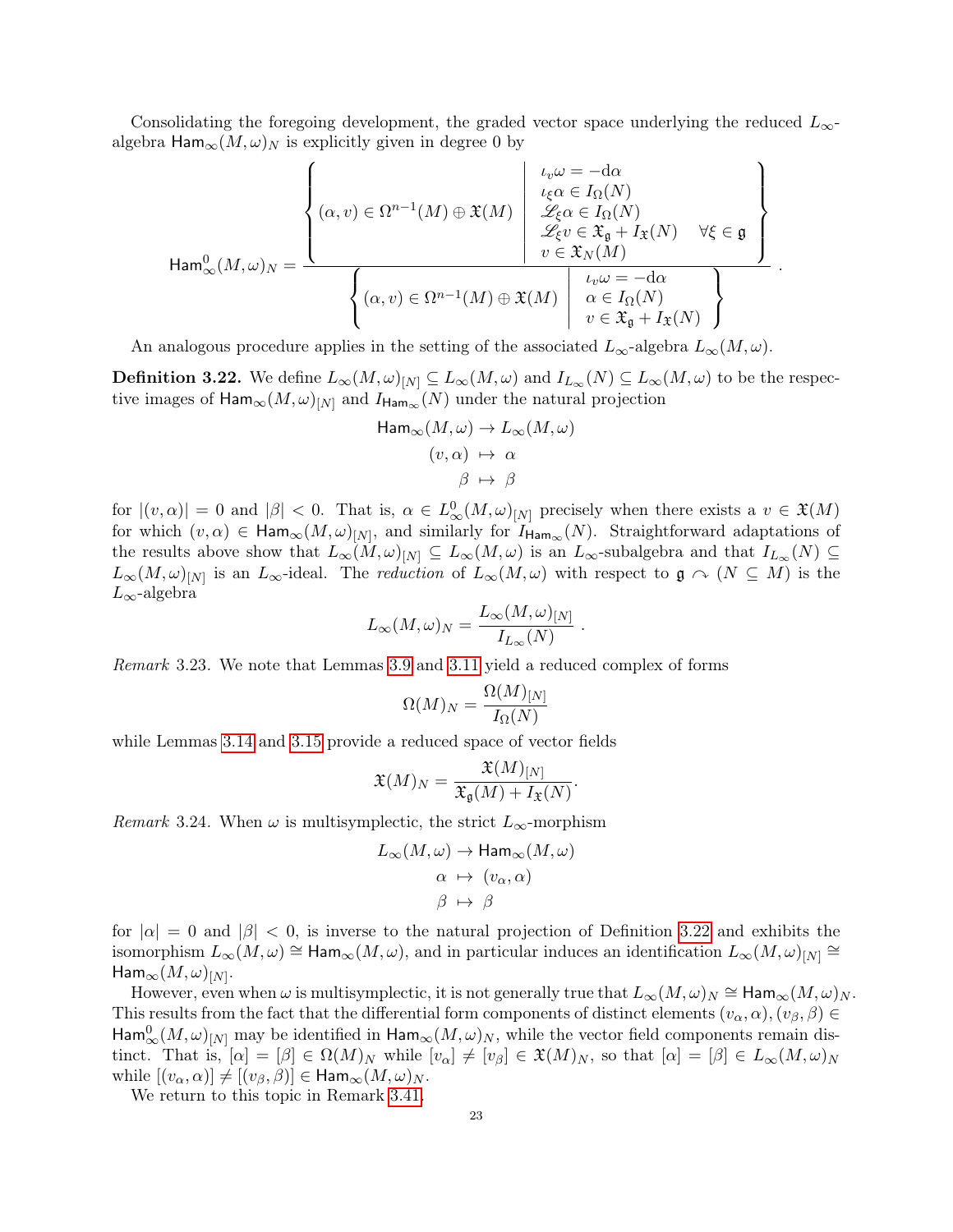Remark 3.25. When  $\mathfrak{g} = 0$  and  $N \subseteq M$  and subset, our reduction scheme defines a restriction of  $\text{Ham}_{\infty}(M,\omega)$  to an arbitrary subset  $N\subseteq M$ . Indeed, in this setting the conditions that  $\mathfrak{g}\curvearrowright (N\subseteq$ M) and that  $\omega$  is reducible are trivially satisfied. We note that the details of this multisymplectic restriction are prefigured in [\[SZ16,](#page-44-3) Lemma 3.2].

As another boundary case, when  $N = M$  and  $\mathfrak{g} \cap M$  is any action with  $\mathfrak{g} \subseteq \text{ker }\omega$ , where we recall that  $\underline{\mathfrak{g}} = {\{\underline{\xi}_x | \xi \in \mathfrak{g}, x \in M\}}$ , we obtain a *quotient* of  $\text{Ham}_{\infty}(M, \omega)$ . Note that the conditions here are admissible only in the strictly premultisymplectic setting.

<span id="page-25-3"></span>3.4.  $L_{\infty}$ -reduction with respect to a covariant moment map. In Subsection [2.2](#page-17-1) we considered the geometric reduction of an n-plectic manifold  $(M, \omega)$  with respect to a Hamiltonian action  $G \cap$  $(M,\omega)$  with moment map  $\mu \in \Omega^{n-1}(M,\mathfrak{g}^*)$  and a closed form  $\phi \in \Omega^{n-1}(M,\mathfrak{g}^*)$ . Our aim in this subsection is to apply our observable reduction scheme to this setting.

We approach the problem in slightly greater generality. Fix a pre-n-plectic manifold  $(M, \omega)$ , a premultisymplectic action  $\mathfrak{g} \curvearrowright (M, \omega)$ , a form  $\mu \in \Omega^{n-1}(M, \mathfrak{g}^*)$  satisfying

i. 
$$
d\mu_{\xi} = -\iota_{\xi}\omega
$$
,

ii.  $\mathscr{L}_{\xi}\mu_{\zeta} = \mu_{\{\xi,\zeta\}},$ 

for all  $\xi, \zeta \in \mathfrak{g}$ , and a closed form  $\phi \in \Omega^{n-1}(M, \mathfrak{g}^*)$ . Consider the action  $\mathfrak{g} \curvearrowright \Omega^{n-1}(M, \mathfrak{g}^*)$  given by

$$
\xi \cdot \alpha = \mathscr{L}_{\xi}\alpha + \mathrm{Ad}^*_{\xi}\alpha
$$

and write

$$
\mathfrak{g}_{\phi} = \{ \xi \in \mathfrak{g} \mid \mathscr{L}_{\xi} \phi_{\zeta} = \phi_{[\xi,\zeta]} \ \forall \zeta \in \mathfrak{g} \}
$$

for the isotropy subalgebra of  $\phi$ .

<span id="page-25-0"></span>**Definition 3.26.** The reduction of  $\text{Ham}_{\infty}(M,\omega)$  with respect to the Hamiltonian action  $\mathfrak{g} \cap \mathfrak{g}$  $(M,\omega)$ , moment map  $\mu \in \Omega(M, \mathfrak{g}^*)$ , and level  $\phi \in \Omega_{\text{cl}}(M, \mathfrak{g}^*)$ , is the reduction of  $\text{Ham}_{\infty}(M, \omega)$  with respect to  $\mathfrak{g}_{\phi} \curvearrowright (\mu^{-1}(\phi) \subseteq M)$ . We write  $\mathsf{Ham}_{\infty}(M,\omega)_{\phi} = \mathsf{Ham}_{\infty}(M,\omega)_{\mu^{-1}(\phi)}$ .

Our task is now to show that this construction is well-defined.

<span id="page-25-1"></span>**Lemma 3.27.** The action  $\mathfrak{g}_{\phi} \curvearrowright M$  is tangent to  $\mu^{-1}(\phi)$ .

*Proof.* When  $\mathfrak{g}_{\phi} \cap M$  is induced by the action of a connected Lie group  $G_{\phi} \cap M$ , the equivariance condition

$$
\mathscr{L}_{\xi}(\mu - \phi)_{\zeta} = (\mu - \phi)_{[\xi, \zeta]}
$$

for all  $\xi, \zeta \in \mathfrak{g}_{\phi}$  implies

$$
(g^{-1})^*(\mu - \phi)_{\zeta} = (\mu - \phi)_{\mathrm{Ad}_g\zeta}
$$

for all  $g \in G_{\phi}$ . In particular,  $G_{\phi}$  preserves  $\mu^{-1}(\phi) = \{x \in M \mid (\mu - \phi)_x = 0\}$  and the result follows by Remark [3.3.](#page-20-5)

When there is no group action, the above argument still holds since Lie's second fundamental theorem (see e.g. [\[Lee12,](#page-43-22) Thm. 20.22]) provides that we may always integrate  $\mathfrak{g}_{\alpha} \cap M$  to a local Lie group action, and this is sufficient for our purposes here.  $\Box$ 

<span id="page-25-2"></span>**Lemma 3.28.** The presymplectic form  $\omega$  is reducible with respect to  $\mathfrak{g}_{\phi} \curvearrowright (\mu^{-1}(\phi) \subseteq M)$ .

Proof. Fix  $\xi \in \mathfrak{g}_{\alpha}$ . Since  $\mathfrak{g} \cap M$  is premultisymplectic, the equality  $\mathscr{L}_{\xi}\omega = 0$  trivially implies  $\mathscr{L}_{\xi}\omega \in I_{\Omega}(\mu^{-1}(\phi)).$ 

It remains to show that  $\iota_{\xi}\omega \in I_{\Omega}(\mu^{-1}(\phi))$ . By construction,  $\mu - \phi = 0$  at every point of  $\mu^{-1}(\phi)$ and thus, in particular,  $(\mu - \phi)_{\xi} \in I_{\Omega}(N)$ . As Lemma [3.9](#page-20-4) provides that  $I_{\Omega}(\mu^{-1}(\phi))$  is closed under d, it follows that

$$
\iota_{\xi}\omega = d\mu_{\xi} = d(\mu - \phi)_{\xi} \in I_{\Omega}(\mu^{-1}(\phi)).
$$

□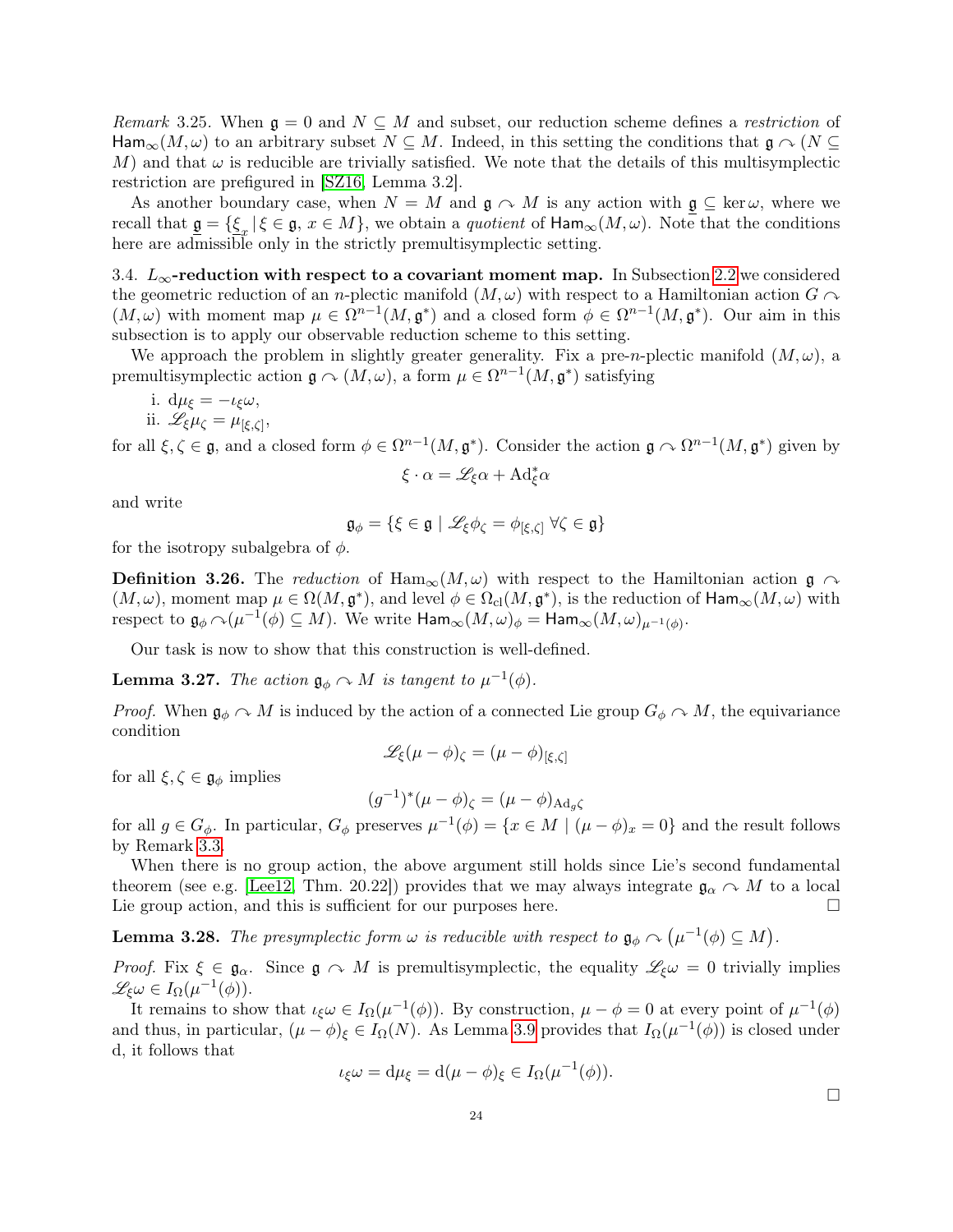We conclude from Lemmas [3.27](#page-25-1) and [3.28](#page-25-2) that Definition [3.26](#page-25-0) is indeed well-defined.

**Proposition 3.29.** For every  $\xi \in \mathfrak{g}_{\phi}$ , we have  $\mu_{\xi} - \phi_{\xi} \in I_{\Omega}(\mu^{-1}(\phi))$  and  $(\xi, \mu_{\xi} - \phi_{\xi}) \in I_{\text{Ham}_{\infty}}(\mu^{-1}(\phi))$ .

*Proof.* First note that  $\xi$  and  $\mu_{\xi} - \phi_{\xi}$  comprise a Hamiltonian pair as  $d(\mu - \phi)_{\xi} = d\mu_{\xi} = \iota_{\xi}\omega$ .

We showed that  $(\mu - \phi)_{\xi} \in I_{\Omega}(\mu^{-1}(\phi))$  in the proof of Lemma [3.28,](#page-25-2) and that  $\xi$  is tangent to  $\mu^{-1}(\phi)$  in Lemma [3.27.](#page-25-1) The result follows as  $\xi$  is clearly an element of  $\mathfrak{X}_{\mathfrak{g}}(M) + I_{\mathfrak{X}}(\mu^{-1}(\phi))$ .  $\Box$ 

3.5. Comparing geometric and  $L_{\infty}$ -reduction. The aim of this section is to compare the  $L_{\infty}$ reduction procedure to the multisymplectic reduction scheme of Theorem [2.16.](#page-18-3) In particular, we exhibit a natural inclusion of the  $L_{\infty}$ -reduction  $\text{Ham}_{\infty}(M,\omega)_{\phi}$  into the  $L_{\infty}$ -algebra of observables  $\text{Ham}_{\infty}(M_{\phi}, \omega_{\phi})$  associated to the reduced space  $(M_{\phi}, \omega_{\phi})$ .

In fact, we will work in greater generality than the setting of Theorem [2.16.](#page-18-3) For the extent of this subsection, fix a pre-n-plectic manifold  $(M, \omega)$ , a connected Lie group G, a smooth action  $G \cap M$ , and a G-invariant closed embedded submanifold  $j : N \hookrightarrow M$  such that  $\omega$  is reducible and  $G \cap N$ is free and proper.

The inclusion  $j: N \hookrightarrow M$  and the projection  $\pi: N \twoheadrightarrow N/G$  each induce maps on the de Rham complex as depicted below.

$$
\begin{array}{ccc}\nN & \xrightarrow{\quad} & M & \mathfrak{Q}(N) & \xrightarrow{\quad} & \mathfrak{Q}(M) \\
\pi & & & & \pi^* \int \\
N/G & & & & \Omega(N/G)\n\end{array}
$$

We are now in a position to recast the auxiliary spaces of Figure [1](#page-19-2) in a more geometric fashion.

#### <span id="page-26-0"></span>Lemma 3.30. We have

 $i. \mathfrak{X}_N(M) = \{ v \in \mathfrak{X}(M) \mid v|_N \in \mathfrak{X}(N) \},$ ii.  $I_{\mathfrak{X}}(N) = \{v \in \mathfrak{X}(M) \mid v|_{N} = 0\},\$ *iii.*  $I_{\Omega}(N) = \{ \alpha \in \Omega(M) \mid j^* \alpha = 0 \},\$ *iv.*  $\mathfrak{X}_{\mathfrak{a}}(N) = \Gamma(\mathfrak{g}),$ 

where  $v|_N = v \circ j \in \Gamma(j^*TM)$  is the restriction of  $v \in \mathfrak{X}(M)$  to N, and where

$$
\underline{\mathfrak{g}} = \{ \underline{\xi}_x \, | \, \xi \in \mathfrak{g}, x \in N \} \subseteq TN
$$

is the fundamental distribution.

*Proof.* (i.–iii.) As  $N \subseteq M$  is an embedded submanifold, it suffices to consider  $\mathbb{R}^{\dim N} \subseteq \mathbb{R}^{\dim M}$  and the result now follows by a direct computation.

(iv.) Since the action is free, the fundamental vector fields associated to a basis of  $\mathfrak g$  are linearly independent at every point. This implies that  $\mathfrak{X}_{\mathfrak{g}}$  is a regular foliation and hence generated by its associated distribution.  $\hfill \square$ 

Recall that  $\alpha \in \Omega(N)$  is said to be g-basic when it is both g-invariant and g-horizontal. That is,

$$
\Omega_{\text{bas}}(N) = \left\{ \alpha \in \Omega(N) \middle| \begin{array}{c} \iota_{\xi}\alpha = 0 \\ \mathscr{L}_{\xi}\alpha = 0, \quad \forall \xi \in \mathfrak{g} \end{array} \right\}.
$$

We now show that, since G is connected, the g-basic forms on N are precisely those induced by  $\pi: N \to N/G$ .

<span id="page-26-1"></span>**Lemma 3.31.** For free and proper actions  $G \cap N$ , there is an isomorphism of de Rham complexes  $\pi^* : \Omega(N/G) \xrightarrow{\sim} \Omega_{\text{bas}}(N)$ .

*Proof.* An application of [\[Tu17,](#page-44-5) Thm. 31.12] to the surjective submersion  $\pi : N \to N/G$  provided by the quotient manifold theorem, yields  $\text{im }\pi^* = \Omega_{\text{bas}}(N)$ .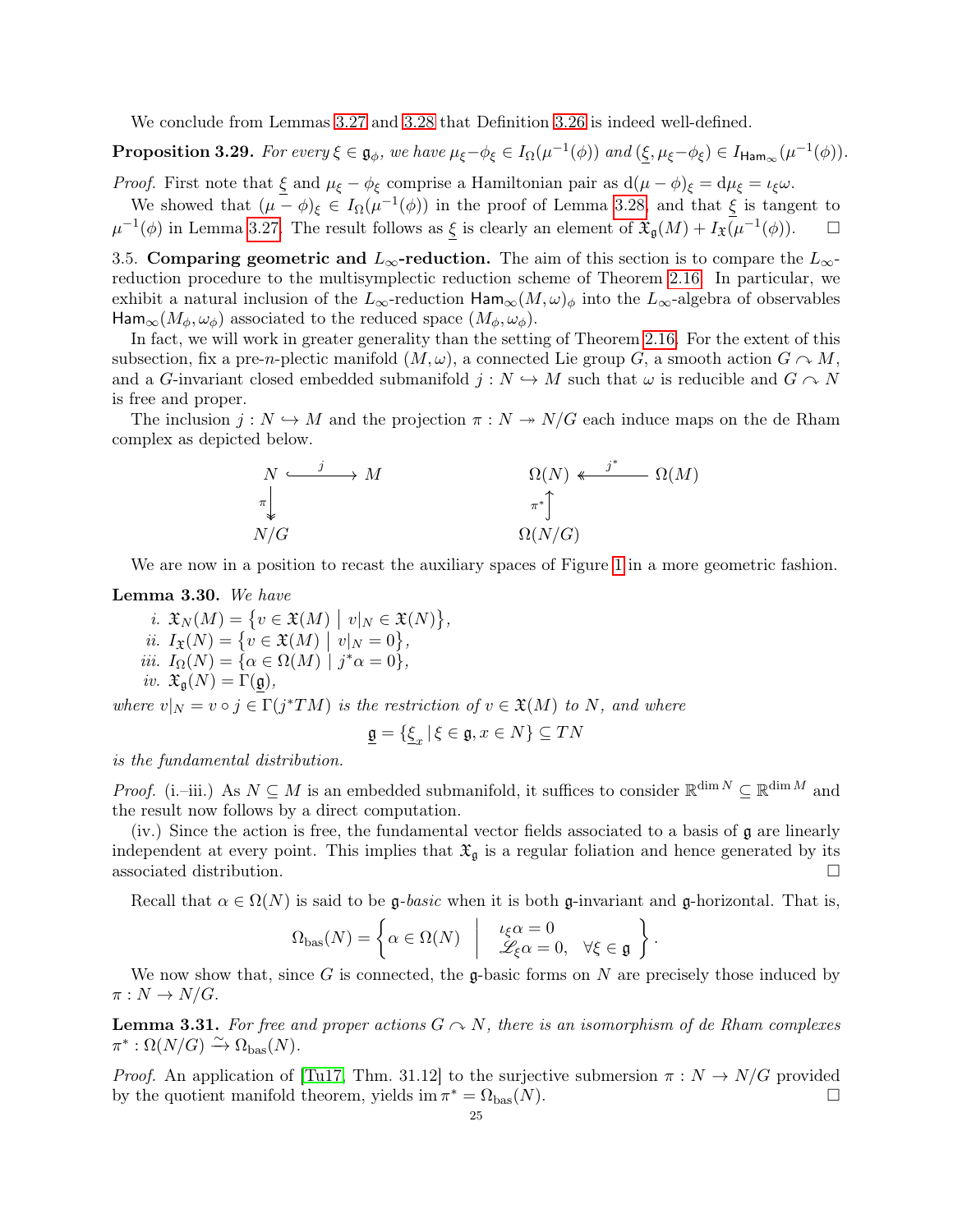In particular, given  $\alpha \in \Omega(M)_{[N]}$ , we have that  $j^*\alpha$  is g-basic, and hence there corresponds a unique  $\alpha_N \in \Omega(N/G)$  for which  $j^*\alpha = \pi^*\alpha_N$ . Likewise, the connectedness of G provides that reducible vector fields are projectable along  $\pi : N \to N/G$ , and thus we may assign to each  $v \in \mathfrak{X}(M)_{[N]}$  a unique  $v_N = \pi_*(v|_N) \in \mathfrak{X}(N/G)$ .

<span id="page-27-0"></span>**Definition 3.32.** Put  $M_N = N/G$ . The geometric reduction map on forms is

$$
r_N\colon\thinspace \Omega(M)_{[N]}\longrightarrow \Omega(M_N)\\ \alpha\longmapsto \alpha_N
$$

and on vector fields is

$$
r_N\colon\thinspace \mathfrak{X}(M)_{[N]}\longrightarrow \mathfrak{X}(M_N)\\ v\longmapsto v_N
$$

.

Remark 3.33. As the equality  $j^*\alpha = \pi^*\alpha_N$  implies  $j^*\alpha = \pi^*\alpha(\alpha_N)$ , it follows that  $d(\alpha_N) = (d\alpha)_N$ , and consequently that  $r_N : \alpha \mapsto \alpha_N$  is a map of chain complexes. Similarly, as  $v_N f = v|_N (\pi^* f)$  for all  $f \in C^{\infty}(M_N)$ , the map  $r_N : v \mapsto \pi_*(v|_N)$  is easily seen to be a Lie algebra homomorphism.

As  $\pi^*$  preserves d the form  $\omega_N \in \Omega^{n+1}(M_N)$  is closed, and the following definition arises naturally. This will be our generalization of the geometric reduced spaces  $(M_{\phi}, \omega_{\phi})$  of Theorem [2.16.](#page-18-3)

<span id="page-27-1"></span>**Definition 3.34.** The geometric reduction of  $(M, \omega)$  is the premultisymplectic manifold  $(M_N, \omega_N)$ .

Our aim now is to construct a strict  $L_{\infty}$ -morphism  $r_N$ :  $\text{Ham}_{\infty}(M,\omega)_{[N]} \to \text{Ham}_{\infty}(M_N,\omega_N)$  on the level of observables in such a way that ker  $r_N = I_{\text{Ham}_{\infty}}(N)$ , so that  $r_N$  descends to an inclusion

$$
\bar{r}_N: \mathsf{Ham}_{\infty}(M,\omega)_N \hookrightarrow \mathsf{Ham}_{\infty}(M_N,\omega_N) .
$$

<span id="page-27-2"></span>Lemma 3.35. There is a short exact sequence of chain complexes

$$
0 \to I_{\Omega}(N) \hookrightarrow \Omega(M)_{[N]} \xrightarrow{r_N} \Omega(M_N) \to 0.
$$

*Proof.* If  $\alpha \in \Omega(M)_{[N]}$ , then  $\alpha_N = 0$  precisely when  $j^* \alpha = \pi^* \alpha_N = 0$  by Lemma [3.31,](#page-26-1) and  $j^* \alpha = 0$ precisely when  $\alpha \in I_{\Omega}(N)$  by Lemma [3.30.](#page-26-0) Thus ker  $r_N = I_{\Omega}(N)$ .

The surjectivity of  $r_N$  is follows from the isomorphism  $\pi^*: \Omega(N/G) \to \Omega_{\text{bas}}(M)$  and the surjectivity of  $j^* : \Omega(M) \to \Omega(N)$ .

<span id="page-27-3"></span>Lemma 3.36. There is a short exact sequence of Lie algebras

$$
0 \to \mathfrak{X}_{\mathfrak{g}}(M) + I_{\mathfrak{X}}(N) \hookrightarrow \mathfrak{X}(M)_{[N]} \xrightarrow{r_N} \mathfrak{X}(M_N) \to 0.
$$

Proof. Lemma [3.30](#page-26-0) yields

 $\ker r_N = \{ v \in \mathfrak{X}(M) \mid v|_N \text{ is vertical w.r.t. } N \to N/G \} = \mathfrak{X}_{\mathfrak{g}}(M) + I_{\mathfrak{X}}(N)$ 

and surjectivity obtains as any vector field on  $N/G$  may be lifted to N and extended to M.  $\Box$ 

We now show that the reduction maps  $r_N$  of Lemmas [3.35](#page-27-2) and [3.36](#page-27-3) preserve Hamiltonian pairs.

**Lemma 3.37.** If  $(\alpha, v)$  is a reducible Hamiltonian pair on  $(M, \omega)$ , then  $(\alpha_N, v_N)$  is a Hamiltonian pair on  $(M_N, \omega_N)$ .

Proof. This follows from the identity

$$
\pi^*(\iota_{v_N}\omega_N) = \iota_{v|_N} j^*\omega = j^*(\iota_v\omega) = j^*(-d\alpha) = \pi^*(-d\alpha_N)
$$

and the injectivity of  $\pi^* : \Omega(N/G) \xrightarrow{\sim} \Omega_{\text{bas}}(N)$ .

We thus obtain our desired geometric reduction map on observables.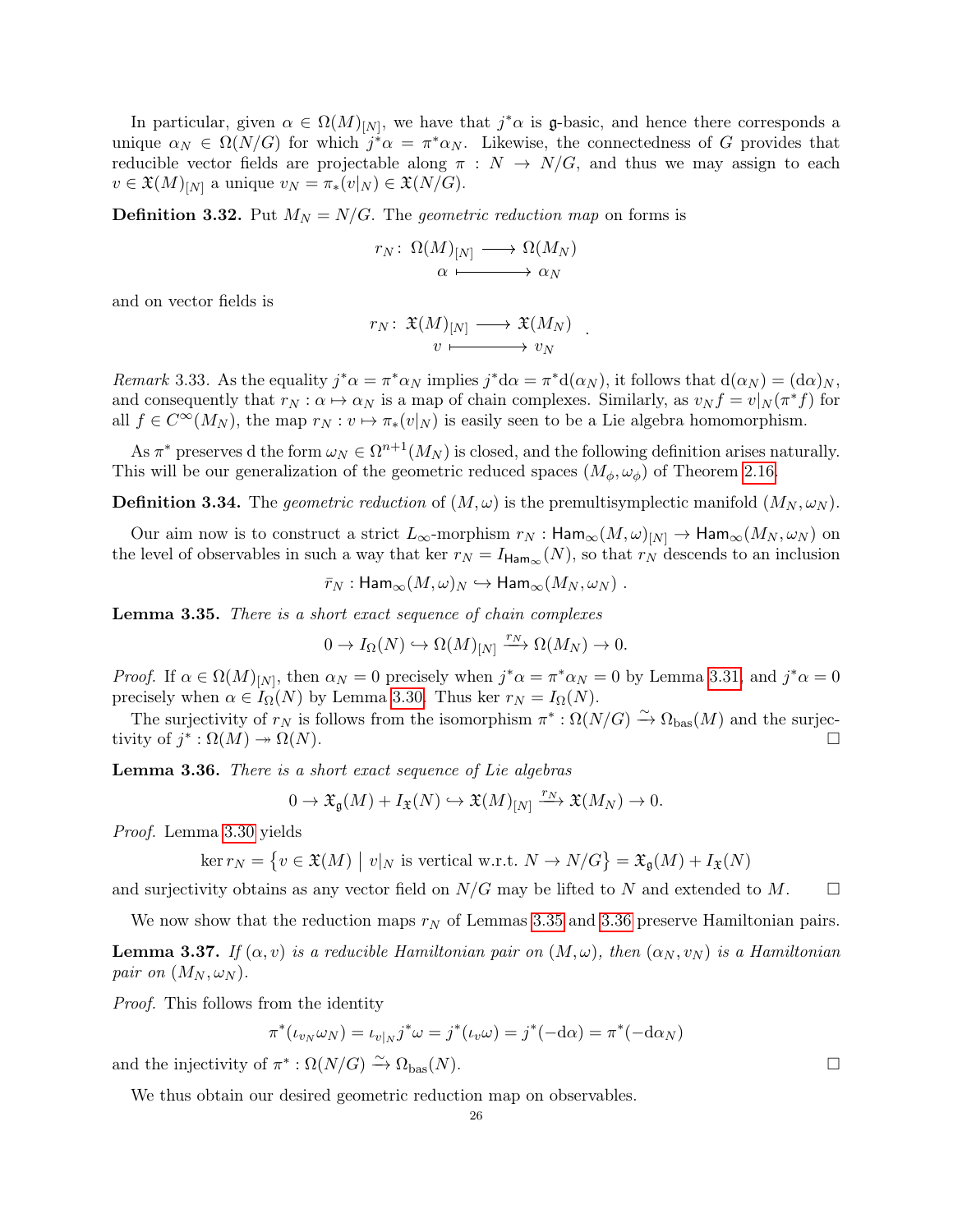Theorem 3.38. The geometric reduction map

$$
r_N: \text{Ham}_{\infty}(M, \omega)_{[N]} \to \text{Ham}_{\infty}(M_N, \omega_N)
$$

$$
(v, \alpha) \mapsto (v_N, \alpha_N)
$$

$$
\alpha \mapsto \alpha_N
$$

is a strict  $L_{\infty}$ -morphism with kernel  $I_{\text{Ham}_{\infty}}(N)$ . In particular, there is a natural inclusion of  $L_{\infty}$ algebras

$$
\text{Ham}_{\infty}(M,\omega)_N=\frac{\text{Ham}_{\infty}(M,\omega)_{[N]}}{I_{\text{Ham}_{\infty}}(N)}\ \stackrel{\bar{r}_N}{\longrightarrow}\ \text{Ham}_{\infty}(M_N,\omega_N).
$$

*Proof.* Lemmas [3.35](#page-27-2) and [3.36](#page-27-3) together yield ker  $r_N = I_{\text{Ham}_{\infty}}(N)$ , and it remains to show that  $r_N$  is a strict  $L_{\infty}$ -morphism.

For  $k \geq 3$  and  $\sigma^1, \ldots, \sigma^k \in \text{Ham}^0_{\infty}(M, \omega)_{[N]},$  with  $\sigma^i = (\alpha^i, v^i)$ , we have

$$
\pi^* \tilde{l}_k(\sigma_N^1, \dots, \sigma_N^k) = \varsigma(k) \iota_{v_N^k} \dots \iota_{v_N^1} \omega_N
$$
  
=  $\varsigma(k) \iota_{v^k|_N} \dots \iota_{v^1|_N} j^* \omega$   
=  $j^* (\varsigma(k) \iota_{v^k} \dots \iota_{v^1} \omega)$   
=  $\pi^* \tilde{l}_k(\sigma^1, \dots, \sigma^k)_N$ ,

from which we obtain

$$
\tilde{l}_k(\sigma_N^1,\ldots,\sigma_N^k)=\tilde{l}_k(\sigma^1,\ldots,\sigma^k)_N
$$

by the injectivity of  $\pi^*: \Omega(N/G) \stackrel{\sim}{\to} \Omega_{\text{bas}}(N)$ . The case  $k = 2$  follows similarly, with the additional observation that  $[v_N^1, v_N^2] = [v^1, v^2]_N$ .

For  $k = 1$  and  $\alpha \in \text{Ham}_{\infty}^{<0}(M, \omega)_{[N]}$ , we have

$$
\pi^* \tilde{l}_1(\alpha_N) = \mathrm{d} j^* \alpha = j^* \mathrm{d} \alpha = \pi^* \tilde{l}_1(\alpha)_N
$$

and we conclude that  $r_N$  is a strict  $L_{\infty}$ -morphism.  $\Box$ 

Remark 3.39. In this regular setting, we may define the reduced space  $\text{Ham}_{\infty}(M,\omega)_N$  to be the quotient  $\text{Ham}_{\infty}(M, \omega)_{[N]}/\text{ker }r_N$  or, equivalently, to be the image of  $r_N$  in  $\text{Ham}_{\infty}(M_N, \omega_N)$ . The merit of Definition [3.21](#page-5-1) is that it applies even in the singular case in which the geometric reduction map  $r_N$  of smooth manifolds fails to exist.

We will call  $\bar{r}_N$ : Ham<sub>∞</sub> $(M, \omega)_N \hookrightarrow$  Ham<sub>∞</sub> $(M_N, \omega_N)$  the *canonical embedding*. The following corollary is immediate.

**Corollary 3.40.** Let  $(M, \omega, G, \mu)$  be a n-plectic Hamiltonian G-space with covariant moment map  $\mu$ , let  $\phi \in \Omega^{n-1}(M, \mathfrak{g}^*)$  be a closed form, and let  $M_\phi = \mu^{-1}(\phi)/G_\phi$ . If  $\mu^{-1}(\phi) \subseteq M$  is an embedded submanifold, and if G acts freely on  $\mu^{-1}(\phi)$ , then there is a natural inclusion

$$
\bar{r}_{\phi} : \text{Ham}_{\infty}(M, \omega)_{\phi} \hookrightarrow \text{Ham}_{\infty}(M_{\phi}, \omega_{\phi})
$$

$$
[\sigma] \ \longmapsto \ \sigma_{\phi}
$$

of  $L_{\infty}$ -algebras of observables.

<span id="page-28-0"></span>Remark 3.41. A similar argument to that of Theorem [3.38](#page-5-0) yields a natural inclusion

$$
\bar{r}_N: L_{\infty}(M,\omega)_N \to L_{\infty}(M_N,\omega_N).
$$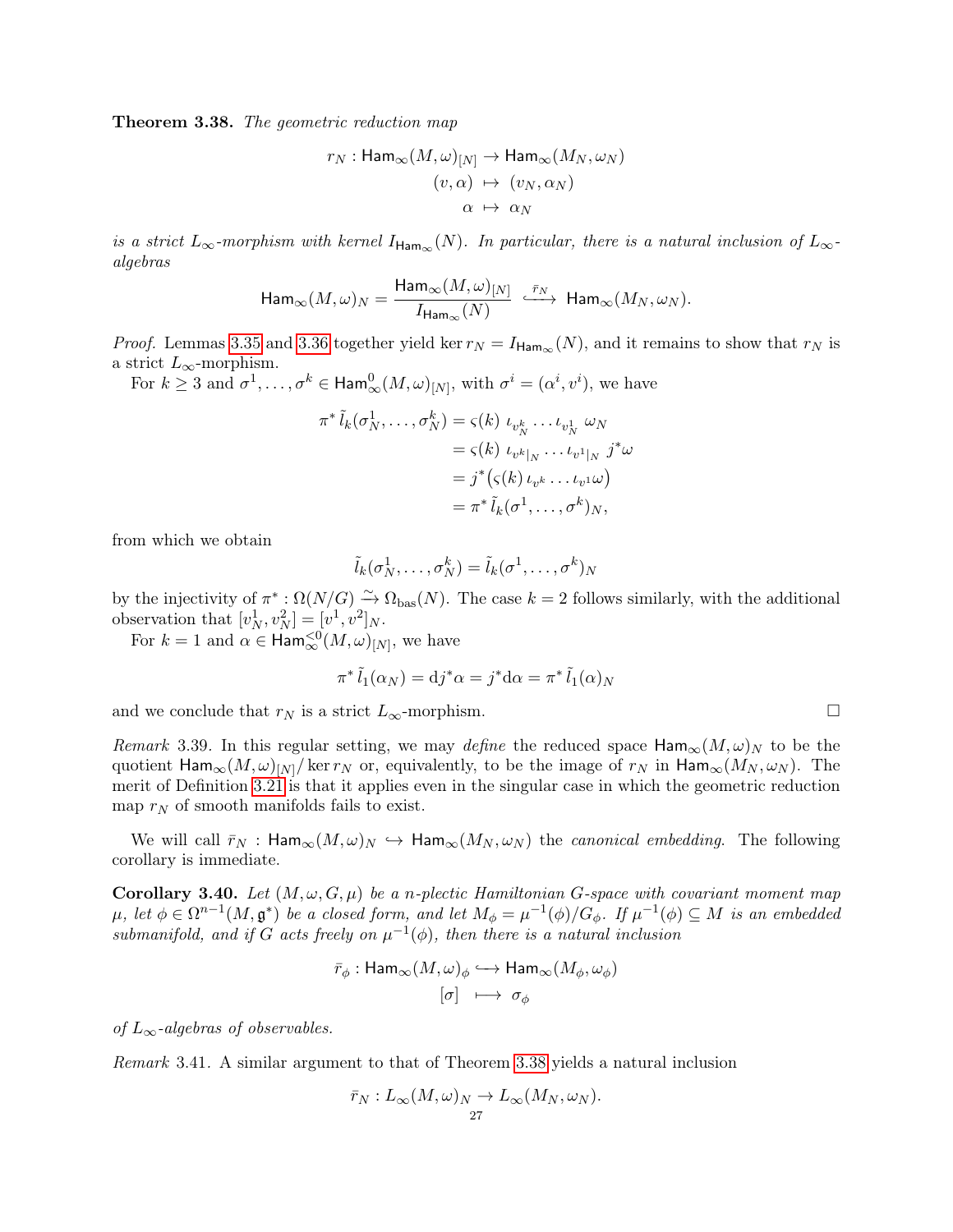Recalling the discussion of Remark [3.24,](#page-24-1) we see that when both  $(M, \omega)$  and  $(M_N, \omega_N)$  are multisymplectic, the strict  $L_{\infty}$ -morphism

$$
\begin{aligned} \bar{r}_N\big[L_\infty(M,\omega)_N\big] &\stackrel{\sim}{\longrightarrow} \bar{r}_N\big[\mathrm{Ham}_\infty(M,\omega)_N\big] \\ \alpha_N &\longmapsto (v_{\alpha_N},\alpha_N) \\ \beta_N &\longmapsto \beta_N \end{aligned}
$$

for  $|\alpha_N|=0$  and  $|\beta_N| < 0$ , provides the natural identification  $L_\infty(M,\omega)_N \cong \text{Ham}_{\infty}(M,\omega)_N$ .

Lemmas [3.35](#page-27-2) and [3.36](#page-27-3) respectively yield isomorphisms

$$
\bar{r}_N:\Omega(M)_N\xrightarrow{\sim}\Omega(M_N)
$$

and

$$
\bar{r}_N:\mathfrak{X}(M)_N\xrightarrow{\sim}\mathfrak{X}(M_N),
$$

where  $\Omega(M)_N$  and  $\mathfrak{X}(M)_N$  are the reduced spaces of Remark [3.23.](#page-24-2)

As no such isomorphism is guaranteed on the level of observables, it is natural to inquire into the relation between  $L_{\infty}$ -reduction and the *association of observables* functor

$$
\text{Ham}_{\infty} : (M, \omega) \mapsto \text{Ham}_{\infty}(M, \omega).
$$

This question motivates the following definition, which heuristically measures the extent to which these procedures fail to commute.

<span id="page-29-2"></span>**Definition 3.42.** The residue defect of of  $G \cap (M, \omega)$  with respect to  $N \subseteq M$  is the cokernel

$$
\operatorname{coker} r_N = \frac{\operatorname{Ham}_{\infty}(M_N, \omega_N)}{\operatorname{im} r_N}
$$

of the geometric reduction map  $r_N$ :  $\text{Ham}_{\infty}(M, \omega)_{[N]} \to \text{Ham}_{\infty}(M_N, \omega_N)$ .

As Lemmas [3.35](#page-27-2) and [3.36](#page-27-3) ensure that  $r_N^{<0}$  surjects onto  $\text{Ham}_{\infty}^{<0}(M_N, \omega_N)$ , we may identify  $[Ham_{\infty}, R]$  with the component coker  $r_N^0 = Ham_{\infty}^0(M_N, \omega_N)/\text{im } r_N^0$  on Hamiltonian pairs.

The residue defect of  $G \cap (M, \omega)$  with respect to  $N \subseteq M$  measures the extent to which the reduced space  $(M_N, \omega_N)$  exhibits observables that are not induced from  $(M_N, \omega_N)$ .

We will establish in Theorem [4.13](#page-5-2) that in the suitably regular symplectic setting we have  $[Ham_{\infty}, R] = 0$ . In the *n*-plectic case with  $n > 1$ , the determination appears to be highly nontrivial.

#### 4. Applications and examples

<span id="page-29-0"></span>In this section we investigate our reduction formalism in the setting of various natural examples.

<span id="page-29-1"></span>4.1.  $L_{\infty}$ -reduction in the 1-plectic case. In this subsection, we discuss how definition the  $L_{\infty}$ reduction scheme manifests in the 1-plectic, i.e. symplectic, setting.

Let  $(M, \omega)$  be a symplectic manifold, be  $N \subseteq M$  be a closed subset, and consider a Lie algebra action  $\mathfrak{g} \cap (N \subseteq M)$ . The auxiliary spaces of the  $L_{\infty}$ -reduction scheme are: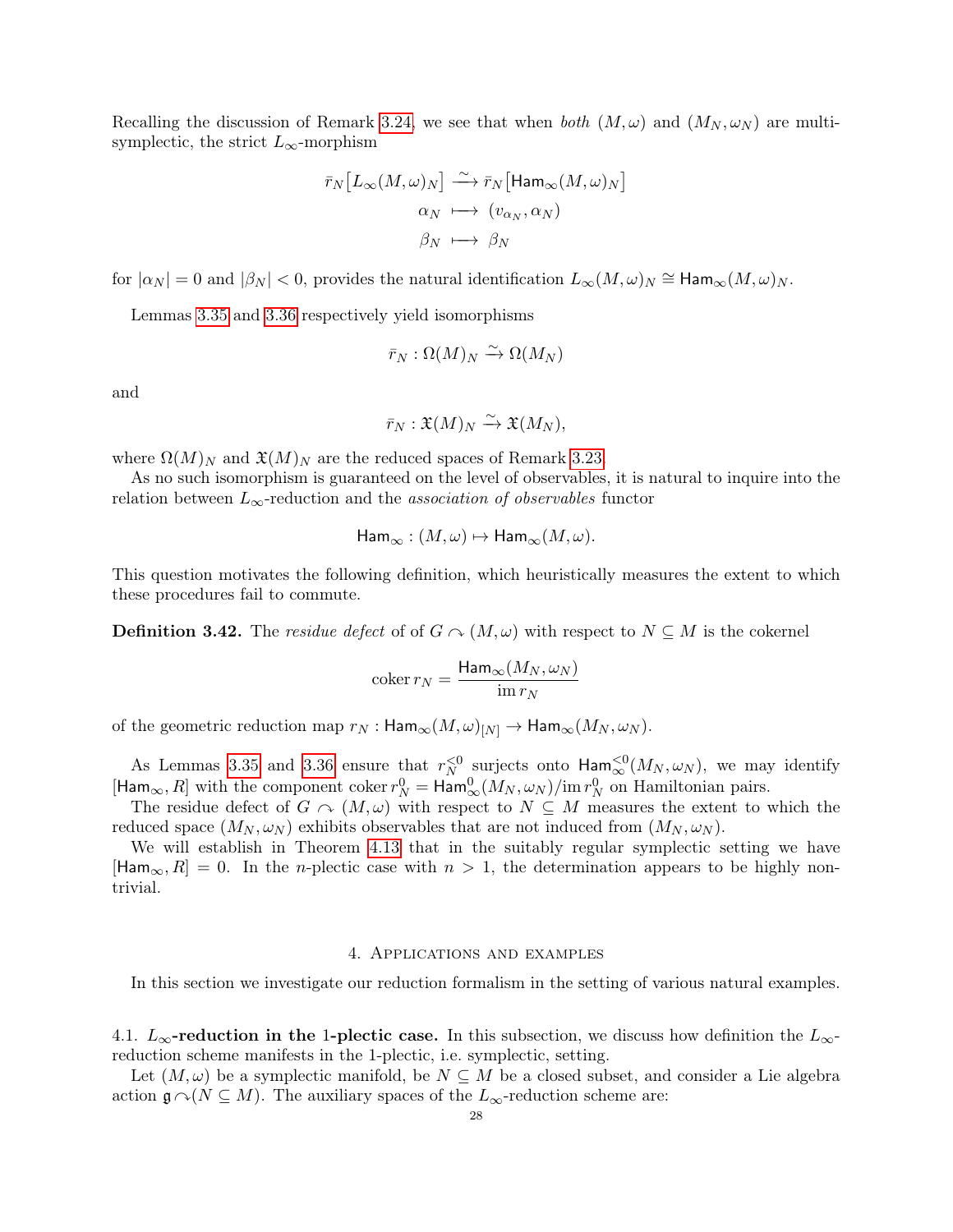<span id="page-30-1"></span>
$$
L_{\infty}(M,\omega) = C^{\infty}(M)
$$
  
\n
$$
\uparrow
$$
  
\n
$$
L_{\infty}(M,\omega)_{[N]} = \begin{cases} f \in C^{\infty}(M) & \frac{\xi f \in I_N}{v_f h \in I_N} & \forall \xi \in \mathfrak{g} \\ [v_f, \underline{\xi}] \in \mathfrak{X}_{\mathfrak{g}}(M) & \text{along } N, \forall \xi \in \mathfrak{g} \end{cases}
$$
  
\n
$$
I_{L_{\infty}}(N) = \begin{cases} f \in C^{\infty}(M) & \frac{\xi f \in I_N}{v_f h \in I_N} & \forall \xi \in \mathfrak{g} \\ f \in C^{\infty}(M) & \frac{\xi f \in I_N}{f \in I_N} & \forall h \in I_N \\ f \in I_N & \forall f \in \mathfrak{X}_{\mathfrak{g}}(M) \text{ along } N \end{cases}
$$

A particular feature of the symplectic setting is that the space  $L_{\infty}(M,\omega) = C^{\infty}(M)$  naturally possesses the structure of an associative algebra with respect to which the  $l_2$  bracket is a Poisson structure. We now show that this structure descends to the reduced space  $L_{\infty}(M,\omega)_N$ .

**Theorem 4.1.** If  $\mathfrak{g} \sim M$  is tangent to  $N \subseteq M$ , and if the symplectic structure  $\omega \in \Omega^2(M)$  is reducible, then the reduction  $L_{\infty}(M,\omega)_N$  inherits a natural Poisson structure from  $C^{\infty}(M,\omega)$ .

*Proof.* Since  $I_N$  is an associative ideal in  $C^{\infty}(M)$ , it follows that  $I_{L_{\infty}}(N) = L_{\infty}(M, \omega)_{[N]} \cap I_N$ is an associative ideal in  $L_{\infty}(M,\omega)_{[N]}$ . Moreover, we have previously established that  $I_{L_{\infty}}(N) \subseteq$  $L_{\infty}(M,\omega)_{[N]}$  is an  $L_{\infty}$ -ideal (see Definition [3.22](#page-24-0) and Lemma [3.20\)](#page-23-1), and thus, in particular, an ideal with respect to the  $l_2$  bracket. The result follows as these two facts together imply that  $I_{L_{\infty}}(N) \subseteq L_{\infty}(M,\omega)_{[N]}$  is a Poisson ideal.

Thus, in the presence of the additional hypothesis that  $\mathfrak{g} \curvearrowright (N \subseteq M)$  and  $\omega$  is a reducible 2-form, Diagram [3](#page-30-1) is in the category of Poisson algebras.

<span id="page-30-2"></span>Remark 4.2. Observe that if  $v \in \mathfrak{X}_{\text{ham}}(M,\omega)$  then  $v_f \in I_{\mathfrak{X}}(N)$  precisely when  $\{f, C^{\infty}(M)\}$  $v_f C^{\infty}(M) \subseteq I_N$ .

<span id="page-30-0"></span>**Definition 4.3.** We define the space of *Casimir functions* along  $N$  to be

(4) 
$$
Q = \left\{ f \in C^{\infty}(M) \mid \{f, C^{\infty}(M)\} \subseteq I_N \right\}
$$

That is, in light of Remark [4.2,](#page-30-2)

<span id="page-30-3"></span>
$$
f \in \mathcal{Q} \iff v_f \in I_{\mathfrak{X}}(N).
$$

.

<span id="page-30-4"></span>**Lemma 4.4** (properties of  $Q$ ). The subspace  $Q$  enjoys the following properties:

- i.  $\mathcal{Q} \subseteq C^{\infty}(M, \omega)$  is a Poisson subalgebra (but not an associative or Lie ideal),
- ii.  $\mathcal{Q} \subseteq F_N$  is a Lie ideal,
- iii.  $Q \cap I_N$  is an associative ideal in  $C^{\infty}(M)$  and a Poisson ideal in  $F_N$ .

Proof. This follows from an easy verification that

$$
\{fh, C^{\infty}(M)\} = f\{h, C^{\infty}(M)\} + h\{f, C^{\infty}(M)\}
$$

and

$$
\{\{f,h\},C^\infty(M)\}=\{\{h,C^\infty(M)\},f\}-\{\{f,C^\infty(M)\},h\}
$$

lie in  $I_N$  whenever  $f \in \mathcal{Q}$  or  $\mathcal{Q} \cap I_N$  and  $h \in C^{\infty}(M)$ ,  $F_N$  or  $\mathcal{Q}$ , depending on the statement to be proved.  $\Box$ 

We now specialize to the case where the action  $G \sim (M, \omega)$  is Hamiltonian, with moment map  $\mu: M \to \mathfrak{g}^*.$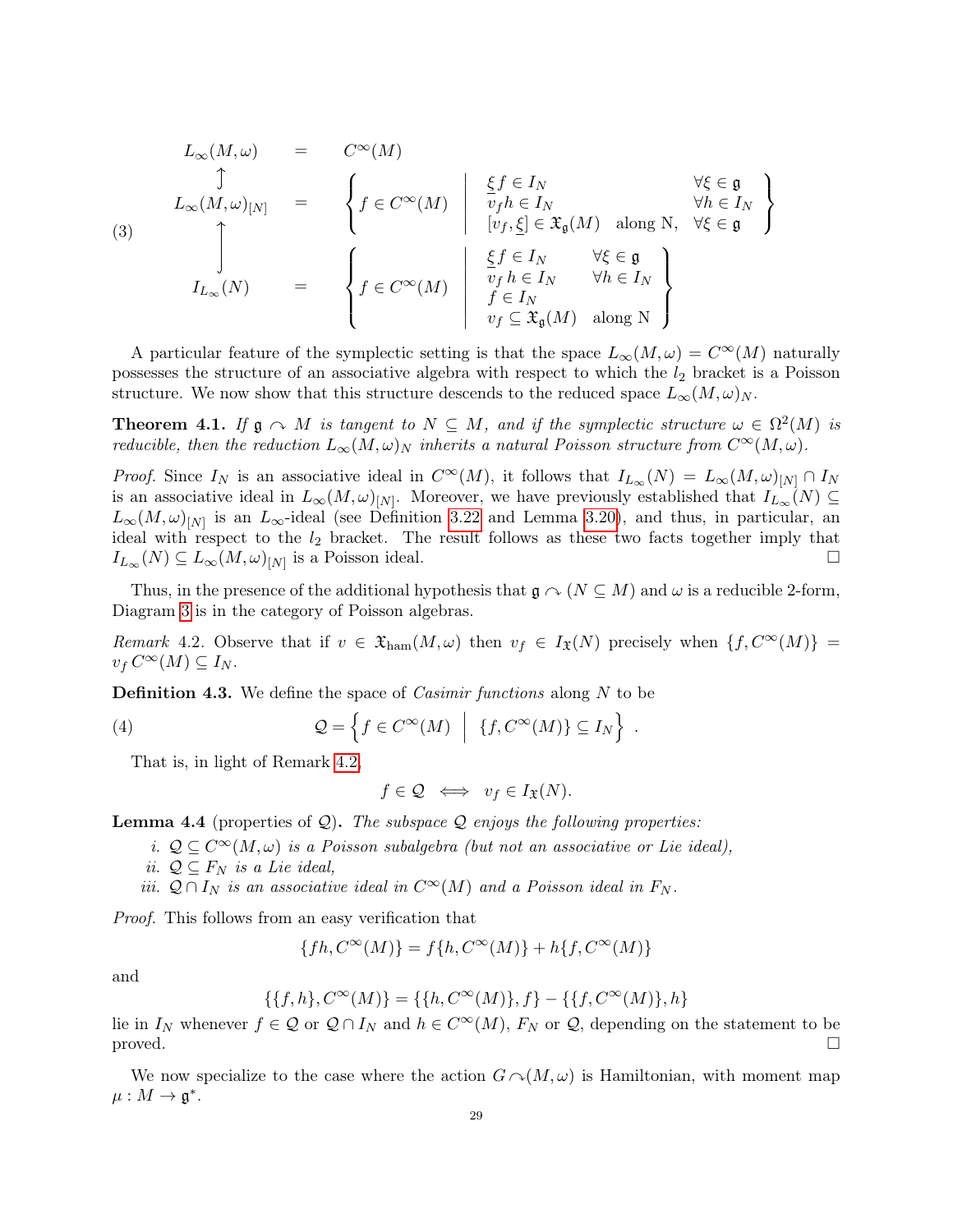<span id="page-31-2"></span>**Theorem 4.5.** Fix a symplectic Hamiltonian action  $G \cap (M,\omega)$  with moment map  $\mu : M \to \mathfrak{g}^*$ and put  $N = \mu^{-1}(0)$ . Then

$$
L_{\infty}(M,\omega)_{[N]} = F_N \cap \mathcal{Q}'
$$
  

$$
I_{L_{\infty}}(N) = I_{\mu} + (I_N \cap \mathcal{Q}),
$$

where  $I_{\mu}$ ,  $F_N$  are given by Definition [1.9](#page-10-0) and [1.16](#page-11-1) respectively,  $\mathcal{N}(I_{\mu})$  is the Lie algebra normalizer of  $I_{\mu}$  inside of  $C^{\infty}(M)$ ,  $\mathcal Q$  is given in Equation [\(4\)](#page-30-3), and

(5) 
$$
\mathcal{Q}' = \left\{ f \in C^{\infty}(M) \mid \{f, \mu_{\xi}\} \in I_{\mu} + \mathcal{Q} \qquad \forall \xi \in \mathfrak{g} \right\}.
$$

Furthermore, the reduced Poisson algebra is

<span id="page-31-0"></span>
$$
\frac{L_{\infty}(M,\omega)_{[N]}}{I_{L_{\infty}}(N)} = \frac{F_N \cap \mathcal{Q}'}{I_{\mu} + I_N \cap \mathcal{Q}}.
$$

*Proof.* Consider  $f \in L_{\infty}(M, \omega)_{[N]}$ . By the very definition of Poisson bracket, the first condition (see Diagram [\(3\)](#page-30-1)) in the definition of  $L_{\infty}(M,\omega)_{[N]}$  reads as  $\mathscr{L}_{\xi}f = {\mu_{\xi}, f} \in I_N$  for any  $\xi \in \mathfrak{g}$ . Hence the Jacobi identity implies that  $\{I_\mu, f\} \subseteq I_N$ . Similarly the second condition implies that  $\mathscr{L}_{v_f} h = \{f, h\} \in I_N$  for any  $h \in I_N$ , hence  $\{f, I_N\} \subseteq I_N$ , i.e. f is a first order function. In particular, since  $I_\mu \subseteq I_N$ , the latter condition implies the former one. The third condition implies that for any  $\xi \in \mathfrak{g}$  there exist two families  $g_i \in C^{\infty}(M)$  and  $\xi_i \in \mathfrak{g}$  such that

$$
[v_f, \underline{\xi}] = \sum_i g_i \underline{\xi}_i \quad \text{along } N.
$$

The left-hand side can be recast as  $[v_f, \underline{\xi}] = [v_f, v_{\mu_{\xi}}] = v_{\{f, \mu_{\xi}\}}$  since according to our conventions the comoment map, the assignment of Hamiltonian vector fields, and the infinitesimal action are each Lie algebra morphism (see Remark [1.4\)](#page-9-2). From the expression of the Hamiltonian vector of the product of two functions, we have

$$
\sum_i g_i \underline{\xi}_i = \sum_i g_i v_{\mu_{\xi_i}} = v_{\sum_i g_i \underline{\xi}_i} - \sum_i \mu_i v_{g_i}.
$$

where the last term vanishes along  $N = \mu^{-1}(0)$ . According to Remark [4.2,](#page-30-2) equality along N implies

$$
v_{\{f,\mu_{\xi}\}} - v_{\sum_{i} g_i \underline{\xi}_i} \in I_{\mathfrak{X}}(N),
$$

from which  $\{f, \mu_{\xi}\} - \sum_{i} g_{i} \underline{\xi}_{i} \in \mathcal{Q}$  and so

 ${f, \mu_{\xi} \} \subseteq I_{\mu} + \mathcal{Q} \quad \forall \xi \in \mathfrak{g}.$ 

Introducing  $\mathcal{Q}'$  as in Equation [\(5\)](#page-31-0), the latter implies that

$$
L_{\infty}(M,\omega)_{[N]} = F_N \cap \mathcal{Q}'.
$$

Consider now  $f \in I_{L_{\infty}}(N)$ . The fourth condition in Diagram [\(3\)](#page-30-1) implies the existence of two families  $g_i \in C^{\infty}(M)$  and  $\xi_i \in \mathfrak{g}$  such that, along N,

$$
v_f = \sum_i g_i v_{\mu_i} = v_{\sum_i g_i \mu_i} - \sum_i \mu_i v_{g_i} ,
$$

where  $\mu_i = \mu_{\xi_i}$ . By a similar argument as that of Remark [4.2,](#page-30-2) we obtain  $f \in I_{\mu} + \mathcal{Q}$ . In other terms,

$$
I_{L_{\infty}}(N) = L_{\infty}(M, \omega)_{[N]} \cap (I_{\mu} + I_N \cap \mathcal{Q}) .
$$

The last claim follows by noting that both  $I_\mu$  and  $I_N \cap \mathcal{Q}$  lie inside  $F_N \cap I_N \cap \mathcal{Q}'$  (see Lemma  $4.6$ ).

<span id="page-31-1"></span>**Lemma 4.6** (properties of  $Q'$ ). The subspace  $Q'$  enjoys the following properties: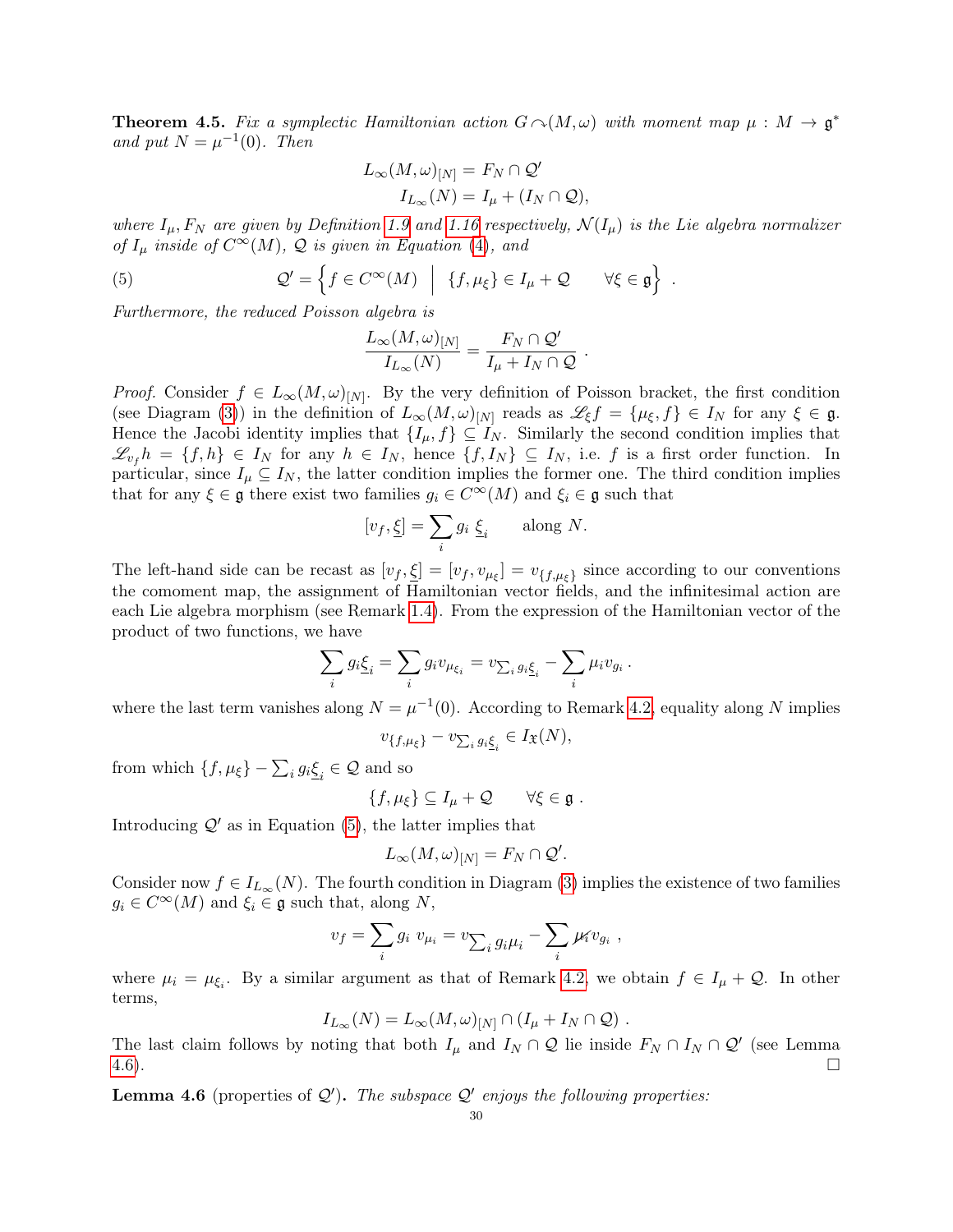- i.  $\mathcal{Q}'$  is an associative subalgebra of  $C^{\infty}(M)$ ,
- ii.  $F_N \cap \mathcal{Q}' = \left\{ f \in F_N \mid \{f, I_\mu\} \subseteq I_\mu + \mathcal{Q} \cap I_N \right\}$  and it is a Poisson subalgebra of  $C^\infty(M, \omega)$ , iii.  $I_{\mu} \hookrightarrow \mathcal{N}(I_{\mu}) \hookrightarrow \mathcal{Q}'$  as associative algebras,
- iv.  $I_N \cap Q \hookrightarrow F_N \cap I_N \cap Q' \hookrightarrow Q'$  as associative algebras,
- v.  $I_{\mu} + I_N \cap Q$  is a Poisson ideal inside of  $\mathcal{Q}' \cap F_N$ .
- *Proof.* i. Consider  $f, g$  in  $Q'$ . By the distributive property of the Poisson bracket, we have for any  $\xi \in g$  that

$$
\{fg,\mu_{\xi}\}\in\mathcal{Q}'\cdot\{\mathcal{Q}',\mu_{\xi}\}\subseteq\mathcal{Q}'\cdot I_{\mu}+(I_N\cap\mathcal{Q})\cdot\mathcal{Q}'\subseteq I_{\mu}+I_N\cap\mathcal{Q}
$$

where in the last inclusion we employed Lemma [4.4.](#page-30-4)

- ii. The equality expresses the fact that the defining condition for  $\mathcal{Q}'$  may be given in terms of  $I_\mu$ . This follows from the fact that  $f \in F_N$  implies  $\{f, \mu_\xi\} \subseteq I_N$ , and from the fact that  $Q \cap I_N \subseteq C^{\infty}(M)$  is an associative ideal by statement iii. of Lemma [4.4.](#page-30-4) As the intersection of the associative algebra  $\mathcal{Q}'$  and the Poisson algebra  $F_N$  it is, in particular, a Poisson algebra.
- iii. The inclusion is immediate as  $\mathcal{N}(I_{\mu})$  is a Lie algebra normalizer.
- iv. Clearly  $I_N \cap Q$  includes in  $I_N \cap F_N$ . To prove the inclusion in  $\mathcal{Q}'$  notice first that  $\{(I_N \cap$  $\mathcal{Q}, I_\mu$   $\subseteq I_N$ . The Jacobi identity implies that  $\{(I_N \cap \mathcal{Q}), I_\mu\}$  lies in  $\mathcal Q$  since

$$
\left\{\{I_N \cap \mathcal{Q}, I_\mu\}, C^\infty(M)\right\} \subseteq \left\{\{I_N \cap \mathcal{Q}, C^\infty(M)\}, I_\mu\right\} + \left\{\{I_\mu, C^\infty(M)\}, I_N \cap \mathcal{Q}\right\} \subseteq I_N
$$

by the definition of Q and the inclusion  $I_\mu \subseteq F_N$  (see [\[AGJ90,](#page-41-1) Prop. 5.1]).

<span id="page-32-0"></span>Remark 4.7. Observe that  $F_N$  comprises precisely those functions with Hamiltonian vector field tangent to  $N$ . Thus we see from statement ii. of Lemma [4.6](#page-31-1) that the reducible observables in the symplectic case consists of those functions in  $F<sub>N</sub>$  that satisfy a slightly stronger condition of being preserved along N. Specifically, for any  $f \in \mathcal{Q}' \cap F_N$  and  $\xi \in \mathfrak{g}$ , the Lie derivative  $\mathscr{L}_\xi f \in I_N$  is a linear combination of an element  $I_{\mu}$  and a constraint with Hamiltonian vector field vanishing along N.

We proceed now to compare the  $L_{\infty}$ -reduction procedure with the symplectic reduction schemes surveyed in Section [1.](#page-6-0) In Table [4.1](#page-32-0) are summarized the working hypothesis required by the different procedures.

| reduction    | hypothesis                                      |                                                |                            |
|--------------|-------------------------------------------------|------------------------------------------------|----------------------------|
| scheme       | action $G \cap M$                               | constraint set $N$                             | $\omega \in \Omega^2(M)$   |
| AGJ          | none                                            | "well behaved" <sup>2</sup>                    | symplectic                 |
| D            | none                                            | first class                                    | symplectic                 |
| $L_{\infty}$ | any                                             | $\mathfrak{g}\text{-stable}$                   | presymplectic<br>reducible |
| ŚW           | Hamiltonian                                     | $N = \mu^{-1}(0)$                              | symplectic                 |
| ACG          | Hamiltonian                                     | $N = \mu^{-1}(\overline{0})$                   | symplectic                 |
| MW           | Hamiltonian<br>free and proper on $\mu^{-1}(0)$ | $N = \mu^{-1}(0)$<br>0 regular value for $\mu$ | symplectic                 |

Let us focus on the *symmetry-based* observables reductions, that is, we assume  $N = \mu^{-1}(0)$  for a moment map  $\mu$ . In this case, both the [SW], the [ACG], and the  $L_{\infty}$ -reduction schemes apply. In particular, we have the following morphisms of Poisson algebra.

<span id="page-32-1"></span> ${}^{2}E.g.$  strongly coisotropic and locally conical, see [\[AGJ90,](#page-41-1) Prop. 3.3].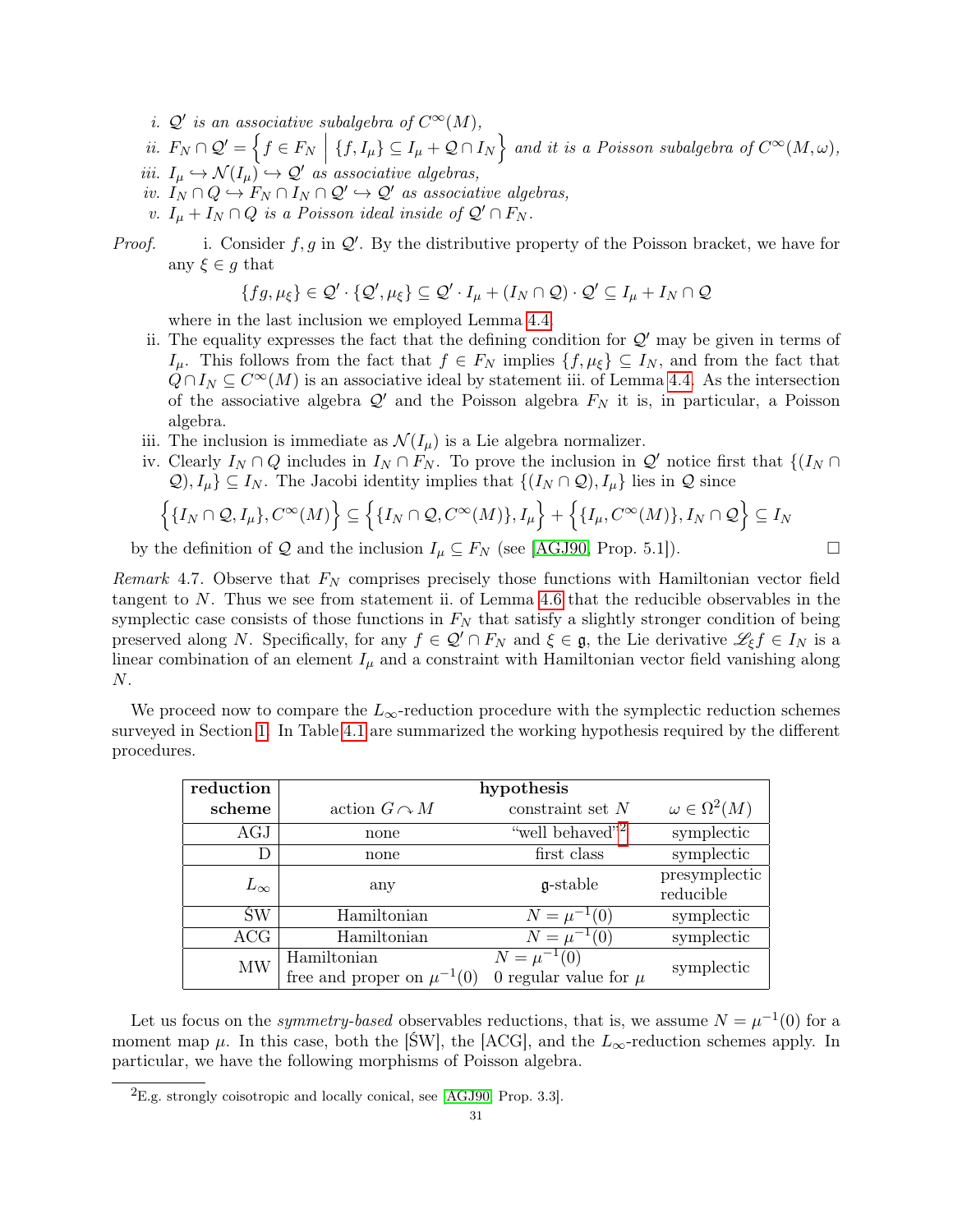<span id="page-33-1"></span>**Proposition 4.8** ([L<sub>∞</sub>] vs. [ŚW]). Fix a symplectic Hamiltonian action  $G \sim (M, \omega)$  with moment map  $\mu : M \to \mathfrak{g}^*$ , and put  $N = \mu^{-1}(0)$ . When  $\mathcal{N}(I_\mu) \hookrightarrow F_N$  we have a canonical Poisson morphism from the [ŚW] reduction to the  $L_{\infty}$ -reduction. When  $I_N \cap \mathcal{Q} \hookrightarrow I_{\mu}$  the  $L_{\infty}$ -reduction embeds into the [SW] reduction. When  $I_{\mu} = I_N$ , the [SW] and  $[L_{\infty}]$  reduced spaces are isomorphic.

*Proof.* According to Section [3.4,](#page-25-3)  $N = \mu^{-1}(0)$  implies that  $\omega$  is reducible. First observe that under the above hypothesis the [SW] and  $[L_{\infty}]$  reductions are well-defined. We exhibit all pertinent relations between the considered spaces in the following diagram commutative diagram in the category of Poisson algebra.



where the rightmost bottom arrow is given by the second isomorphism theorem of Lie algebras. This induces the following diagram at the level of quotient spaces, where dashed arrow denotes morphisms of associative algebras (not Poisson) as in Lemma [1.22.](#page-12-1)



where we identify the  $|SW|$  reduction in the middle of the first row (see Theorem [1.13\)](#page-11-0) and the  $[L_{\infty}]$  reduction in the middle of the second row (see Theorem [4.5\)](#page-31-2). The latter diagram means that the two considered reduction schemes yield different Poisson algebras in general and they posses a nontrivial intersection inside of the associative algebra  $\mathcal{Q}'/(I_{\mu} + I_N \cap \mathcal{Q})$ .

When  $F_N \hookrightarrow \mathcal{N}(I_\mu)$ , the top left horizontal arrow in the previous diagram is an isomorphism and we obtain the sought map. Similarly, when  $I_N \cap \mathcal{Q} \hookrightarrow I_\mu$  we have that  $F_N \cap \mathcal{Q}' \cong \mathcal{N}(I_\mu) \cap F_N$ , hence the two bottom Poisson map are indeed identifications. Finally, the condition  $I_{\mu} = I_N$  implies the previous two; hence, the two reduced Poisson algebras coincide. □

<span id="page-33-0"></span>**Proposition 4.9** ([L<sub>∞</sub>] vs. [ACG]). Consider a symplectic Hamiltonian action  $G \sim (M, \omega)$  with moment map  $\mu : M \to \mathfrak{g}^*$ . Assume that  $N = \mu^{-1}(0)$  where  $\mu$  is a moment map associated to the action. If  $I_{\mu} = I_N$ , then the [ACG] reduction naturally embeds in the [L<sub>∞</sub>] reduced algebra. If moreover  $F_N \cong C^\infty(M)^G + I_N$ , then the [ACG] and [L<sub>∞</sub>] reductions are isomorphic.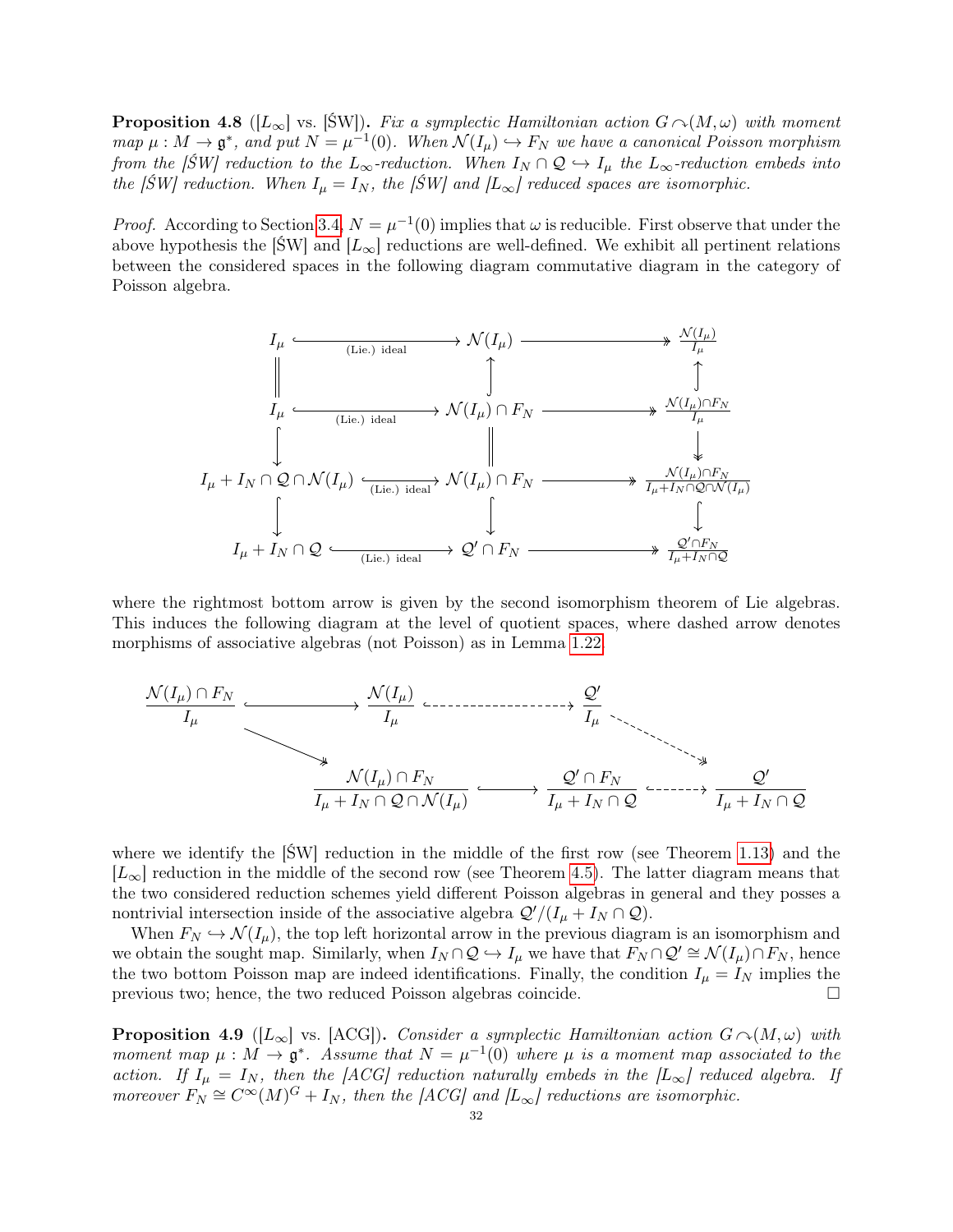Proof. We indicate the relevant relations between all spaces in following commutative diagram in the category of Poisson algebras.



where the top and bottom squares encode the second Lie algebra isomorphism theorem. The inclusion of  $C^{\infty}(M)^G$  in  $\mathcal{Q}'$  follows from  $C^{\infty}(M)^G \subseteq \mathcal{N}(I_{\mu})$ . The inclusion of  $I_{\mu}^G + I_N^G \cap \mathcal{Q} \subseteq$  $I_N^G \cap F_N$  follows from the inclusion of  $I_\mu$  and Q in  $F_N$  ([\[AGJ90,](#page-41-1) Prop. 5.1] and Lemma [4.4\)](#page-30-4). Note that the bottom right object coincides with the  $[L_{\infty}]$  reduction (see Theorem [4.5\)](#page-31-2), and the top right object corresponds to the [ACG] reduction introduced in Definition [1.25.](#page-13-2) The first claim follows by noticing that the rightmost two top vertical arrows are indeed identifications whenever  $I_{\mu} = I_N$ . If, moreover,  $F_N \cong C^{\infty}(M)^G + I_N$ , the bottom right vertical arrow yields an isomorphism.

Remark 4.10. Note that the inclusion claimed in Proposition [4.9](#page-33-0) follows also when  $C^{\infty}(M)^G \hookrightarrow \mathcal{Q}$ , i.e. if the Hamiltonian vector field associated to any G-invariant smooth function vanishes along N.

When the constraint set  $N = \mu^{-1}(0)$  is also first class, it is possible to compare the  $[L_{\infty}]$  and  $[D]$ reduction schemes.

<span id="page-34-0"></span>**Proposition 4.11** ([L<sub>∞</sub>] vs. [D]). Let  $G \n\sim (M, \omega)$  be a symplectic Hamiltonian action with moment map  $\mu : M \to \mathfrak{g}^*$ . Further assume that  $N = \mu^{-1}(0)$  is first class. There is a natural mapping from the L<sub>∞</sub>-reduced Poisson algebra to the [D] reduction. If  $I_N = I_\mu + I_N \cap \mathcal{Q}$  then the [D] and  $|L_\infty|$ reduced spaces coincide.

Proof. The relevant mappings are indicated in the following commutative diagram in the category of Poisson algebras

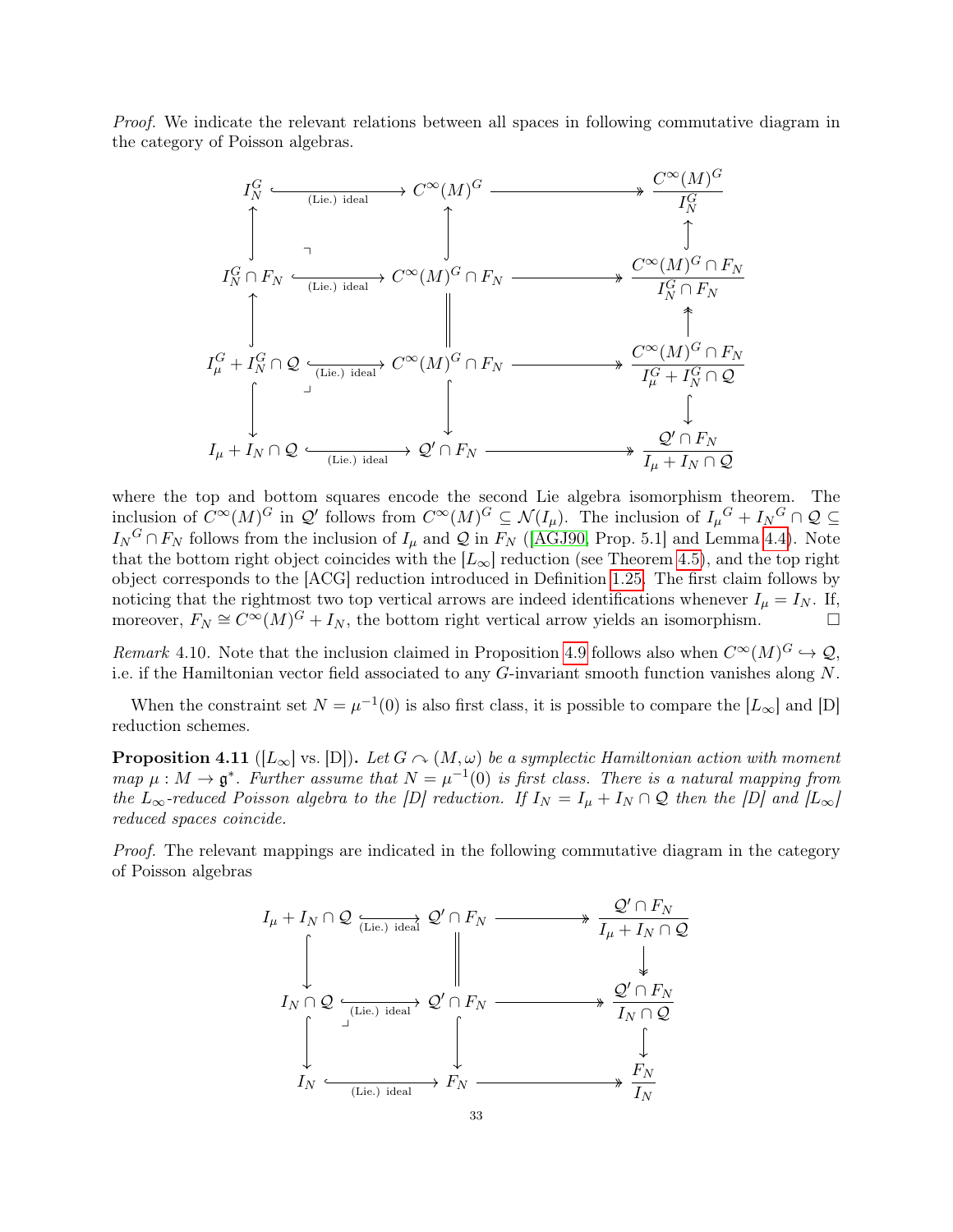The top and the bottom embody the  $[L_{\infty}]$  and  $[D]$  reductions. The two bottom squares encode the second isomorphism theorem of Lie algebras. In the case that  $I_N = I_\mu + I_N \cap \mathcal{Q}$ , we have in particular that  $\mathcal{Q}' \cap F_N = F_N$ , hence the three Poisson algebras in the rightmost column are identified.  $\Box$ 

Remark 4.12. Although the  $L_{\infty}$ -reduction procedure draw its original inspiration from the [SW] scheme, from the proof of Proposition [4.11](#page-34-0) and the simple observation that  $\mathcal{O}(N) \supseteq F_N \cap \mathcal{Q}'$ transpires how the  $L_{\infty}$ -reduction is rather a refinement of the [D] reduction. More specifically, such a refinement is obtained by considering the subset of Dirac's observables consisting of suitably locally preserved first-class functions and dividing out by a subset of functions vanishing on N. These choices, in particular, imply that this construction yields a Poisson algebra regardless of the condition of being N a first-class constraint.

The laxer relationship with the [SW] reduction is unsurprising as that scheme relies fundamentally on the associative structure of  $C^{\infty}(M)$  which, in principle, does not carry to  $\text{Ham}_{\infty}(M,\omega)$ .

An observable reduction scheme cannot be considered entirely satisfactory if it were not to agree with the [MW] reduction in the presence of a regular constraint set. Crucially, all the reduction schemes mentioned in Section [1](#page-6-0) satisfy this compatibility property (see [\[ŚW83,](#page-43-2) Thm. 1] and [\[AGJ90,](#page-41-1) Prop. 3.6] for further details). More formally, under the hypotheses of the Marsden–Weinstein reduction theorem, the reduced Poisson algebra  $C^{\infty}(M,\omega)_0$  is isomorphic to the Poisson algebra  $C^{\infty}(M_0, \omega_0)$  on the reduced symplectic manifold.

**Theorem 4.13.** Let  $G \cap (M, \omega)$  be a symplectic Hamiltonian action and suppose that  $0 \in \mathfrak{g}^*$  is a regular value of the moment map  $\mu : M \to \mathfrak{g}^*$ . If  $G \cap M$  is free and proper, then the  $\lbrack L_{\infty}\rbrack$ ,  $[\text{SW}]$ ,  $[D]$ , and  $[ACG]$  reductions are equal. In particular, each is isomorphic to the Poisson algebra  $C^{\infty}(M_0, \omega_0)$  of smooth functions on the Marsden–Weinstein reduced space.

Proof. First observe that the above hypothesis coincide with those of [1.5](#page-9-1) and hence the [MW] geometric reduction is well defined. Let us denote by  $(M_0, \omega_0)$  the symplectic manifold obtained by the Marsden–Weinstein reduction procedure. The regular value condition guarantees that  $\mu^{-1}(0)$  is an embedded submanifold of M. In particular, we have  $I_{\mu} = I_M$  (see [SW83, Thm. 1] and [\[AGJ90,](#page-41-1) Prop. 5.12] for details). According to Propositions [4.8](#page-33-1) and [4.11](#page-34-0) the latter condition implies that the  $[L_{\infty}]$ , [SW] and [D] reduction schemes yield the same Poisson algebra. In particular, all of them coincide with  $C^{\infty}(M_0, \omega_0)$  in virtue of [SW83, Thm. 1]. The isomorphism between the latter and the  $[ACG]$  reduction is given in  $[\text{Sini05}, \text{Thm. 1}]$ .

The following diagram subsumes the relationship between the considered reduction schemes.



As before, the dashed (resp. solid) arrows indicate morphisms of associative (resp. Poisson) algebras.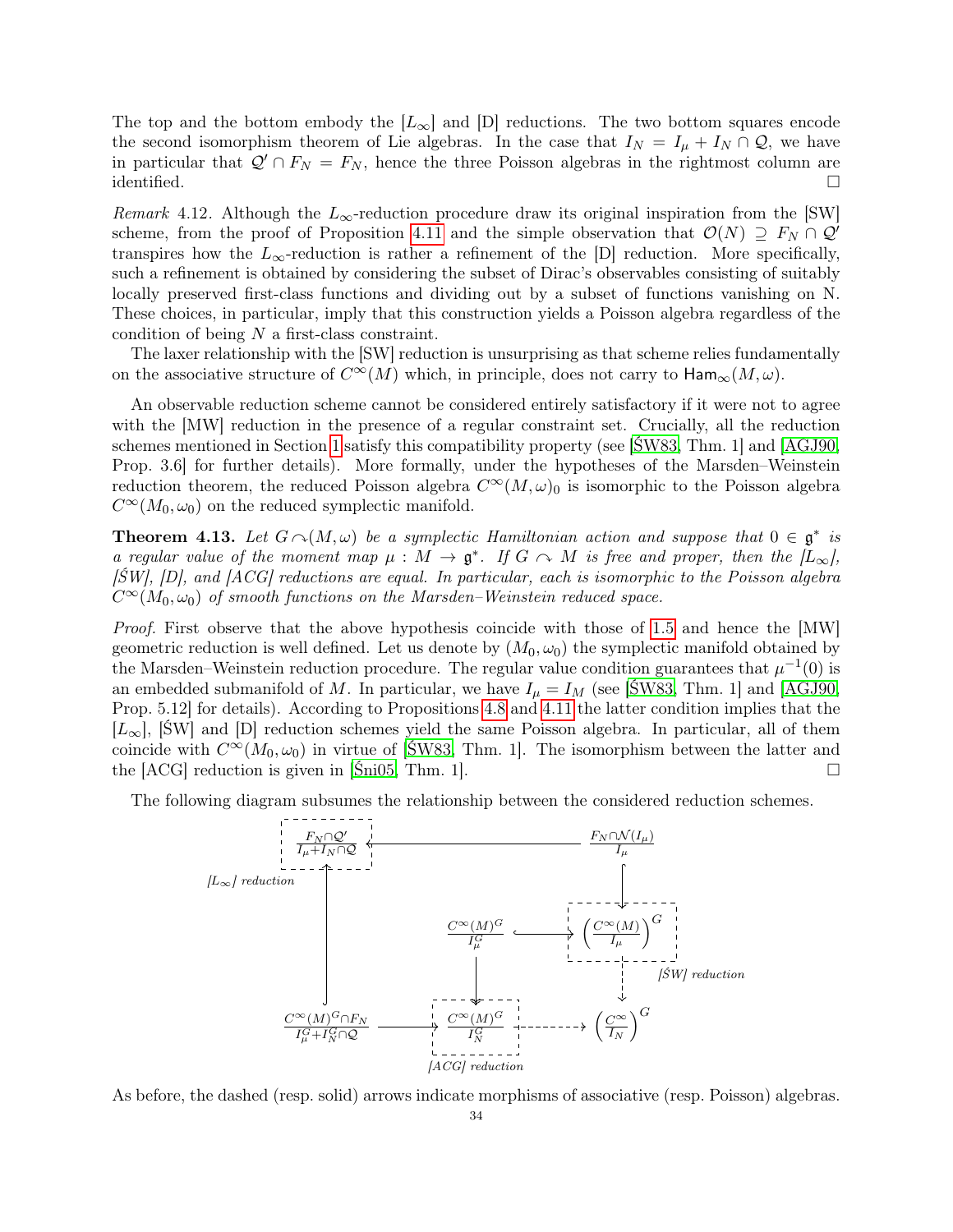<span id="page-36-0"></span>4.2. The coordinate cross in  $\mathbb{R}^2$ . Let us consider an elementary example in which the  $L_{\infty}$ reduction of a symplectic manifold is possible even though the action fails to preserve the symplectic form.

Consider the plane  $M = \mathbb{R}^2$  and the union of the coordinate axes  $N = \{(x, y) | xy = 0\}$ . The vanishing ideal is  $I_N = xy \cdot C^{\infty}(M)$ . We consider the vector field  $\xi = x\partial_x + y\partial_y$  as the action of a one-dimensional abelian Lie algebra on M. The vector fields tangent to N are generated by  $x\partial_x$ and  $y\partial_y$ . In particular  $\omega = dx \wedge dy$  is reducible, as it is closed and as  $\iota_{\xi}\omega = x\mathrm{d}y - y\mathrm{d}x$  vanishes on N when contracted with  $x\partial_x$  or  $y\partial_y$ .

As described in the preceding section, the reduction is the quotient

$$
\frac{\{f \mid v_f \in \mathfrak{X}_N(M), \mathscr{L}_\xi f \in I_N, [\underline{\xi}, v_f] \in \mathfrak{X}_{\mathfrak{g}}(M) + I_{\mathfrak{X}}(N)\}}{\{f \mid f \in I_N, v_f \in \mathfrak{X}_{\mathfrak{g}}(M) + I_{\mathfrak{X}}(N)\}}.
$$

We first consider the denominator. Since  $f \in I_N$ , we have  $f = xyh$  for some smooth function h. Thus  $df = y(h + x\frac{\partial h}{\partial x})dx + x(h + y\frac{\partial h}{\partial y})dy$ , from which  $v_f = y(h + x\frac{\partial h}{\partial x})\partial_y - x(h + y\frac{\partial h}{\partial y})\partial_x$ . Such expressions are required to lie in  $\mathfrak{X}_{\mathfrak{g}}(M) + I_{\mathfrak{X}}(N)$ . Now, the equality of ideals  $I_{\mathfrak{X}}(N) = I_N \mathfrak{X}(M)$ in this example yields  $v_f = h(y\partial_y - x\partial_x)$  up to an element of  $I_{\mathfrak{X}}(N)$ . As multiples of xy in h are redundant, we arrive at a decomposition  $h(x,y) = h^0 + xh^x(x) + yh^y(y) + xyh^{res}$ . Then  $v_f = (h^0 + xh^x(x) + yh^y(y))(y\partial_y - x\partial_x)$ . Multiplying and removing all multiples of xy, we obtain

$$
v_f = h^0(y\partial_y - x\partial_x) + y^2 h^y(y)\partial_y - x^2 h^x(x)\partial_x.
$$

Since x and y are fully decoupled, there are no terms in  $I_{\mathfrak{X}}(N)$ . It remains to check when this lies in  $\mathfrak{X}_{\mathfrak{g}}(M)$ . This requires that  $h^0, h^x$  and  $h^y$  be identically zero, so that  $h(x, y) = xyh^{res}(x, y)$  and thus  $f = (xy)^2 h^{res}(x, y)$  for some smooth function  $h^{res}(x, y)$ .

Now for the numerator. Since multiples of  $(xy)^2$  vanish in the quotient, we introduce the ansatz

$$
f(x,y) = f^{0} + xf^{x}(x) + yf^{y}(y) + xyf^{xy|x}(x) + xyf^{xy|y}(y).
$$

Taking exterior derivatives gives

$$
df = (f^x(x) + x(f^x)'(x) + yf^{xy|x}(x) + xy(f^{xy|x)'}(x) + yf^{xy|y}(y)) dx
$$
  
+ 
$$
(f^y(y) + y(f^y)'(y) + xf^{xy|y}(y) + xy(f^{xy|y)'}(y) + xf^{xy|x}(x)) dy.
$$

Before calculating  $v_f$ , let us look at  $\mathscr{L}_\xi f = df(\xi)$ .

$$
df(\underline{\xi}) = xf^{x}(x) + x^{2}(f^{x})'(x) + xyf^{xy|x}(x) + x^{2}y(f^{xy|x})'(x) + xyf^{xy|y}(y) + yf^{y}(y) + y^{2}(f^{y})'(y) + xyf^{xy|y}(y) + xy^{2}(f^{xy|y})'(y) + xyf^{xy|x}(x).
$$

As this function lies in  $I_N$ , it follows that  $f^x$  and  $f^y$  must vanish. In terms of our expression for f,

$$
v_f = (y f^{xy|x}(x) + xy(f^{xy|x})'(x) + yf^{xy|y}(y))\partial_y - (xf^{xy|y}(y) + xy(f^{xy|y})'(y) + xf^{xy|x}(x))\partial_x.
$$

Since  $\mathfrak{X}_N(M)$  is generated by  $x\partial_x$  and  $y\partial_y$ , it follows that  $v_f \in \mathfrak{X}_N(M)$ . We now turn to the commutator  $[\xi, v_f]$ . Since  $\xi$  preserves  $I_N$ , it also preserves  $I_{\mathfrak{X}}(N) = I_N \mathfrak{X}(M)$ . We may thus disregard all terms which are multiples of  $xy$  and write

$$
[\underline{\xi}, v_f] \equiv y^2 (f^{xy|y})'(y)\partial_y - x^2 (f^{xy|x}(x))'\partial_x.
$$

This is a multiple of  $\xi$  precisely when  $(f^{xy|y})' = (f^{xy|x})' = 0$ , that is, precisely when  $f^{xy|y}$  and  $f^{xy|x}$ are constant. Thus, up to elements in the denominator,  $f$  takes the form

$$
f = f^0 + xyf^{xy}
$$

for arbitrary constants  $f^0, f^{xy} \in \mathbb{R}$ . In particular, the reduced  $L_{\infty}$ -algebra is isomorphic to the abelian Lie algebra  $\mathbb{R}^2$ .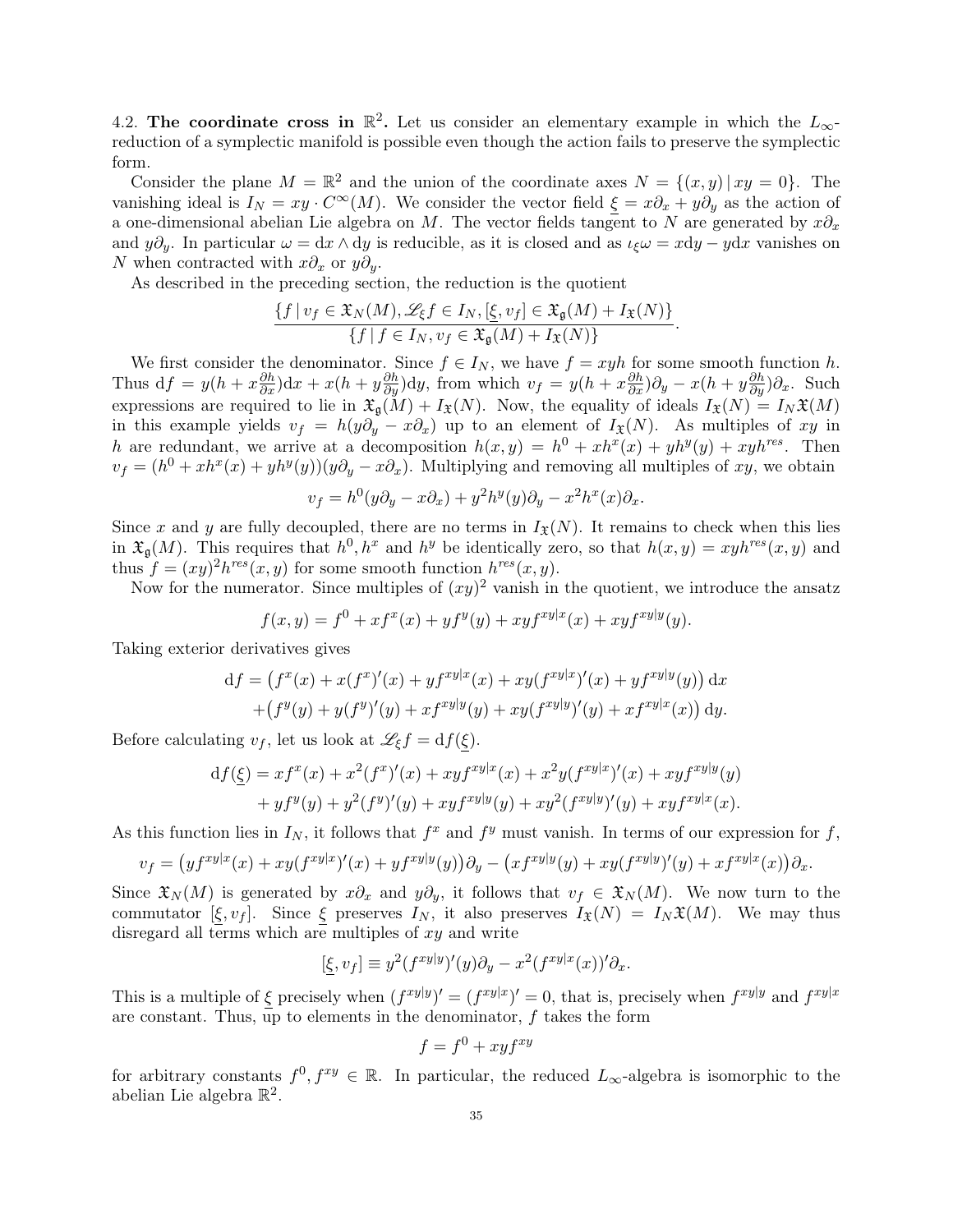<span id="page-37-0"></span>4.3. Multicotangent bundles. As a precursor to the primary example of multiphase spaces, let us examine the intermediate construction of multicotangent bundles.

Fix a manifold E. The nth multicotangent bundle of E is the manifold  $M = \Lambda^n T^*E$ . As  $T^*E$ carries a canonical 1-form, so  $\Lambda^n T^*E$  carries a *canonical n-form*  $\theta \in \Omega^n(M)$ . Explicitly,

$$
\theta_{\eta}(v_1,\ldots,v_n)=\eta(\pi_*v_1,\ldots,\pi_*v_n)
$$

where  $\eta \in \Lambda^n T^*E$ ,  $v_1, \ldots, v_n \in T_\eta \Lambda^n T^*E$ , and  $\pi : \Lambda^n T^*E \to E$  is the projection. Local coordinates  $(e_i)_{i\leq n}$  on  $U \subseteq E$ , induce local coordinates  $(e_i, p^I)$  on  $\pi^*U \subseteq M$ , where  $I = 1 \leq i_1 < \ldots < i_n \leq n$ is a multiindex of length n, and where  $p^I$  represents the coefficient of  $de_I = de_{i_1} \wedge \cdots \wedge de_{i_n}$ . In these terms,

$$
\theta = \sum p^I \, \mathrm{d} e_I = \sum p^I \, \mathrm{d} e_{i_1} \wedge \cdots \wedge \mathrm{d} e_{i_n}.
$$

The canonical multisymplectic structure on  $\Lambda^n T^*E$  is  $\omega = d\theta$ . Note that any diffeomorphism  $\psi$  of E naturally extends to a diffeomorphism  $\Psi = (\psi^{-1})^*$  of  $\Lambda^n T^*E$ . On the infinitesimal level, this induces an inclusion of Lie algebras

$$
\mathfrak{X}(E) \hookrightarrow \mathfrak{X}(\Lambda^n T^*E)
$$

$$
v \mapsto \tilde{v}
$$

called the prolongation map along  $\pi$ :  $\Lambda^n T^*E \to E$ . From  $\psi^*\theta = \theta$  for all diffeomorphisms  $\psi$ :  $E \to E$ , we easily derive  $\mathscr{L}_{\tilde{v}}\theta = 0$  for all vector fields  $v \in \mathfrak{X}(E)$ , whence  $\iota_{\tilde{v}}\omega + d\iota_{\tilde{v}}\theta = 0$  so that  $\tilde{v}$  is a Hamiltonian vector field for  $\iota_{\tilde{v}}\theta \in \Omega^{n-1}(\Lambda^n T^*E)$ . In particular, any smooth action  $\mathfrak{g} \curvearrowright E$ prolongs to a  $\theta$ -preserving action  $\mathfrak{g} \curvearrowright \Lambda^n T^*E$  and thus Lemma [2.15](#page-18-2) provides a *canonical moment* map  $\mu \in \Omega^{n-1}(\Lambda^n T^*E, \mathfrak{g}^*)$  according to  $\mu_{\xi} = \iota_{\xi} \theta$ .

From

$$
\alpha \in \mu^{-1}(0) \iff \iota_{\mathfrak{g}} \theta_{\alpha} = 0 \iff \iota_{\underline{\mathfrak{g}}_E} \alpha = 0
$$

we obtain the 0-level set  $\mu^{-1}(0) \subseteq \Lambda^n T^*E$  as the annihilator

$$
N = \mu^{-1}(0) = \{ \alpha \in \Lambda^n T^* E \mid \iota_{\mathfrak{g}_E} \alpha = 0 \} .
$$

Notwithstanding the apparent difficulty of computing the full reduced space of observables, certain elements are always present.

<span id="page-37-1"></span>**Proposition 4.14.** If  $v \in \mathfrak{X}(E)$  preserves  $\mathfrak{X}_{\mathfrak{g}}(E)$ , then  $(\tilde{v}, \iota_{\tilde{v}}\theta) \in \text{Ham}_{\infty}^{0}(\Lambda^{n}T^{*}E, \omega)$  is reducible.

*Proof.* More formally, our condition on v is that  $[v, \mathfrak{X}_{\mathfrak{g}}(E)] \subseteq \mathfrak{X}_{\mathfrak{g}}(E)$ . For the reducibility of  $\tilde{v} \in$  $\mathfrak{X}(M)$ , we must check two conditions.

First we show that  $[\tilde{v}, \xi] \in \mathfrak{X}_{\mathfrak{g}}(M) + I_{\mathfrak{X}}(N)$  for all  $\xi \in \mathfrak{g}$ . We will use the fact that  $[\tilde{v}, \xi]$  is the Hamiltonian vector field of  $\iota_{[\tilde{v},\underline{\xi}]} \theta$ , and that  $[\tilde{v},\underline{\xi}]$  is the prolongation of the vector field  $[v,\underline{\xi}_E] \in \mathfrak{X}(E)$ . By hypothesis,  $[v, \underline{\xi}_E] = \sum_i \overline{f_i} \underline{\zeta}_{Ei}$  for some  $f_i \in C^{\infty}(E)$  and  $\zeta_i \in \mathfrak{g}$ , from which  $\iota_{[\tilde{v}, \underline{\xi}]} \theta = \sum f_i \iota_{\underline{\zeta}_i} \theta$ . We have

$$
\mathrm{d}\left(\sum f_i\iota_{\underline{\zeta}_i}\theta\right) = \sum f_i\mathrm{d}\iota_{\zeta_i}\theta_i + \mathrm{d}f_i \wedge \iota_{\zeta_i}\theta
$$

At every point  $x \in E$ , each term  $f_i \mathrm{d} \iota_{\zeta_i} \theta_i$  is related by the injective map  $v \mapsto \iota_v \omega$  to  $f_i \zeta_i$ ; while, at every point  $x \in N = \{x \mid \iota_{\zeta}\theta = 0 \ \forall \zeta\}$ , each term  $df_i \wedge \iota_{\zeta_i}\theta$  vanishes. Therefore, the injectivity of  $v \mapsto \iota_v \omega$  yields  $[\tilde{v}, \xi] \in \mathfrak{X}_{\mathfrak{g}}(M) + I_{\mathfrak{X}}(N).$ 

Second, we establish that  $\tilde{v}$  is tangent to N. In fact, this is true even in the stronger sense that the flow  $\Psi_t$  of  $\tilde{v}$  preserves N, that is, that  $\eta \in N$  implies  $\Psi_t(\eta) \in N$ . We will show that  $(\iota_{\zeta}\theta)_{\Psi_t\eta} = 0$ if and only if  $\Psi_t^*(\iota_\zeta\theta)_\eta = 0$ . Since  $\Psi_t$  preserves  $\theta$  this is equivalent to  $(\iota_{(\Psi_t)_*\zeta}\theta)_\eta = 0$ . Denote by  $\psi$ the flow of v on E and observe that  $\theta$  depends only on  $(\psi_t)_*\zeta = \pi_*(\Psi_t)_*\zeta$ . Invoking our hypothesis that  $[v, \mathfrak{X}_{\mathfrak{g}}(E)] \subseteq \mathfrak{X}_{\mathfrak{g}}(E)$ , we note that  $\psi_t$  preserves  $\mathfrak{X}_{\mathfrak{g}}(E)$ , and hence that  $(\psi_t)_*\underline{\zeta}_{\pi(\eta)}$  is a linear combination of fundamental vectors of  $\mathfrak g$ . This provides  $(\iota_{(\Psi_t)_*\zeta}\theta)_\eta$ , from which we obtain  $(\iota_{\zeta}\theta)_{\Psi_t\eta}$ .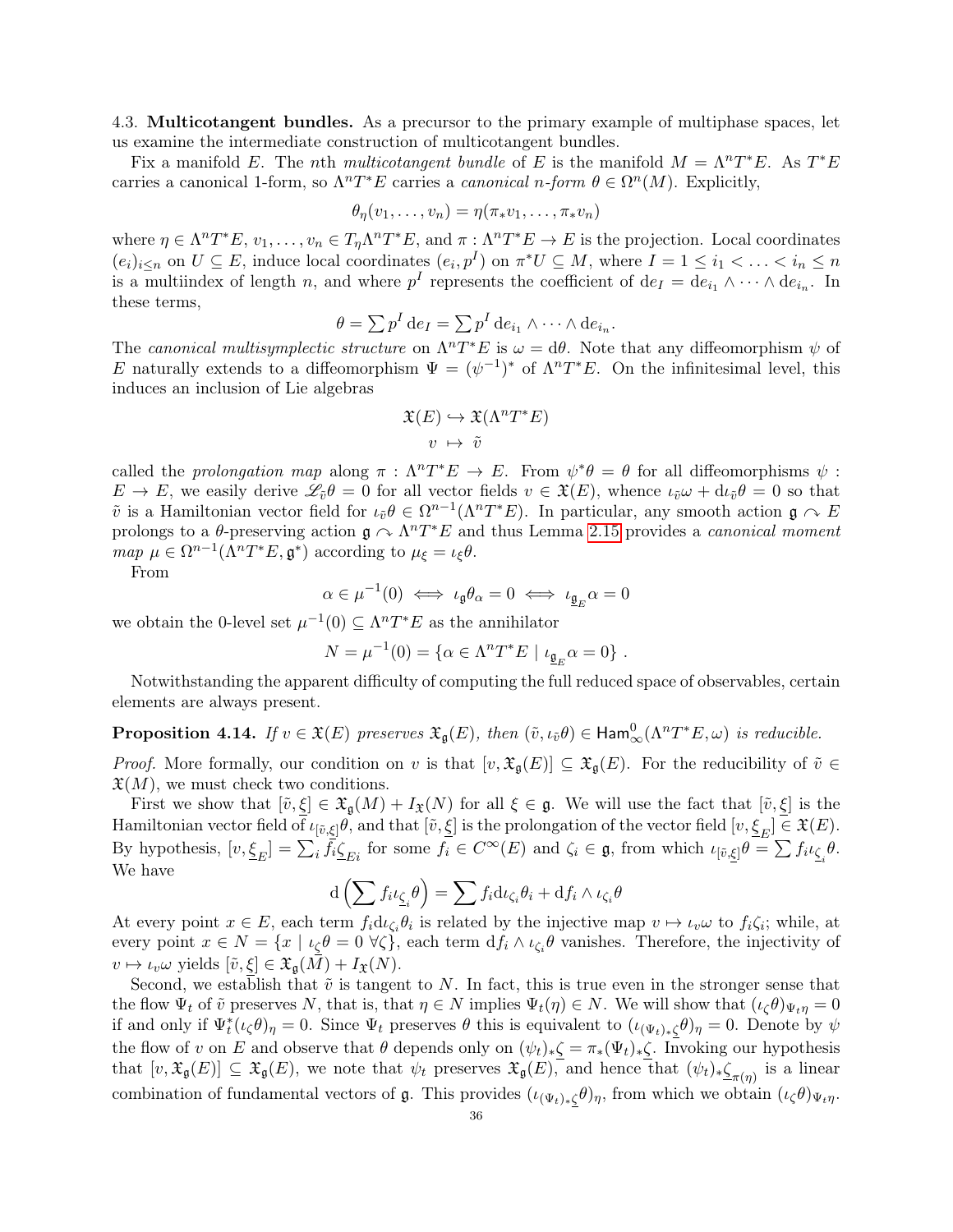For the reducibility of  $\iota_{\tilde{v}}\theta$ , we require that  $\iota_{\xi}\iota_{\tilde{v}}\theta \in I_{\Omega}(N)$  and that  $\mathscr{L}_{\xi}\iota_{\tilde{v}}\theta = [\mathscr{L}_{\xi}, \iota_{\tilde{v}}]\theta = \iota_{[\xi, \tilde{v}]} \theta \in$  $I_{\Omega}(N)$  for all  $\xi \in \mathfrak{g}$ . The first containment is an immediate consequence of the equality  $N = \{ \alpha \in \mathfrak{g} \}$  $\Lambda^n T^*E \mid \iota_{\underline{\mathfrak{g}}_E} \alpha = 0$ . The second follows from this characterization of N and the from the property that  $[\xi, \tilde{v}] \in \mathfrak{X}_{\mathfrak{g}}(M) + I_{\mathfrak{X}}(N)$ .

<span id="page-38-0"></span>4.4. Multiphase spaces. We now consider multiphase spaces, arguably the foremost class of examples of multisymplectic manifolds, playing an essential role in the covariant Hamiltonian description of first-order classical field theories. See [H $12,$  [Kij73\]](#page-43-4) for a shorter exposition and [\[GIMM98,](#page-42-2) [GIM04\]](#page-42-3) for a comprehensive treatment.

The multiphase space associated to a surjective submersion  $\pi : E \to \Sigma$  is

$$
\Lambda_1^n T^* E = \{ \eta \in \Lambda^n T^* E \mid \iota_u \iota_v \eta = 0 \ \forall u, v \in T_{\text{vert.}} E \} .
$$

Traditionally, we consider  $\Sigma$  to embody the independent variables of a classical field theory, and the fiber directions of  $E$  the dependent variables.

When the dimension of  $\Sigma$  is sufficiently great,  $\Lambda_1^n T^*E$  is a multisymplectic submanifold of  $\Lambda^n T^*E$ and inherits the constructions of Subsection [4.3.](#page-37-0)

We begin with the extension of vector fields. As it is not generally true that the prolongation of  $v \in \mathfrak{X}(E)$  to  $\Lambda^1T^*E$  is tangent to  $\Lambda^2_TT^*E$ , our first task is to identify those  $v \in \mathfrak{X}(M)$  that do prolong to  $\Lambda_1^n T^* E$ .

<span id="page-38-1"></span>**Lemma 4.15.** If  $v \in \mathfrak{X}(E)$  is  $(E \to \Sigma)$ -projectable, then the prolongation  $\tilde{v} \in \mathfrak{X}(\Lambda^n T^*E)$  is tangent to  $\Lambda_1^n T^* E$ .

*Proof.* Suppose  $v \in \mathfrak{X}(E)$  projects along  $\pi : E \to \Sigma$  to some  $w \in \mathfrak{X}(\Sigma)$ . Then there are smooth families of diffeomorphisms  $(\Psi_t)_t$  and  $(\psi_t)_t$  such that  $v = \frac{d}{dt} \Psi_t|_{t=0}$ ,  $w = \frac{d}{dt} \Psi_t|_{t=0}$  $\frac{\mathrm{d}}{\mathrm{d}t}\psi_t|_{t=0}$ , and

$$
\pi\circ\Psi_t=\psi_t\circ\pi.
$$

Since  $\tilde{v} = \frac{d}{dt} \Psi_{-t}^*|_{t=0}$  it suffices to show that each  $\Psi_t^*$  preserves  $\Lambda_1^n T^*E$ . To see this is so, fix  $t \in \mathbb{R}$ , put  $\Psi = \Psi_t^{\circ}$ , let  $\alpha \in \Lambda_1^n T^*E$  and  $u, u' \in T_{\text{vert}}E$ , and observe that

$$
\iota_u \iota_{u'}(\Psi^*\alpha) = \Psi^*(\iota_{\Psi_*u}\iota_{\Psi_*u'}\alpha) = 0.
$$

Note that the last equality follows as  $\alpha \in \Lambda_1^n T^*E$ , and as  $\pi_* \Psi_* u = \psi_* (\pi_* u) = 0$  provides  $\Psi_* u, \Psi_* u' \in$  $T_{\text{vert}}E$ .

<span id="page-38-2"></span>**Lemma 4.16.** If  $v \in \mathfrak{X}(E)$  is  $(E \to \Sigma)$ -projectable, then  $\tilde{v} \in \mathfrak{X}(\Lambda_1^n T^*E)$  is a Hamiltonian vector field for  $\iota_{\tilde{v}}\theta \in \Omega^{n-1}(\Lambda_1^n T^*E)$ .

Proof. This is a straightforward consequence of Lemma [4.15](#page-38-1) and the expository review of Subsection  $4.3.$ 

We now again turn our attention to the canonical moment map induced by  $\theta = \theta|_{\Lambda_1^n T^*E} \in$  $\Omega^n(\Lambda_1^n T^*E)$  for the action  $G \cap \Lambda_1^n T^*E$  lifted from  $G \cap (E \to \Sigma)$ . If  $G \cap \Lambda_1^n T^*E$  lifts the action  $G \cap (E \to \Sigma)$ , then it is easy to show that G preserves  $\theta$ .

For the zero level set of the moment map, the same argument as with the multicotangent bundles applies and we obtain

$$
N = \mu^{-1}(0) = \{ \alpha \in \Lambda_1^n T^* E \mid \iota_{\underline{\mathfrak{g}}_E} \alpha = 0 \}
$$

We thus arrive at a natural class of reducible observables on  $\Lambda_1^n T^*E$ .

**Theorem 4.17.** If  $v \in \mathfrak{X}(M)$  preserves  $\mathfrak{X}_{\mathfrak{g}}(E)$ , and if  $v \in \mathfrak{X}(E)$  is  $(E \to \Sigma)$ -projectable, then  $(\tilde{v}, \iota_{\tilde{v}}\theta) \in \text{Ham}^0_{\infty}(\Lambda_1^n T^*E, \omega)$  is reducible.

*Proof.* In light of Lemma [4.16,](#page-38-2) this follows by similar argument as Proposition [4.14.](#page-37-1)  $\Box$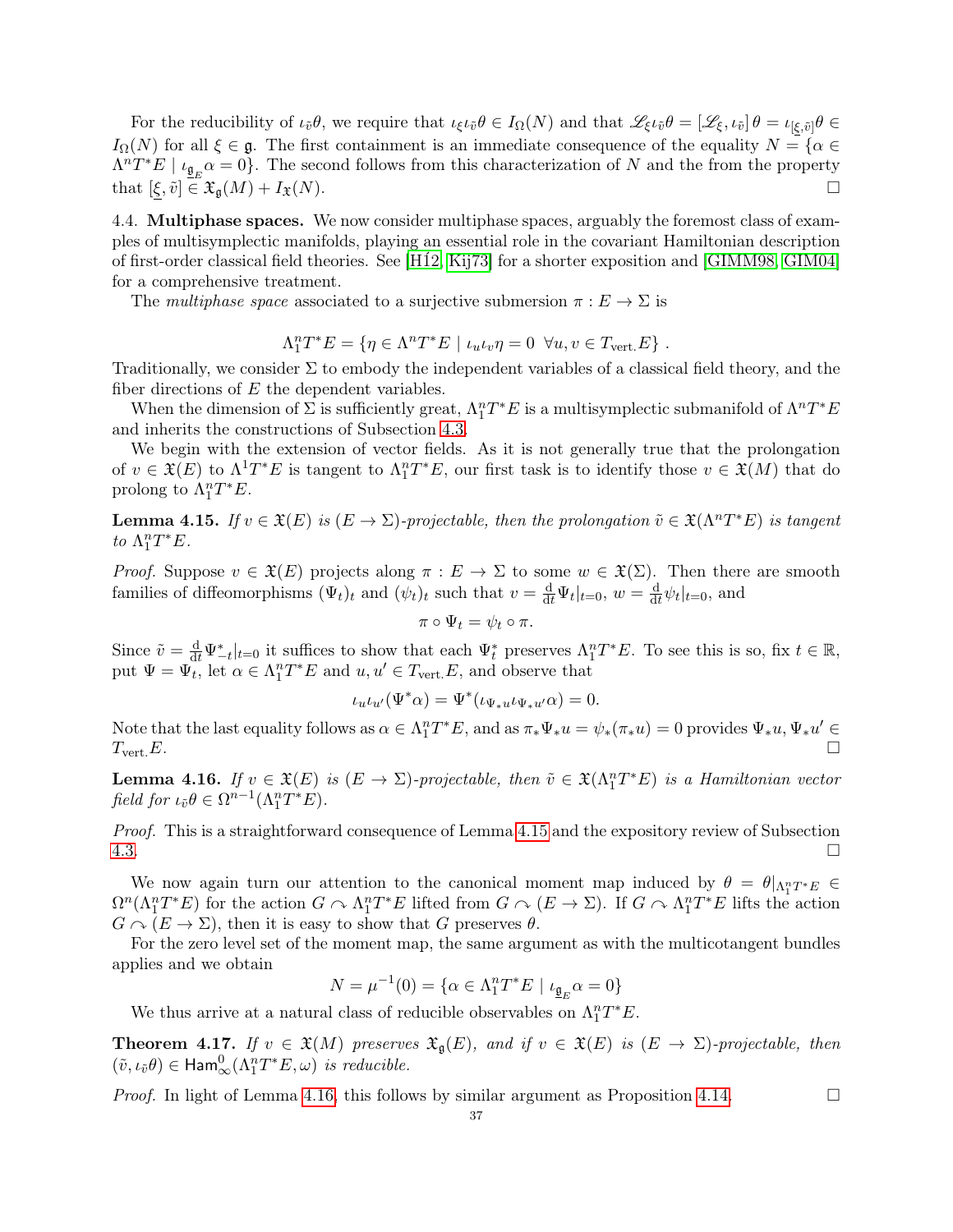<span id="page-39-0"></span>4.5. 2-dimensional scalar fields. Let us consider a concrete example of a multiphase space for a field theory with configuration bundle  $E = \mathbb{R}^3 \to \Sigma = \mathbb{R}^2$  possessing two independent variables  $(\sigma_1, \sigma_2)$  and one dependent variable q. In this setting, a general element of the multicotangent bundle  $\Lambda^2 T^* E$  has the form

$$
p \, \mathrm{d}\sigma_1 \wedge \mathrm{d}\sigma_2 + p^1 \, \mathrm{d}\sigma_1 \wedge \mathrm{d}q + p^2 \, \mathrm{d}\sigma_2 \wedge \mathrm{d}q.
$$

and we take  $(\sigma_1, \sigma_2, q, p, p^1, p^2)$  as our preferred coordinates on  $\Lambda^2 T^*E$ . The multiphase space  $\Lambda_1^2T^*E$  in this setting is equal to the multicotangent bundle.

The canonical 2-form on the multiphase space is given by

 $\theta = p \, d\sigma_1 \wedge d\sigma_2 + p^1 d\sigma_1 dq + p^2 d\sigma_2 dq$ 

and the multisymplectic form by  $\omega = d\theta$ .

Let us now fix an infinitesimal action by  $\mathfrak{g} = \mathbb{R}$  on E, generated by the vector field  $v = (q)^2 \partial_q \in \mathbb{R}$  $\mathfrak{X}(E)$ . Via natural prolongation, this action induces a multisymplectic action on  $M = \Lambda_1^2 T^* E$ , given by  $V = (q)^2 \partial_q - 2q(p^1 \partial_{p^1} + p^2 \partial_{p^2})$ . By construction,  $\theta$  is an invariant potential of  $\omega$ , hence it induces a covariant moment map.

Let us now apply the reduction procedure. Since  $\mathfrak g$  is one-dimensional and the action on M is generated by V, we can set  $N = \{x \mid (\iota_V \theta)_x = 0\}$ . Since  $\iota_V \theta = q^2 (p^1 d\sigma_1 + p^2 d\sigma_2)$ , this means that  $N = \{q = 0\} \cup \{p^1 = p^2 = 0\}$  is the intersection of two vector spaces of unequal dimensions. Let us describe the spaces relevant for reduction, where we use  $\langle \cdots \rangle$  to denote the  $C^{\infty}(M)$ -span of a collection of elements.

- $I_N = \langle qp^1qp^2\rangle$
- $\mathfrak{X}_N(M) = \langle q \partial_q, p^i \partial_{p^j}, \partial_{\sigma_1}, \partial_{\sigma_2}, \partial_p \rangle$
- $I_{\mathfrak{X}}(N) = I_N \cdot \mathfrak{X}(M)$ .
- $I_{\Omega}(N)^{1} = I_{N} \cdot \langle d\sigma_{1}, d\sigma_{2}, dp \rangle + \langle p^{1}, p^{2} \rangle dq + q \cdot \langle dp^{1}, dp^{2} \rangle.$

Using this, we can try to determine the reduction. In degree 0, the reduction is given by  $\{f|\mathscr{L}_V(f){\in}I_N\}$  $I_N^{(f)\in I_N}$ . The condition in the numerator means that  $q^2\frac{\partial f}{\partial q} - qp^1\frac{\partial f}{\partial p^1} - qp^2\frac{\partial f}{\partial q} \in I_N$ . (To avoid possible confusion, note that here  $q^2$  denotes the square of q, rather than an index.) The second and third term are always in  $I_N$ , so we can concentrate on the first one. There the condition implies that  $f$  has to take the form

$$
f = f^{0}(\sigma_{i}, p^{i}, p) + qp^{1}f^{1} + qp^{2}f^{2},
$$

where  $f^1, f^2$  are arbitrary functions and  $f^0$  is a function of  $\sigma_i, p^i, p$ . Since the second and third term lie in the denominator, the reduction in degree 0 will be isomorphic to the space of possible functions  $f^0$ .

Even in this relatively elementary case, calculating the full reduction is very difficult. There is, however, a class of observables for which the calculations are tractable: namely, 1-forms of the type  $\theta(v)$  for  $v \in \mathfrak{X}(E)$ . All such forms are observables by the construction of the multiphase space, and their Hamiltonian vector fields are prolongations  $\tilde{w} \in \mathfrak{X}(M)$  of w. A general vector field w on E has the form  $w = w^{1} \partial_{\sigma_1} + w^{2} \partial_{\sigma_2} + w^{q} \partial_q$  for arbitrary functions  $w^{1}, w^{2}, w^{q}$  of  $\sigma_1, \sigma_2, q$ . Since the multiphase space here is equal to the multicotangent bundle, we need only to check the condition  $[v, w] \in \mathfrak{X}_{\mathfrak{g}}(E)$ . We obtain

$$
[v, w] = [q^2 \partial_q, v] = q^2 \frac{\partial w^1}{\partial q} \partial_{\sigma_1} + \frac{\partial w^2}{\partial q} \partial_{\sigma_2} + \left(\frac{\partial w^1}{\partial q} - 2qw^q\right) \partial_q.
$$

For this to lie in  $\mathfrak{X}_{\mathfrak{g}}(E)$ ,  $w^1, w^2$  must be independent of q and  $w^q$  must be a multiple of q. A lengthy calculation shows that an observable of the form  $(\iota_{\tilde{w}}\theta, \tilde{w})$  reduces to zero, if and only if  $w^1 = w^2 = 0$  and  $w^q$  is a multiple of  $q^2$ . So we have a subspace in the reduction that is isomorphic to  $\{(\iota_{\tilde{w}}\theta, \tilde{w}) \mid w = w^1(\sigma_1, \sigma_2)\partial_{\sigma_1} + w^2\partial_{\sigma_2}(\sigma_1, \sigma_2) + q\hat{w}^q(\sigma_1, \sigma_2)\partial_q\}.$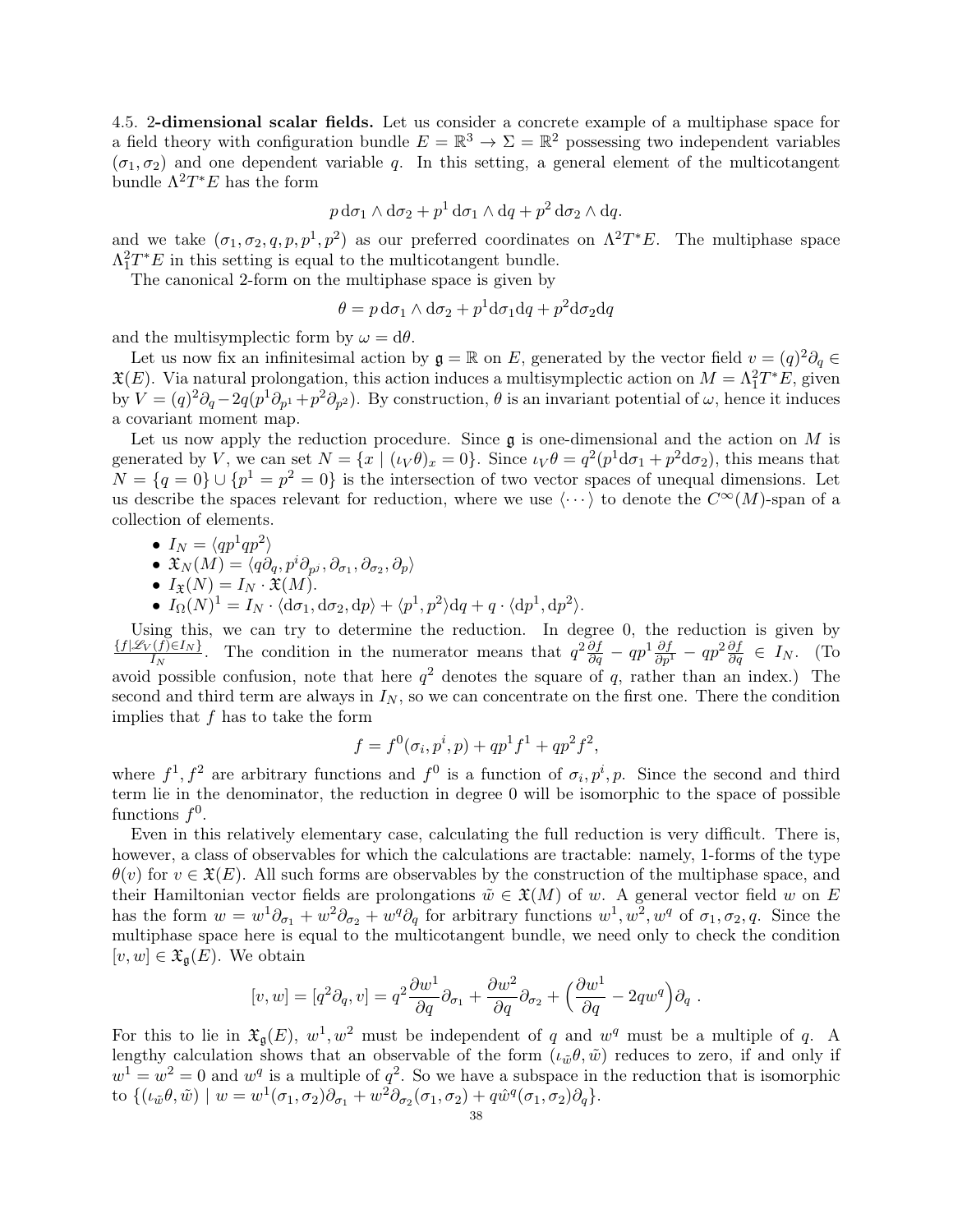#### 5. OUTLOOK

<span id="page-40-0"></span>We briefly consider three natural directions in which to extend our research.

5.1. Moduli spaces of flat connections. Let  $P \to M$  be G-principal bundle over a compact manifold  $M^n$  admitting a flat connection, let  $\mathcal{G} = \text{Ad}P$  be the gauge group, let A be the space of connections on P, let

$$
N = \{ A \in \mathcal{A} \mid F_A = 0 \}
$$

be the subspace of flat connections, and let  $\mathcal{M} = N/\mathcal{G}$  be the moduli space of flat connections. Given any invariant polynomial  $q \in S^{n+1}(\mathfrak{g}^*)^G$ , it is shown in [\[CFRZ16,](#page-42-11) Section 10] that the assignment

$$
\omega_q(v_1,\ldots,v_k)\mapsto \int_M q(\alpha_A\wedge v_1\wedge\cdots\wedge v_k),\qquad v_1,\ldots,v_k\in\Omega^1(M,\mathrm{ad}P)\cong T_A\mathcal{A}
$$

defines a presymplectic form on  $\mathcal{A}$ , where we identify  $\mathfrak{X}(\mathcal{A})$  with a space of suitably smooth maps  $v: \mathcal{A} \to \Omega^1(M, \mathrm{ad}P)$  as A is an  $\Omega^1(M, \mathrm{ad}P)$ -affine space, and moreover that M arises as the geometric multisymplectic reduction of  $\mathcal{G} \cap (N \subseteq \mathcal{A})$ . This extends a classic observation of Atiyah–Bott [\[AB83,](#page-41-5) Section 9] in the case in which  $M$  is a surface. In each case, the there is an associated moment map derived from the curvature  $F : A \to \Omega^2(M, \text{ad}P)$ .

It would be interesting to rigorously adapt our framework to this infinite-dimensional setting. In particular, it would be interesting to identify suitable analogues of the auxiliary spaces of Section [3](#page-19-0) and to examine the reduced  $L_{\infty}$ -algebra in particular examples.

5.2. Classical field theories. One of the original motivations behind the development of multisymplectic geometry was the search for a rigorous mathematical framework for prequantum field theories. The driving principle was to look for a suitable extension of the geometric mechanics' framework, based on symplectic geometry (see [\[AM08\]](#page-41-6)), from point-like particles with a finite set of configuration coordinates to systems with infinite denumerable degrees of freedom.

Cornerstones of the former are the philosophy of encoding phase spaces as cotangent bundles of configuration manifolds and the fact that cotangent bundles are canonically symplectic. Extending such ideas to classical field theories led to the introduction of multiphase spaces, as touched on in Section [4.4.](#page-38-0)

At present, the application of recent developments in the theory of multisymplectic observables, moment maps, and reduction to its motivating subject of classical mechanics remains broadly underdeveloped.

A natural next step that could follow from the present work would be to provide a more explicit characterization of the reducible observables in the specific case of multiphase spaces. In other terms, the latter would imply the displaying a multisymplectic analogue of the so-called cotangent bundle reduction, see  $[MMO^+07, OR06]$  $[MMO^+07, OR06]$  $[MMO^+07, OR06]$ . Although it is essentially a matter of restricting general constructions to a peculiar class, essentially comprising fibered spaces with an exact multisymplectic form as sketched in sections [4.3](#page-37-0) and [4.4,](#page-38-0) such results could foster new applications of multisymplectic methods to the realm of the mathematical physics of continuous and field-like systems.

However, it should be clear from the example given in Section [4.5](#page-39-0) that carrying out all computations required to display all reducible observables explicitly is a daunting task. Accomplishing this merely for the prototypical model of the free scalar field on the Minkowski space-time would be a nontrivial result, particularly if it were to enable to retrieve geometrically the mechanical momenta usually introduced through variational methods in the physics literature.

5.3. Quantization. In the symplectic setting, a quantization procedure is an assignment to admissible symplectic manifolds  $(M, \omega)$  equipped with additional data, of a Hilbert space  $\mathcal{H}(M, \omega)$ . When  $(M, \omega)$  comes equipped with a compatible G-action, the  $\mathcal{H}(M, \omega)$  inherits the structure of a G-representation.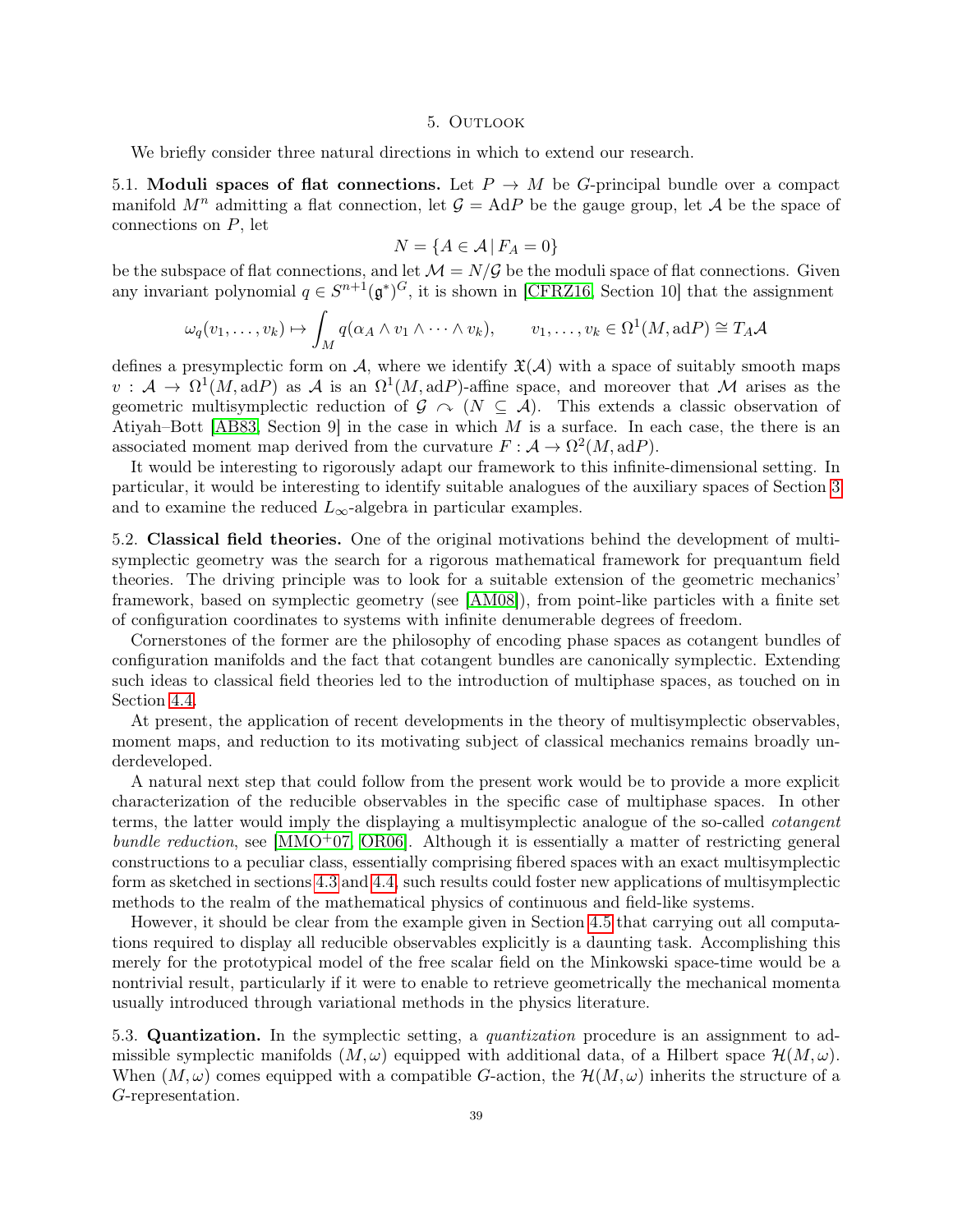Unsurprisingly, multisymplectic setting is more exotic. We refer to [\[Sch21\]](#page-43-25) for a general exposition and present below the prequantization construction of [\[FRS14,](#page-42-22) [FRS16\]](#page-42-23).

Definition 5.1 ([\[FRS14\]](#page-42-22)). The cochain complex of sheaves

$$
C^{\infty}(-;U(1)) \xrightarrow{\text{dlog}} \Omega^{1}(-) \xrightarrow{d} \Omega^{2}(-) \xrightarrow{d} \cdots \Omega^{n}(-) \to \Omega^{n+1}(-) \to \cdots,
$$

with  $C^{\infty}(-;U(1))$  in degree 0, will be called the *Deligne complex* and will be denoted by the symbol  $\underline{U}(1)_{\text{Del}}$ .

**Definition 5.2** ([\[FRS14\]](#page-42-22)). The *n*-stack of principal  $U(1)$ -*n*-bundles (or  $(n-1)$ -bundle gerbes) with connection  $\mathbf{B}^n U(1)_{\text{conn}}$  is the n-stack presented via the Dold–Kan construction to the presheaf  $\underline{U}(1)_{\text{Del}}^{\leq n}[n]$  regarded as a presheaf of chain complexes concentrated in nonnegative degree.

**Definition 5.3** ([\[FRS14\]](#page-42-22)). Let  $(M, \omega)$  be a pre-n-plectic manifold. A prequantization of  $(M, \omega)$  is a lift



The key observation is that this prequantization construction is given purely in terms of differential forms on  $M$ , a class of spaces for which we have just proposed a very general reduction scheme (see Remark [3.23\)](#page-24-2). Consequently, given a subset  $N \subseteq M$  and compatible action  $\mathfrak{g} \cap M$ , a candidate construction for a reduced prequantization that immediately suggests itself is the termwise reduction  $\Omega \mapsto \Omega_N$  of the Deligne complex with respect to  $\mathfrak{g} \cap M$  along N.

Specializing to the 2-plectic setting, in [\[SW21\]](#page-44-6) the prequantization of  $(M,\omega)$  is realized in the framework of bundle gerbes, and in [\[Rog11\]](#page-43-26) in terms of Courant algebroids. In each case, it would be interesting to adapt our reduction apparatus to reduce these prequantizations along a subset  $N \subseteq M$  by an action  $\mathfrak{g} \curvearrowright (N \subseteq M)$ . A rich field, further quantization schemes are proposed by Barron and Seralejahi [\[BS17\]](#page-42-24), Barron and Shafiee [\[BS19\]](#page-42-25), and by de Bellis, Samann, and Szabo [\[DSS10,](#page-42-26) [DSS11\]](#page-42-27).

Several natural questions arise. For example, it would be interesting to identify and investigate a  $[Q, R] = 0$  "quantization commutes with reduction" conjecture. Additionally, it is shown in [\[FRS14\]](#page-42-22) that Ham<sub>∞</sub> $(M, \omega)$  is suitably equivalent to the infinitesimal symmetries of a prequantization of  $(M, \omega)$ . It would be interesting to compare the reduction of a prequantization of  $(M, \omega)$  with the  $L_{\infty}$ -reduction of its space of infinitesimal symmetries  $\text{Ham}_{\infty}(M,\omega)$ .

#### <span id="page-41-0"></span>**REFERENCES**

- <span id="page-41-5"></span>[AB83] M. F. Atiyah and R. Bott, The Yang-Mills equations over Riemann surfaces, Philos. Trans. Roy. Soc. London Ser. A 308(1505), 523–615 (1983).
- <span id="page-41-2"></span>[ACG91] J. M. Arms, R. H. Cushman and M. J. Gotay, A Universal Reduction Procedure for Hamiltonian Group Actions, in The Geometry of Hamiltonian Systems, edited by T. Ratiu, pages 33–51, Springer US, New York, NY, 1991.

<span id="page-41-1"></span>[AGJ90] J. M. Arms, M. J. Gotay and G. Jennings, Geometric and algebraic reduction for singular momentum maps, Advances in Mathematics  $79(1)$ , 43-103 (1990).

<span id="page-41-3"></span>[Alb89] C. Albert, Le théorème de réduction de Marsden-Weinstein en géométrie cosymplectique et de contact, J. Geom. Phys. 6(4), 627–649 (1989).

- <span id="page-41-6"></span>[AM08] R. Abraham and J. Marsden, Foundations of Mechanics, American Mathematical Society, Providence, Rhode Island, ii edition, may 2008.
- <span id="page-41-4"></span>[AMM98] A. Alekseev, A. Malkin and E. Meinrenken, Lie group valued moment maps, J. Differential Geom. 48(3), 445–495 (1998).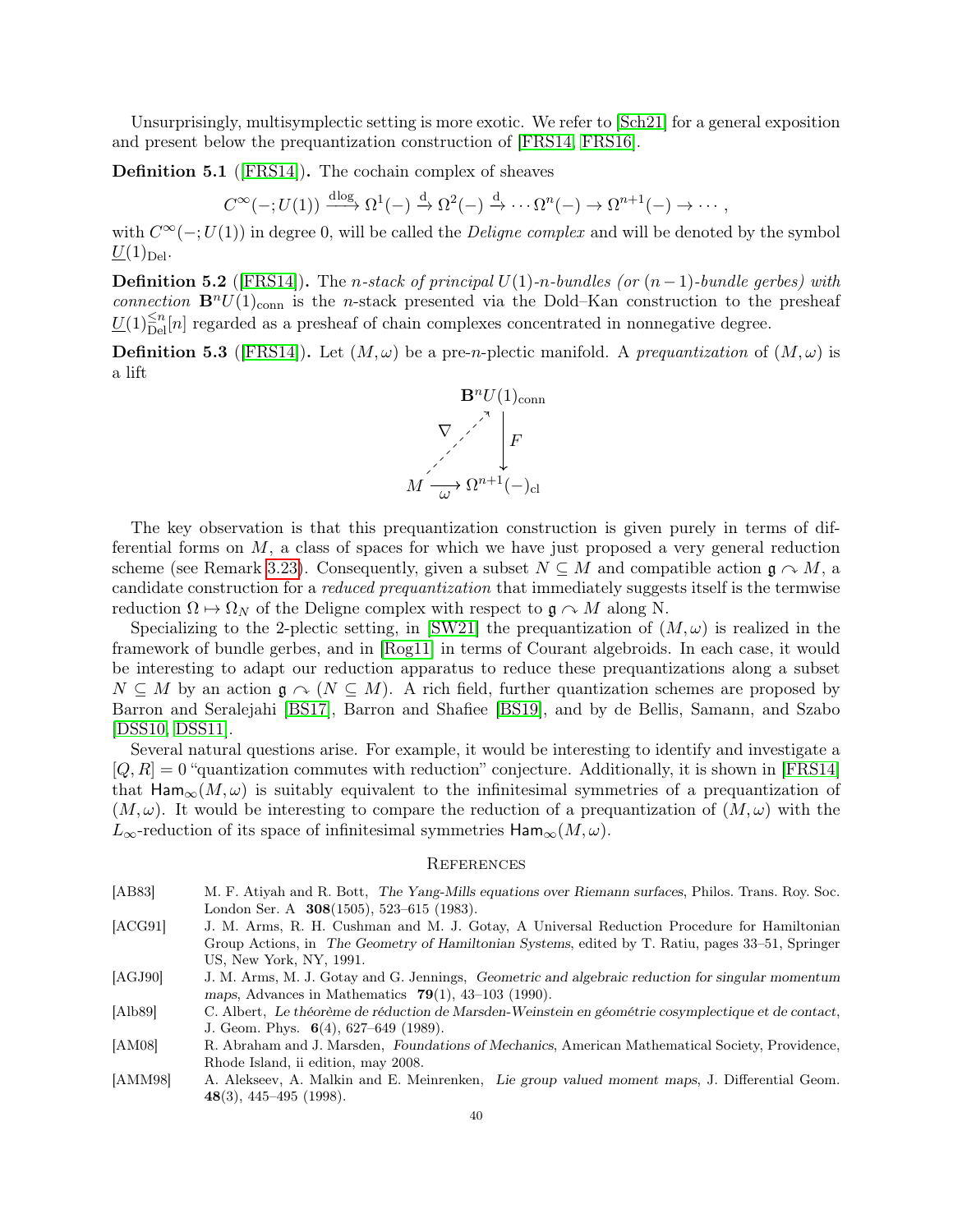- <span id="page-42-16"></span>[Arm96] J. Arms, Reduction of Poisson algebras at nonzero momentum values, Journal of Geometry and Physics 21(1), 81–95 (1996).
- <span id="page-42-7"></span>[BCG07] H. Bursztyn, G. R. Cavalcanti and M. Gualtieri, Reduction of Courant algebroids and generalized complex structures, Adv. Math. 211(2), 726–765 (2007).
- <span id="page-42-19"></span>[BFLS98] G. Barnich, R. Fulp, T. Lada and J. Stasheff, The sh Lie structure of Poisson brackets in field theory, Communications in Mathematical Physics 191(3), 585–601 (February 1998), 9702176.
- <span id="page-42-21"></span>[BHR10] J. C. Baez, A. E. Hoffnung and C. L. Rogers, Categorified symplectic geometry and the classical string, Commun. Math. Phys. 293(3), 701–725 (2010).
- <span id="page-42-9"></span>[Bla21] C. Blacker, Reduction of multisymplectic manifolds, Letters in Mathematical Physics 111(3), 64 (jun 2021), 2002.10062.
- <span id="page-42-6"></span>[BMAR19] H. Bursztyn, N. Martinez Alba and R. Rubio, On higher Dirac structures, Int. Math. Res. Not. IMRN (5), 1503–1542 (2019).
- <span id="page-42-24"></span>[BS17] T. Barron and B. Serajelahi, Berezin-Toeplitz quantization, hyperkähler manifolds, and multisymplectic manifolds, Glasg. Math. J. 59(1), 167–187 (2017).
- <span id="page-42-25"></span>[BS19] T. Barron and M. Shafiee, Multisymplectic structures induced by symplectic structures, J. Geom. Phys. 136, 1–13 (2019).
- <span id="page-42-11"></span>[CFRZ16] M. Callies, Y. Frégier, C. L. Rogers and M. Zambon, Homotopy moment maps, Adv. Math. (N. Y). 303, 954–1043 (November 2016), arXiv:1304.2051.
- <span id="page-42-17"></span>[CID99] F. Cantrijn, A. Ibort and M. De León, On the geometry of multisymplectic manifolds, J. Aust. Math. Soc. 66(3), 303–330 (June 1999).
- <span id="page-42-1"></span>[CMR01] H. Cendra, J. E. Marsden and T. S. Ratiu, Geometric Mechanics, Lagrangian Reduction, and Nonholonomic Systems, in Math. Unltd. — 2001 Beyond, pages 221-273, Springer Berlin Heidelberg, Berlin, Heidelberg, 2001.
- <span id="page-42-13"></span>[CŚ01] R. Cushman and J. Śniatycki, Differential Structure of Orbit Spaces, Canadian Journal of Mathematics 53(4), 715–755 (2001).
- <span id="page-42-20"></span>[Deh17] M. Dehling, On weak Lie 3-algebras, (oct 2017), 1710.11104.
- <span id="page-42-0"></span>[Dir64] P. A. M. Dirac, Lectures on quantum mechanics., volume 2, Belfer graduate school monograph series edition, 1964.
- <span id="page-42-10"></span>[dLGR<sup>+</sup>22] J. de Lucas, X. Gràcia, X. Rivas, N. Román-Roy and S. Vilariño, Reduction and reconstruction of multisymplectic Lie systems, mar 2022.
- <span id="page-42-5"></span>[dLLV19] M. de León and M. Lainz Valcázar, Contact Hamiltonian systems, J. Math. Phys. 60(10), 102902, 18 (2019).
- <span id="page-42-14"></span>[dS08] A. C. da Silva, Lectures on Symplectic Geometry, volume 1764 of Lecture Notes in Mathematics, Springer Berlin Heidelberg, Berlin, Heidelberg, 2008.
- <span id="page-42-26"></span>[DSS10] J. DeBellis, C. Sämann and R. J. Szabo, Quantized Nambu-Poisson manifolds and n-Lie algebras, J. Math. Phys. **51**(12), 122303, 34 (2010).
- <span id="page-42-27"></span>[DSS11] J. DeBellis, C. Sämann and R. J. Szabo, Quantized Nambu-Poisson manifolds in a 3-Lie algebra reduced model, J. High Energy Phys. 2011(4), 075, 23 (2011).
- <span id="page-42-8"></span>[EEMLRR18] A. Echeverría-Enríquez, M. C. Muñoz-Lecanda and N. Román-Roy, Remarks on Multisymplectic Reduction, Reports on Mathematical Physics 81(3), 415–424 (jun 2018), 1712.09901.
- <span id="page-42-12"></span>[FLGZ15] Y. Frégier, C. Laurent-Gengoux and M. Zambon, A cohomological framework for homotopy moment maps, J. Geom. Phys. 97, 119–132 (2015).
- <span id="page-42-22"></span>[FRS14] D. Fiorenza, C. L. Rogers and U. Schreiber, L∞-algebras of local observables from higher prequantum bundles, Homology Homotopy Appl. 16(2), 107–142 (2014).
- <span id="page-42-23"></span>[FRS16] D. Fiorenza, C. L. Rogers and U. Schreiber, Higher U(1)-gerbe connections in geometric prequantization, Rev. Math. Phys. 28(6), 1650012, 72 (2016).
- <span id="page-42-3"></span>[GIM04] M. J. Gotay, J. Isenberg and J. E. Marsden, Momentum Maps and Classical Relativistic Fields. Part II: Canonical Analysis of Field Theories, nov 2004.
- <span id="page-42-2"></span>[GIMM98] M. J. Gotay, J. Isenberg, J. E. Marsden and R. Montgomery, Momentum Maps and Classical Relativistic Fields. Part I: Covariant Field Theory, (jan 1998), 9801019.
- <span id="page-42-15"></span>[GS90] V. Guillemin and S. Sternberg, Symplectic techniques in physics., Cambridge etc.: Cambridge University Press, 1990.
- <span id="page-42-4"></span>[H $12$ ] F. Hélein, Multisymplectic formalism and the covariant phase space, in Variational problems in differential geometry, volume 394 of London Math. Soc. Lecture Note Ser., pages 94–126, Cambridge Univ. Press, Cambridge, 2012.
- <span id="page-42-18"></span>[Hél04] F. Hélein, Hamiltonian formalisms for multidimensional calculus of variations and perturbation theory, in Noncompact problems at the intersection of geometry, analysis, and topology. Proceedings of the conference on noncompact variational problems and general relativity held in honor of Haim Brezis and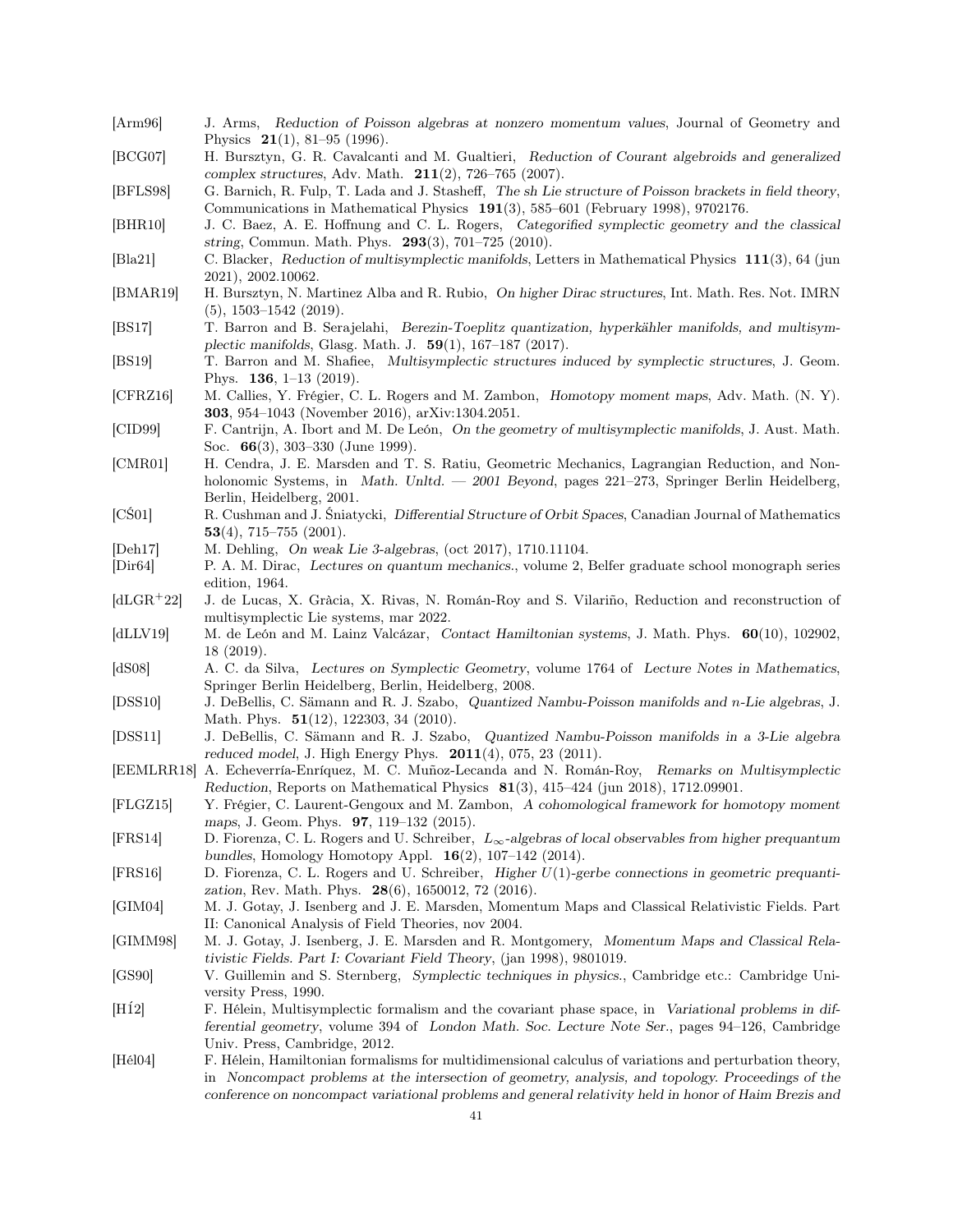<span id="page-43-26"></span><span id="page-43-25"></span><span id="page-43-24"></span><span id="page-43-23"></span><span id="page-43-22"></span><span id="page-43-21"></span><span id="page-43-20"></span><span id="page-43-19"></span><span id="page-43-18"></span><span id="page-43-17"></span><span id="page-43-16"></span><span id="page-43-15"></span><span id="page-43-14"></span><span id="page-43-13"></span><span id="page-43-12"></span><span id="page-43-11"></span><span id="page-43-10"></span><span id="page-43-9"></span><span id="page-43-8"></span><span id="page-43-7"></span><span id="page-43-6"></span><span id="page-43-5"></span><span id="page-43-4"></span><span id="page-43-3"></span><span id="page-43-2"></span><span id="page-43-1"></span><span id="page-43-0"></span>

|                  | Felix Browder at Rutgers University, New Brunswick, NJ, USA, October 14–18, 2001, pages 127–147,<br>Providence, RI: American Mathematical Society (AMS), 2004.                                                         |
|------------------|------------------------------------------------------------------------------------------------------------------------------------------------------------------------------------------------------------------------|
| [Her18]          | J. Herman, Existence and uniqueness of weak homotopy moment maps, J. Geom. Phys. 131, 52-65                                                                                                                            |
|                  | (2018).                                                                                                                                                                                                                |
| [Kij73]          | J. Kijowski, A finite-dimensional canonical formalism in the classical field theory, Comm. Math. Phys.<br><b>30</b> , 99–128 $(1973)$ .                                                                                |
| [Laz14]          | A. Lazarev, Models for classifying spaces and derived deformation theory, Proceedings of the London<br>Mathematical Society $109(1)$ , 40-64 (jul 2014).                                                               |
| [Lee12]          | J. M. Lee, Introduction to Smooth Manifolds, volume 218 of Graduate Texts in Mathematics, Springer<br>New York, New York, NY, second edition, 2012.                                                                    |
| [LM95]           | T. Lada and M. Markl, Strongly homotopy Lie algebras, Communications in Algebra 23(6), 2147–<br>2161 (1995), 9406095.                                                                                                  |
| $[L_{\rm od}93]$ | J.-L. Loday, Une version non commutative des algebres de Lie: les algebres de Leibniz, L'Enseignement<br>Math. <b>39</b> , 269–293 (1993).                                                                             |
| [Mey $73$ ]      | K. R. Meyer, Symmetries and integrals in mechanics, in Dynamical systems (Proc. Sympos., Univ.<br>Bahia, Salvador, 1971), pages 259-272, 1973.                                                                         |
| $[MMO+07]$       | J. E. Marsden, G. Misiolek, J.-P. Ortega, M. Perlmutter and T. S. Ratiu, Cotangent Bundle Reduction,<br>pages 43-99, Springer Berlin Heidelberg, Berlin, Heidelberg, 2007.                                             |
| [MR86]           | J. E. Marsden and T. Ratiu, Reduction of Poisson manifolds, Letters in Mathematical Physics 11(2),<br>$161-169$ (feb 1986).                                                                                            |
| [MRRSVn15]       | J. C. Marrero, N. Román-Roy, M. Salgado and S. Vilariño, Reduction of polysymplectic manifolds,<br>J. Phys. A $48(5)$ , 055206, 43 (2015).                                                                             |
| [MW74]           | J. Marsden and A. Weinstein, Reduction of symplectic manifolds with symmetry, Reports on Math-<br>ematical Physics $5(1)$ , 121-130 (feb 1974).                                                                        |
| [MW01]           | J. E. Marsden and A. Weinstein, Comments on the history, theory, and applications of symplectic<br>reduction, in Quantization Singul. Symplectic Quotients, number 2000, pages 1-19, Birkhäuser Basel,<br>Basel, 2001. |
| [OR04]           | J.-P. Ortega and T. S. Ratiu, Momentum maps and Hamiltonian reduction, volume 222 of Progress<br>in Mathematics, Birkhäuser Boston, Inc., Boston, MA, 2004.                                                            |
| [OR06]           | J.-P. Ortega and T. Ratiu, Cotangent Bundle Reduction, in Encyclopedia of Mathematical Physics,<br>edited by J.-P. Françoise, G. L. Naber and T. S. Tsun, pages 658–667, Academic Press, Oxford, 2006.                 |
| [Rog11]          | C. L. Rogers, Higher Symplectic Geometry, ProQuest LLC, Ann Arbor, MI, 2011, Thesis (Ph.D.)-<br>University of California, Riverside.                                                                                   |
| [Rog12]          | C. L. Rogers, $L_{\infty}$ -Algebras from Multisymplectic Geometry, Letters in Mathematical Physics 100(1),<br>29–50 (April 2012), arXiv:1005.2230.                                                                    |
| [RW19]           | L. Ryvkin and T. Wurzbacher, An invitation to multisymplectic geometry, Journal of Geometry and<br>Physics 142, 9-36 (aug 2019), 1804.02553.                                                                           |
| [Sch21]          | U. Schreiber, Higher prequantum geometry, in New spaces in physics—formal and conceptual reflec-<br>tions, pages 202-278, Cambridge Univ. Press, Cambridge, 2021.                                                      |
| [Sik72a]         | R. Sikorski, Differential modules, Colloquium Mathematicum $24(1)$ , 45-79 (1972).                                                                                                                                     |
| [Sik72b]         | R. Sikorski, An introduction to differential geometry. (Wstep do geometrii rozniczkowej.), volume 42<br>of Bibl. Mat., Państw. Wydaw. Nauk., Warszawa, Panstwowe Wydawnictwo Naukowe, Warszawa,                        |
| [SL91]           | 1972.<br>R. Sjamaar and E. Lerman, Stratified Symplectic Spaces and Reduction, The Annals of Mathematics<br>$134(2)$ , 375 (sep 1991).                                                                                 |
| $[\text{Sni83}]$ | J. Sniatycki, Constraints and quantization, in Non-linear Partial Differential Operators and Quanti-<br>zation Procedures, pages 301-334, Springer, Berlin, Heidelberg, 1983.                                          |
| $[\text{Sni04}]$ | J. Sniatycki, Multisymplectic Reduction for Proper Actions, Canadian Journal of Mathematics 56(3),<br>$638 - 654$ (jun 2004).                                                                                          |
| $[\text{Sni05}]$ | J. Śniatycki, Poisson algebras in reduction of symmetries, Reports on Mathematical Physics $56(1)$ ,<br>$53-76$ (aug 2005).                                                                                            |
| [Sta11]          | A. Stacey, Comparative smootheology, Theory and Applications of Categories 25, 64–117 (feb 2011),<br>0802.2225.                                                                                                        |
| [Sus73]          | H. J. Sussmann, Orbits of families of vector fields and integrability of distributions, Trans. Am. Math.<br>Soc. 180, 171–188 $(1973)$ .                                                                               |
| [SW83]           | J. Śniatycki and A. Weinstein, Reduction and quantization for singular momentum mappings, Letters<br>in Mathematical Physics $\,$ 7, 155–161 (3 1983).                                                                 |